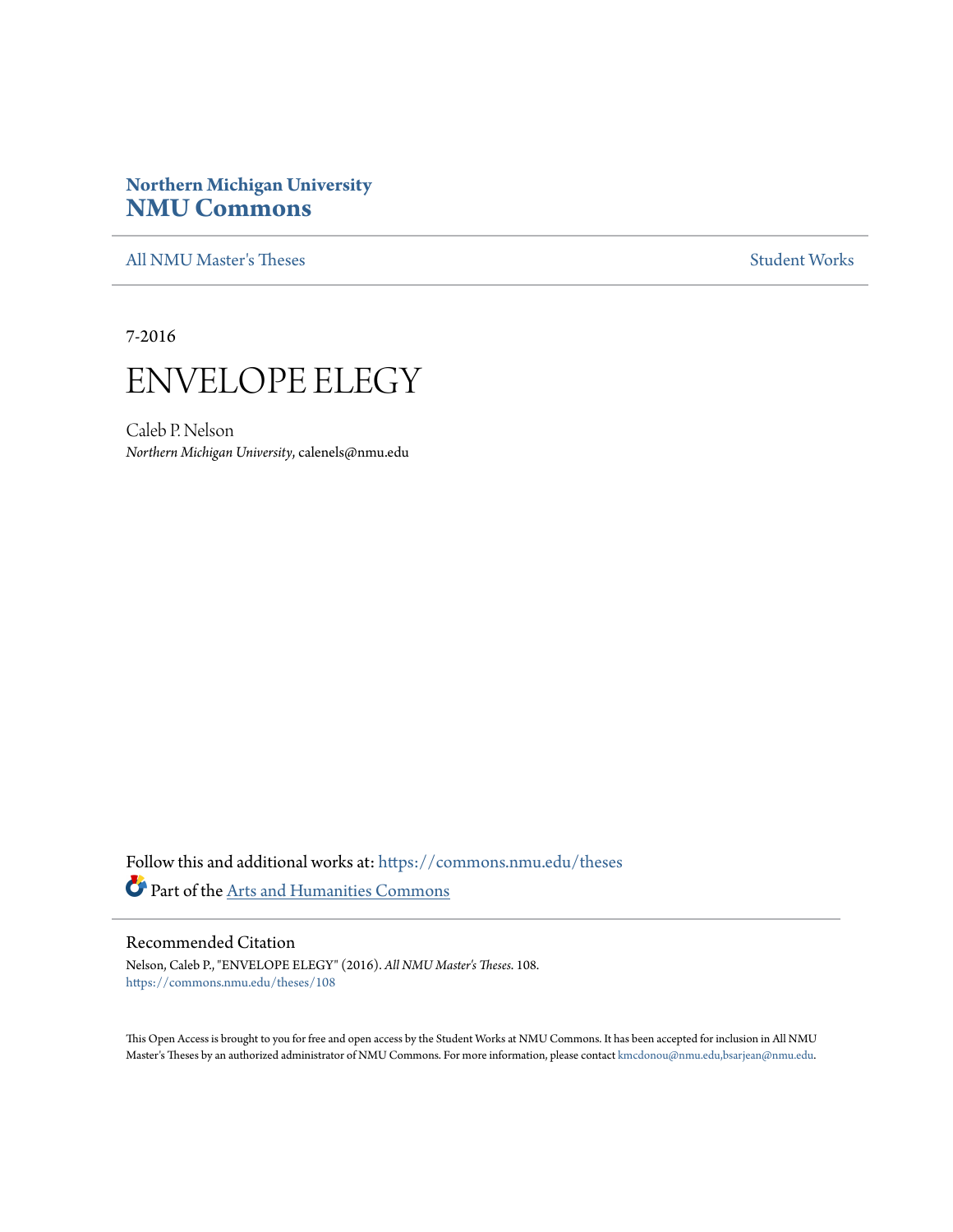# ENVELOPE ELEGY

By

Caleb Paul Nelson

# THESIS

Submitted to Northern Michigan University In partial fulfillment of the requirements For the degree of

# MASTER OF FINE ARTS

Office of Graduate Education and Research

July 2016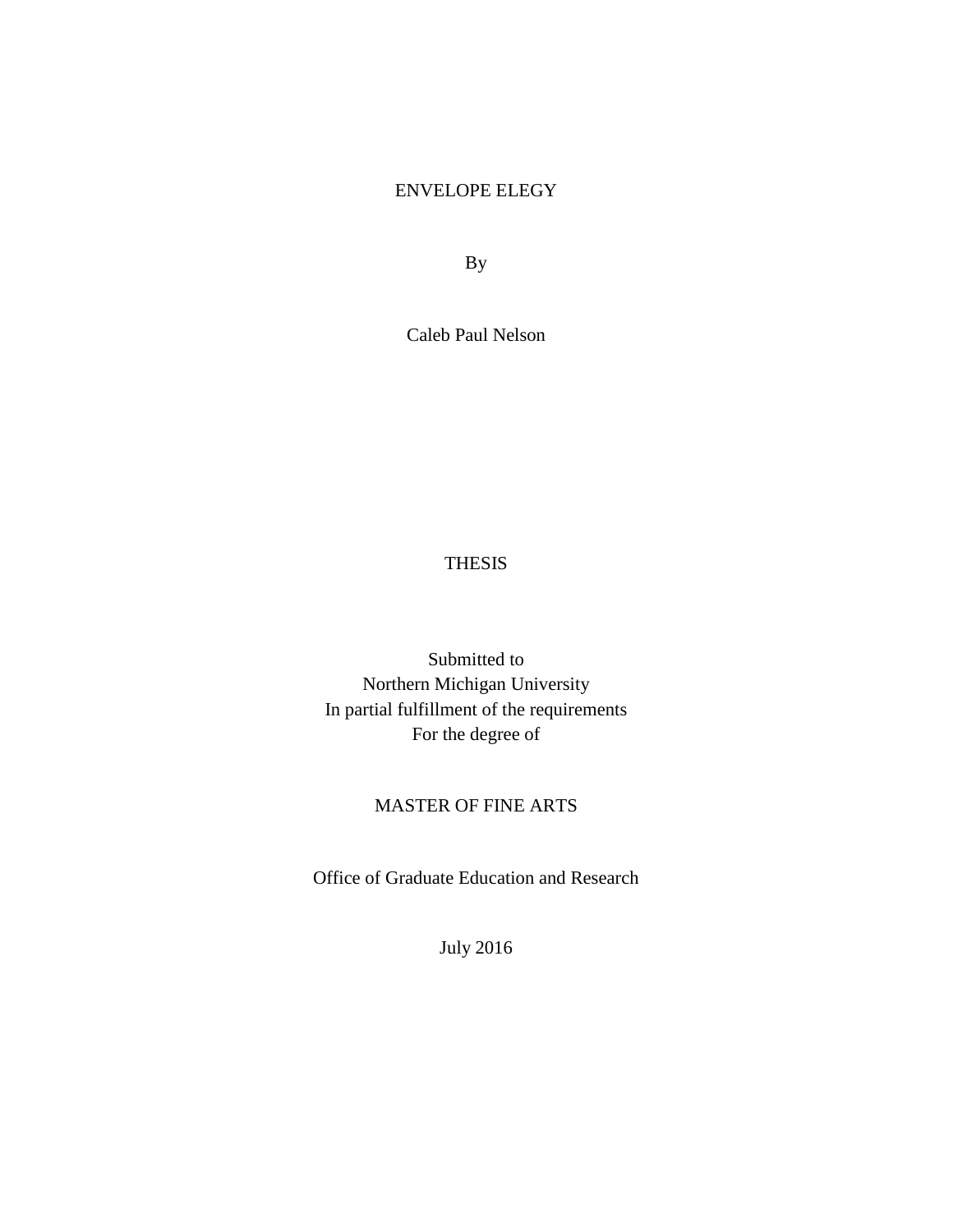# SIGNATURE APPROVAL FORM

# ENVELOPE ELEGY

This thesis by Caleb P. Nelson is recommended for approval by the student's Thesis Committee and Department Head in the Department of English and by the Assistant Provost of Graduate Education and Research.

| Committee Chair: Matt Frank                   | Date |
|-----------------------------------------------|------|
|                                               |      |
| <b>Austin Hummell</b><br><b>First Reader:</b> | Date |
| Second Reader: Russell Prather                | Date |
| Department Head: Lynn Domina                  | Date |
| Dr. Robert J. Winn                            | Date |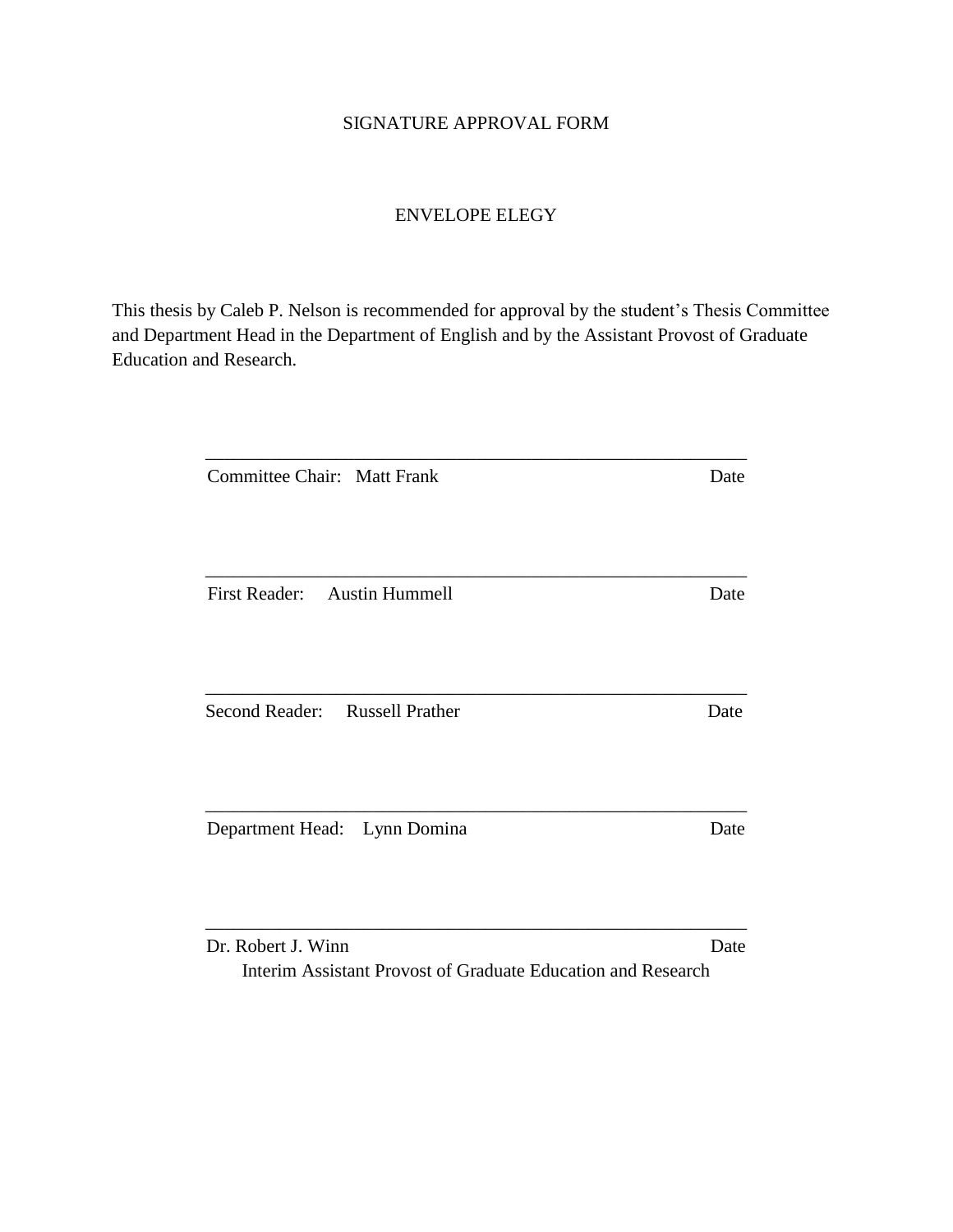#### ABSTRACT

#### ENVELOPE ELEGY

#### By

#### Caleb Paul Nelson

What would it mean to understand the essence of a discipline? What would it meant to find the center of poetry? I argue in the introduction to this thesis that poetry has no center. One cannot come to know the capital "T" truth of poetry. Our language is too unstable, our intentions too vast, and our experiences are too varied. Thus, I interrogate what this might mean for the writer and the poetic experience more generally. By doing this, I ultimately interrogate what this means for me. However, I also accept T.S. Eliot's claim that mature poetry has the unique ability to understand the "presence of the past." The poems the reader will find after the introduction represent my attempt to answer some of these questions. Additionally, the poems in this thesis fall under the heading, "Envelope Elegy." To me, this title suggests something I think a good majority of poems examine: what would it mean to miss or lose something that is just about to disappear but has not yet done so? These poems wrestle with this element of the human experience or that is my distinct hope.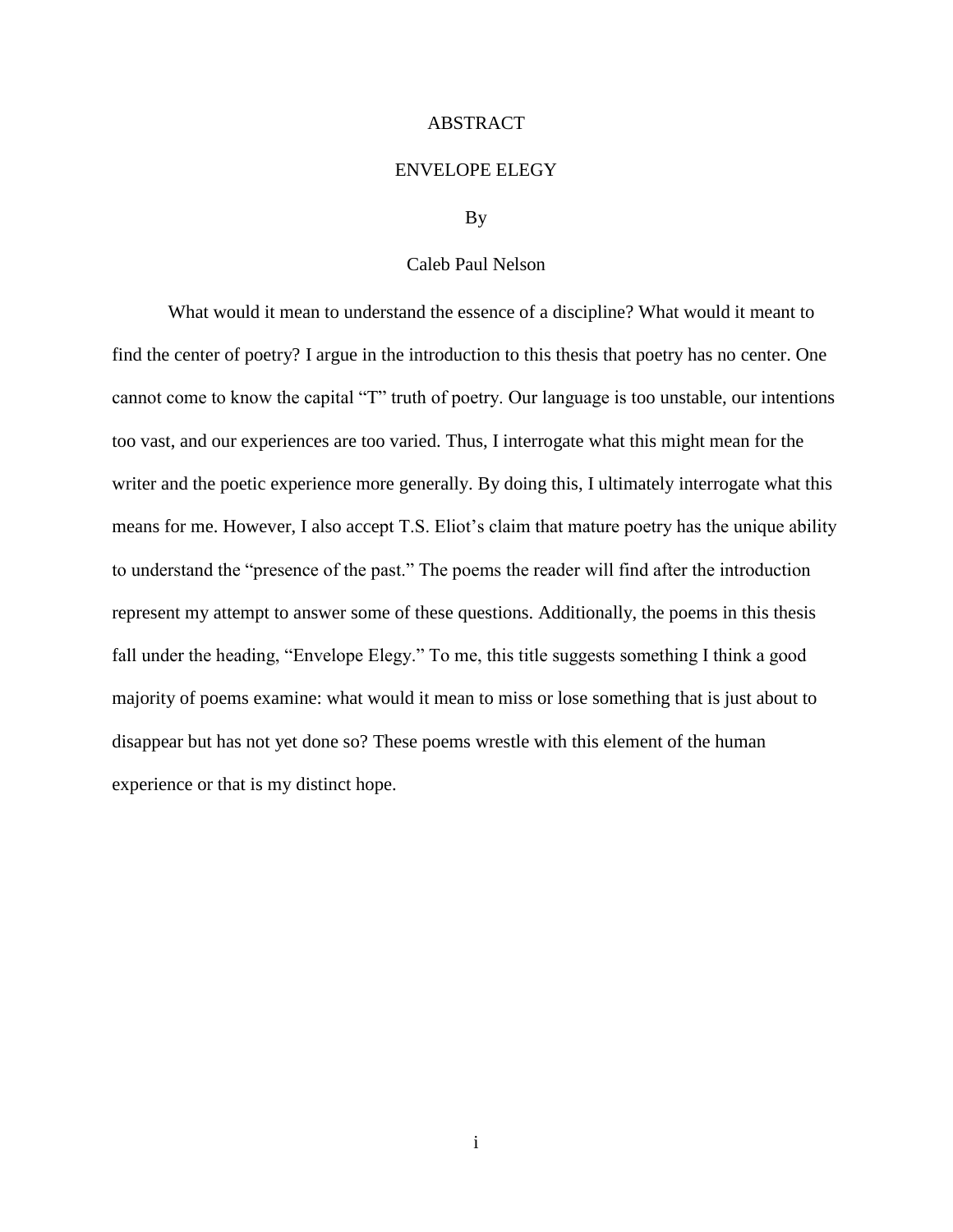Copyright by

# CALEB PAUL NELSON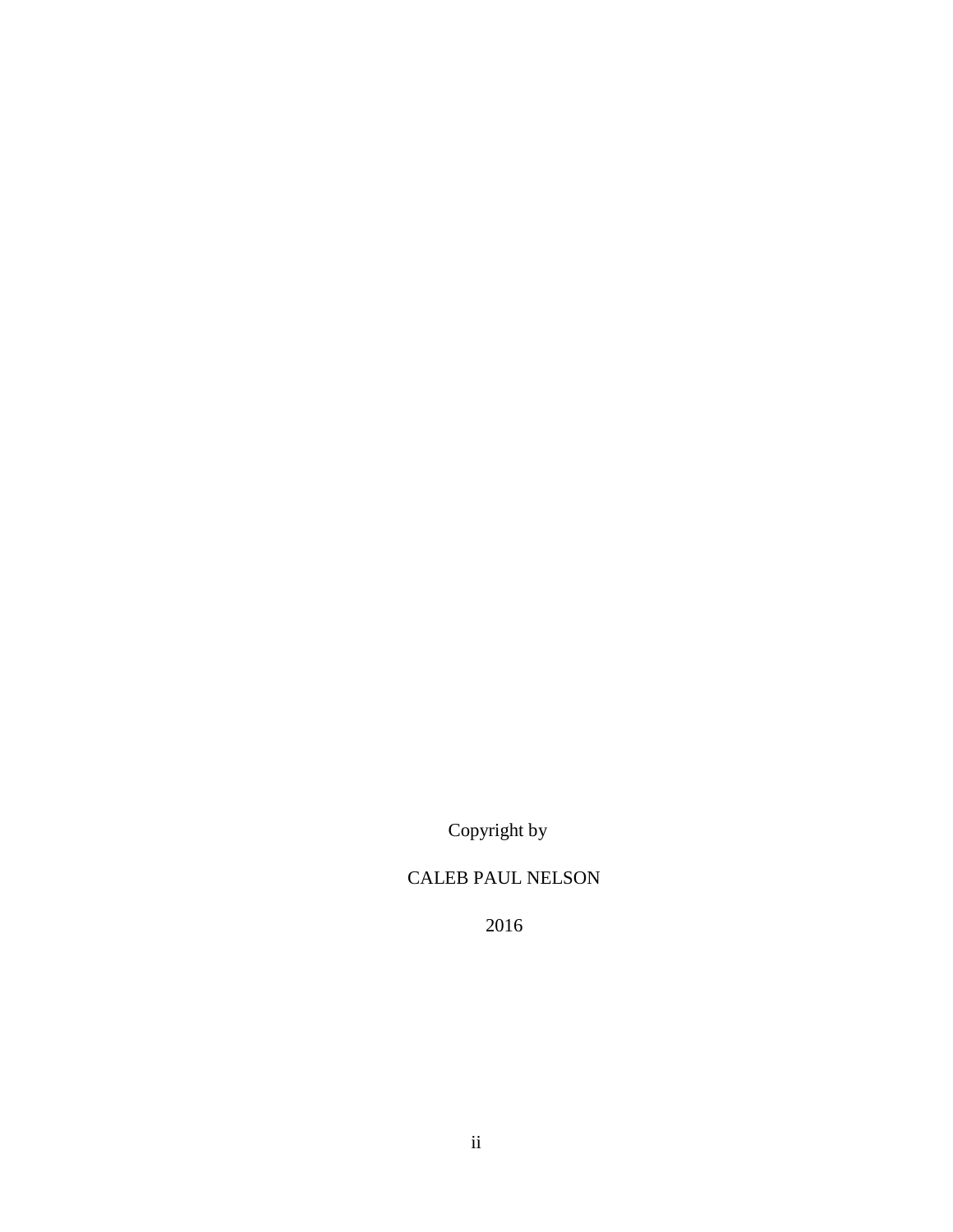# DEDICATION,

This thesis is dedicated to my wonderful poetry teachers, to my loving family and friends,

and to my grandfather who died too soon.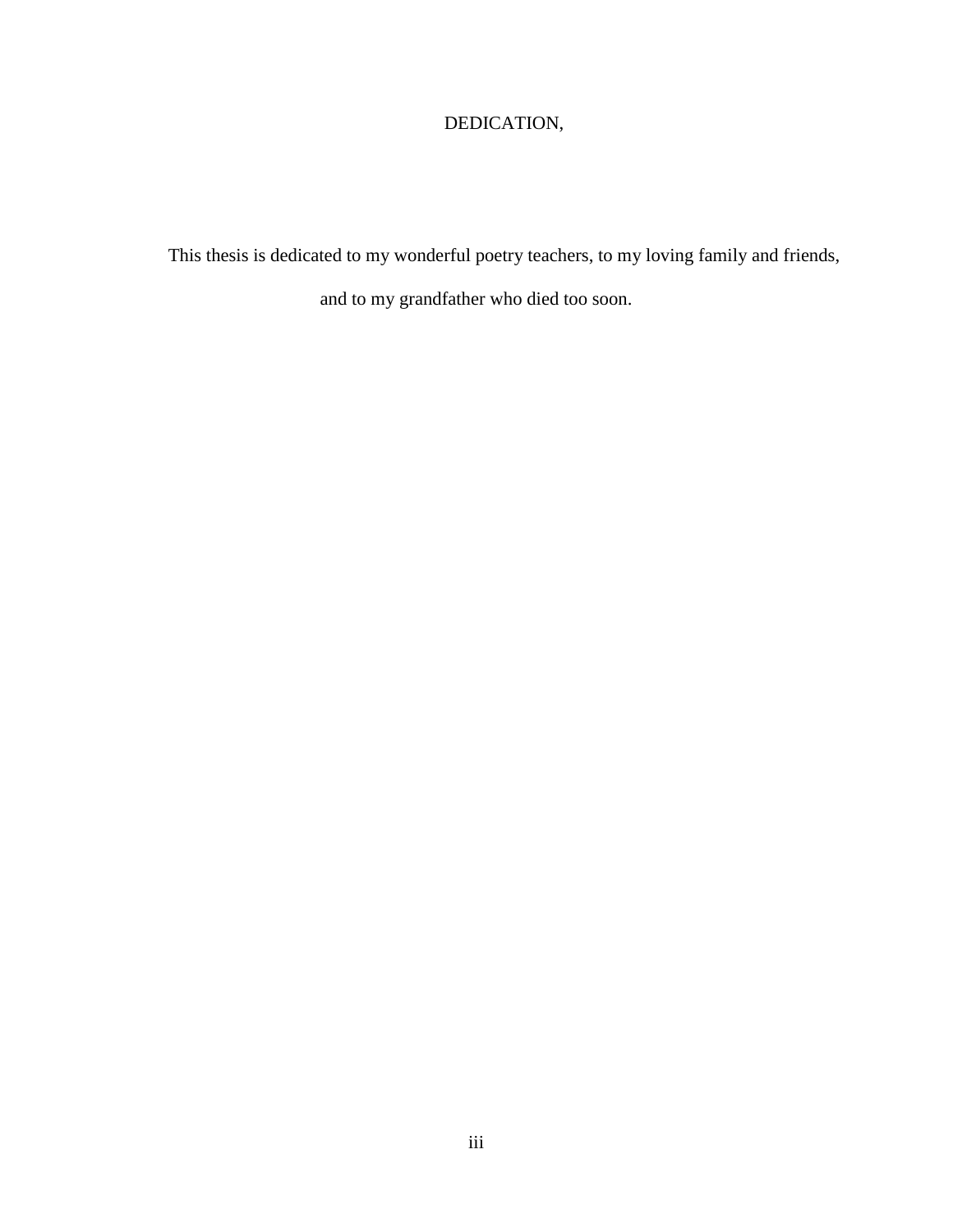## ACKNOWLEDGEMENTS

The author wishes to thank his thesis director, Professor Matthew Frank, for his relentless dedication to the surreal, the absurd, the beautiful, and the real; Professor Austin Hummell, who more than anyone else knows how to turn poets into loving people; Professor Russell Prather, who introduced the author to some wonderful theoretical texts that were foundational to this project; and the author also wishes to thank his family for all the emotional and financial support. Without the help of these people,this project could not have been completed.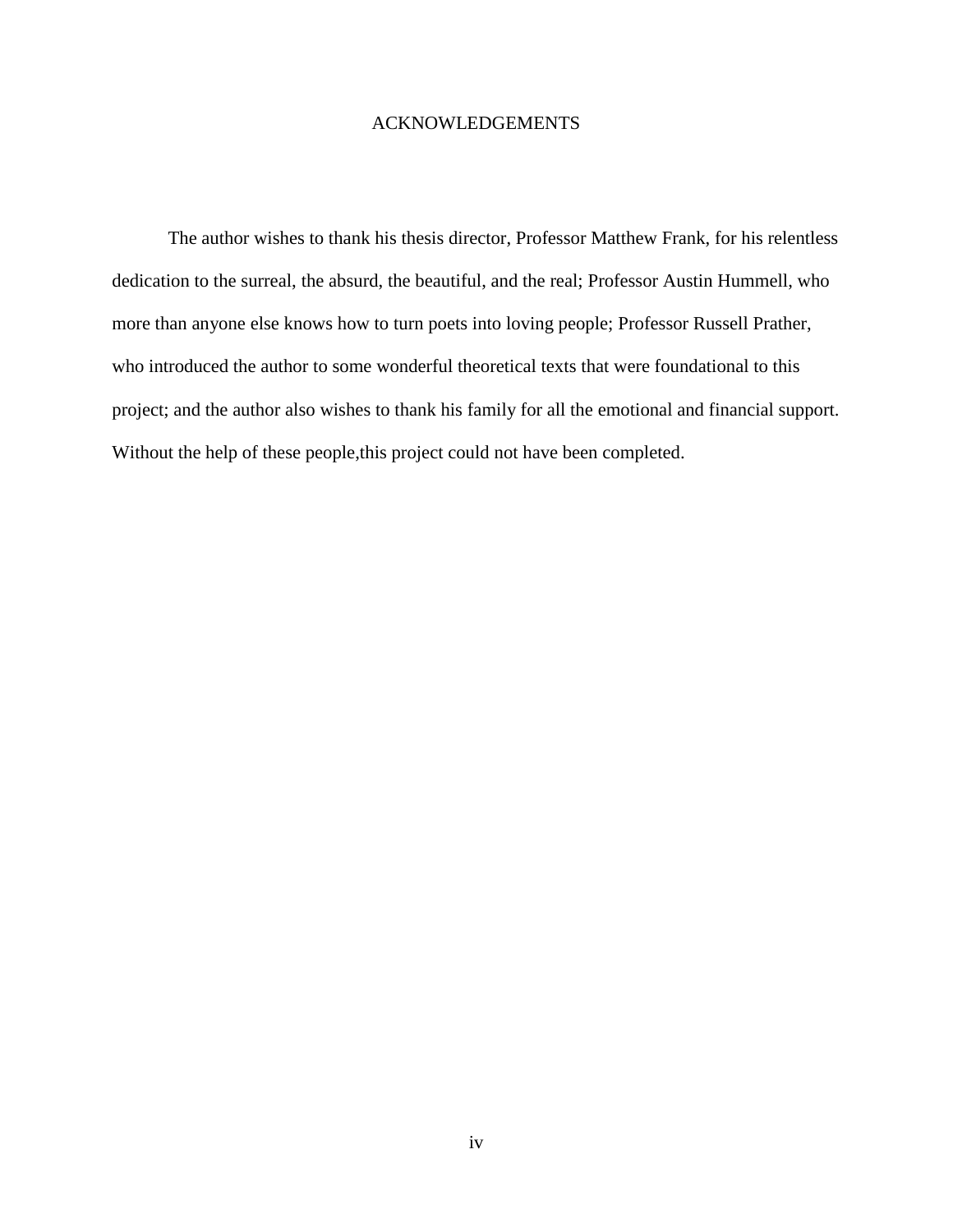# **TABLE OF CONTENTS**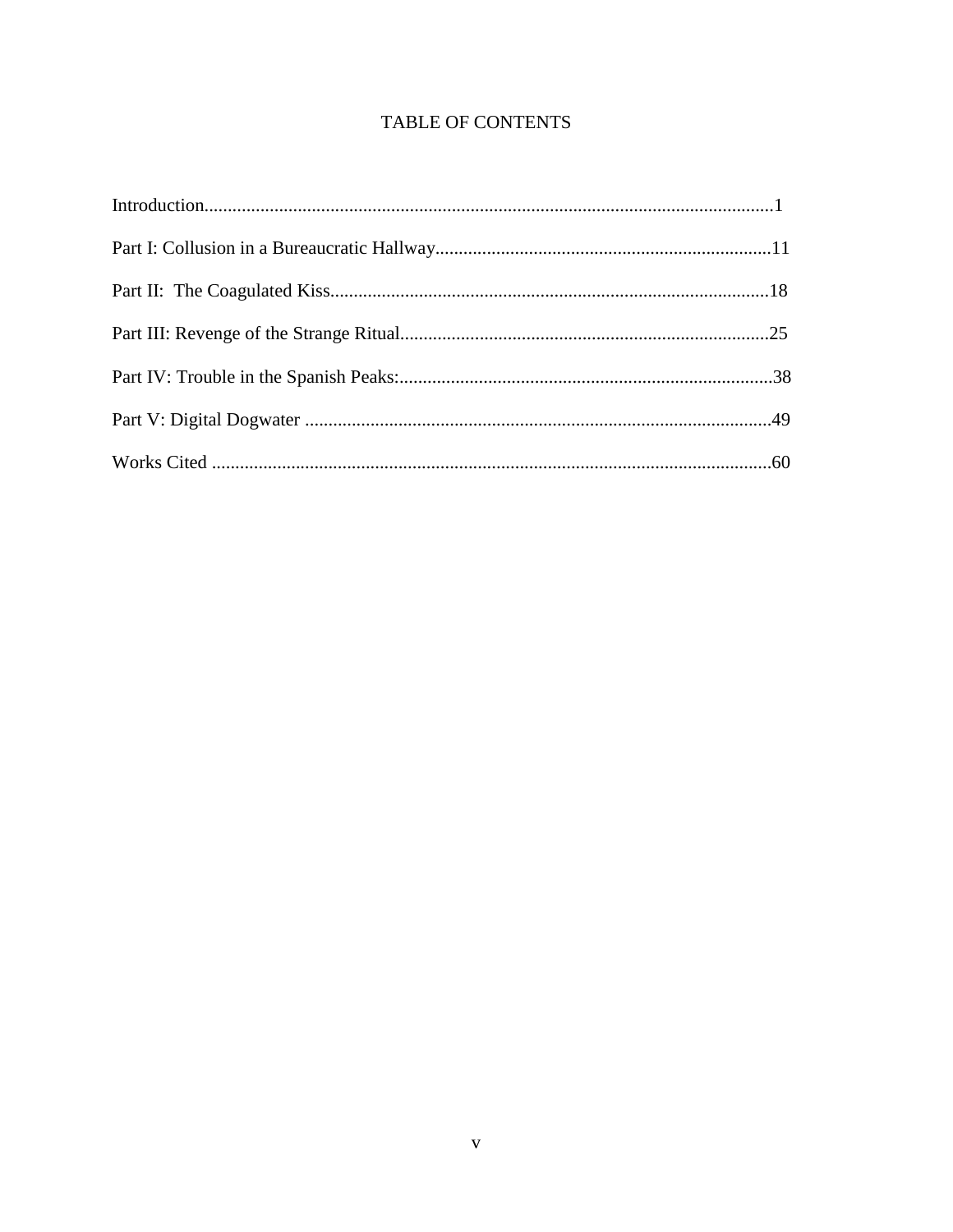#### INTRODUCTION

## The Elusive Center: Poetry as an Unstable Enterprise

The center is not the center - Jacques Derrida

#### **I. Examining the Poetic Experience**

How does one speak of an enterprise or structure that appears to have no center? How does one write about a discipline or craft that seems to consist of never ending vanishing points? For this is exactly the difficulty in writing about poetry and the poetic experience. Poetry has no center, but how? Lacking some central point or purpose does not mean poems magically materialize. As Larry Levis argues in *The Gazer Within*, a poem may come from "some localization of energy" (Levis 69). However, the writer quickly notices that the poem tends to take on a life of its own. The language of a piece may betray or bend this initial "localization" or center. Pulitzer Prize winning poet John Ashbery seems to share this sentiment when he says, "I write with experiences in mind, but I don't write about them, I write out of them" (Ashbery 1). The life of poetry can begin with a centralized perception of some experience or some "energy," but then it moves out into the far country of the imagination where myth precedes fact, where metaphor is law.

Thus, poetry, in terms of the literary landscape, moves discursively, subversively, and circuitously. At every turn poetry avoids easy definitions. Poetry, as a genre, works like a game of hide and seek. The moment one thinks they have discovered poetry, it disappears again. Thus, there is no good place to start talking about poetry. As poet Dean Young argues in *The Art of Recklessness*, "no one knows how to write a poem" (Young 2). So we cannot talk about poetry as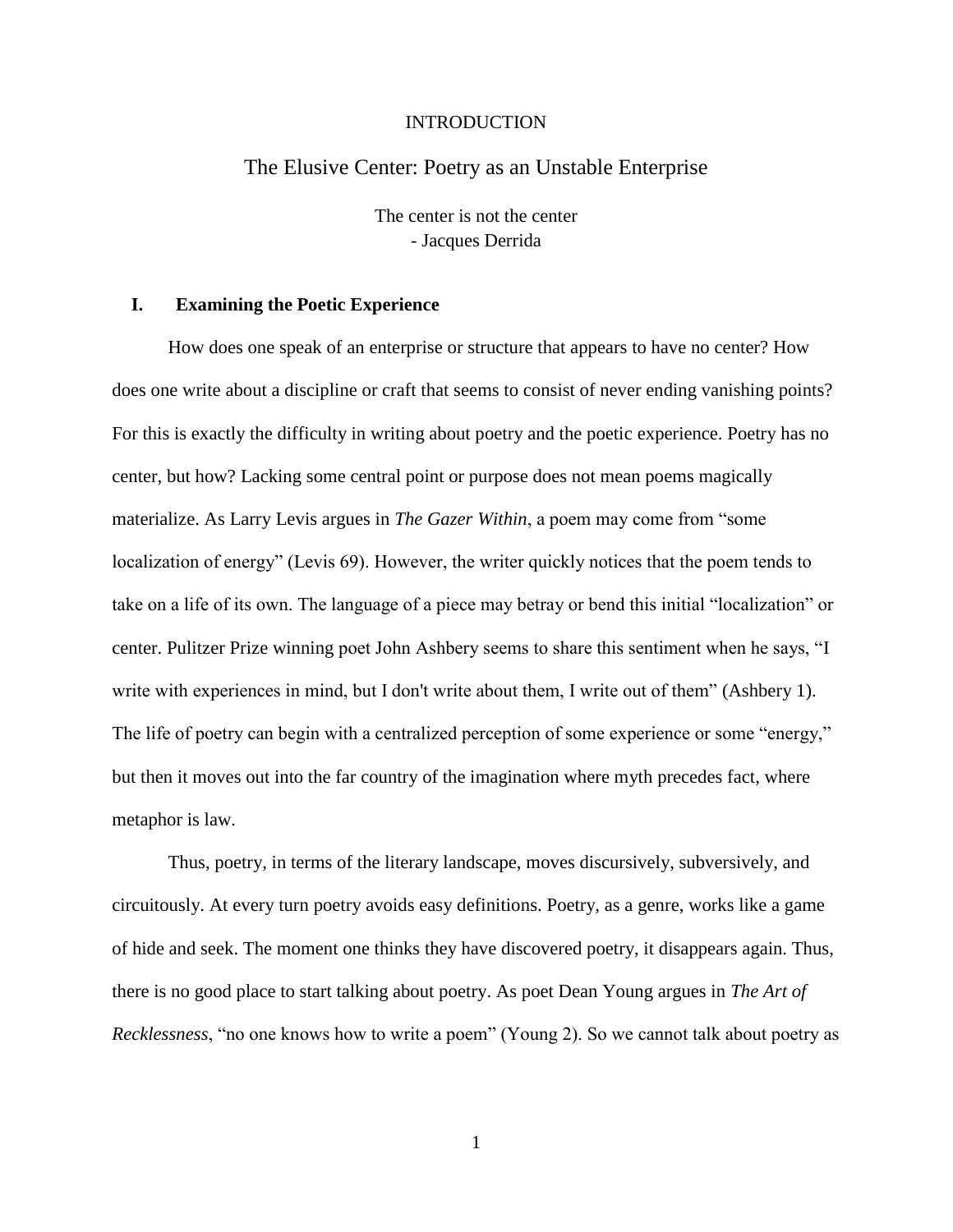a stable enterprise. However, we can talk about what has been attempted under the heading of "poetry."

Similar to the life of prose, poems tell stories, but they do not primarily concern themselves with story. One could argue that the poet's primary allegiance has historically fallen to imagery, rhythm, and sound. Concrete imagery and rhythmically pleasing words can carry the writer a long way, but we know this is not the whole story. As Frank O'Hara writes in *Personism: A Manifesto*, "I don't even like rhythm, assonance, all that stuff. You just go on nerve." You just go on nerve, I like this idea. This is not to say poetry has no craft. Learning to write along the nerves of psyche and self undoubtedly takes craft. However, this idea that poetry flows off a nerve probably comes across to some as overly metaphorical. Although, if we take O'Hara's suggestion literally, going off a nerve, the process might be slightly unconformable, but also it could be pleasurable. Negotiating this strange tension may also be what we call craft. Let's try something else.

Consider Richard Hugo writing in *The Triggering Town*: "Assuming you can write clear English sentences, give up all worry about communication. If you want to communicate, use the telephone" (Hugo 20). Here's Hugo's assertion pushed to the extreme: the act of consciously trying *not to communicate,* one might say, defines poetic craft. The conscious infusion of any technique or convention can probably be considered the poet's craft. If we are going to consider this act of non-communication as craft, then it can perhaps best be explained by way of example. If in daily living I say to someone,

"I need to go the supermarket,"

then one can reasonably assume I really do need to go to the supermarket. However, in poetry, statements that use language only to convey information, primarily from one person to another,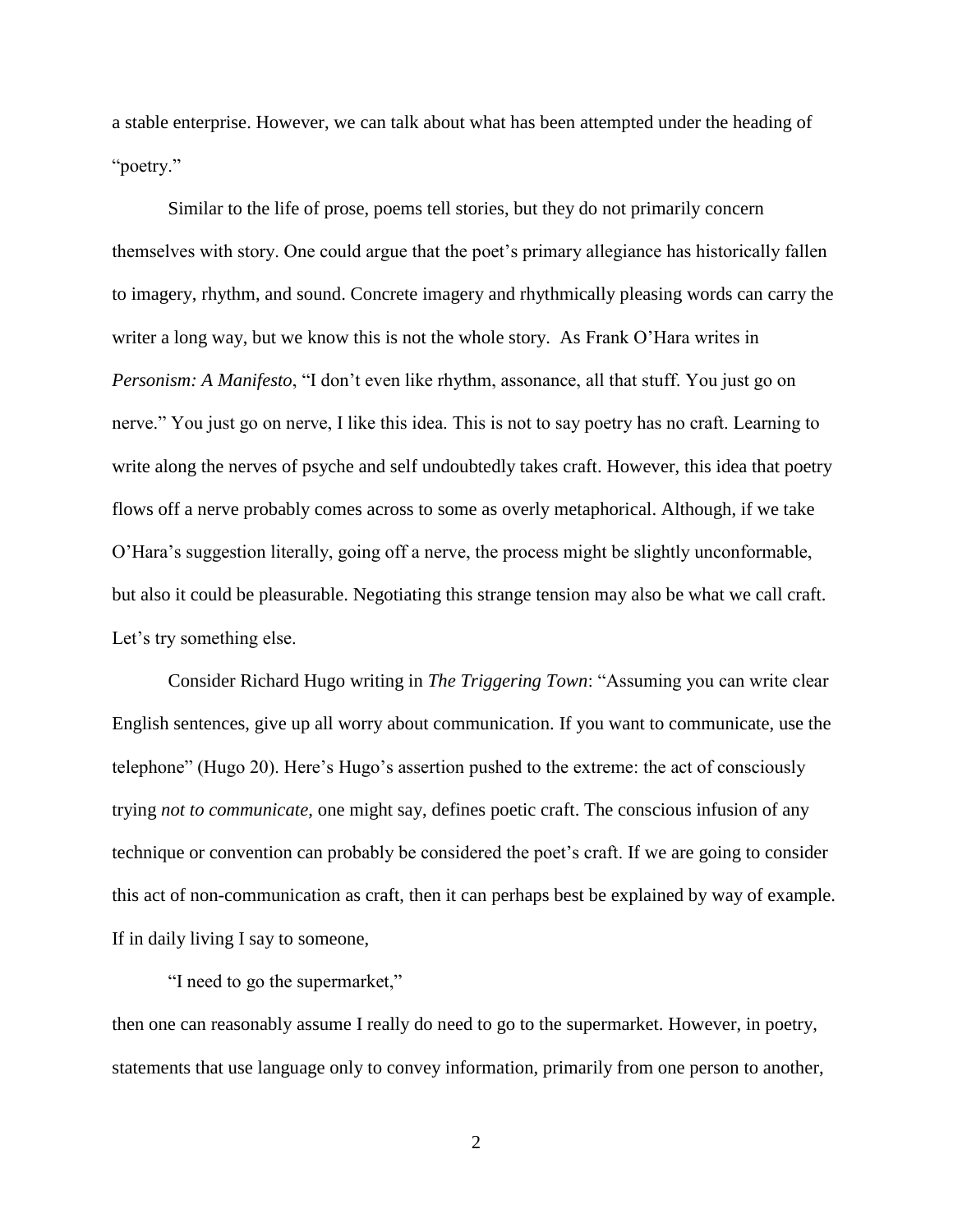tend not to constitute the poetic line. I suppose to some extent I'm saying that we define communication through intention, which is partly true. By contrast, Consider James Wright in his poem "A Blessing," when he writes:

"Suddenly I realize

that if I stepped out of my body I would break

into blossom" (Wright 277).

What's immediately different about our two statements seems obvious. First, Wright's language is broken by lines, the poetic convention, but additionally his statements do not necessarily tell us something practical nor do they tell us something immediate. As readers we have to imagine and reflect on what it would mean to "break into blossom." Also, how does one step out of one's own body? This, I submit, is the point. *Breaking into blossom* does not necessarily demand to be immediately understood (the immediacy is key here) whereas "the bank closes at 5p.m." or "turn right on Elm street" does demand this kind of immediate unanalytical attention or what I'm calling (along with Hugo) "communication."

Let's return to Hugo again. Hugo also says: "I hope I don't teach you how to write but how to teach yourself how to write." So if there is "a center" in the field of poetry it's the individual, which is a way of saying poetry has an elusive center or no center at all. The self, as scholars Amartya Sen argues (like Sartre before him) "the identity of an individual is essentially a function of her choices, rather than the discovery of an immutable attribute." As Sen argues, we continually choose to create our identities, they are not fixed. Not only are our identities not fixed, but they are caught between so many disparate categories that any hope of finding "the center" is, at best, an illusion. Sen also writes: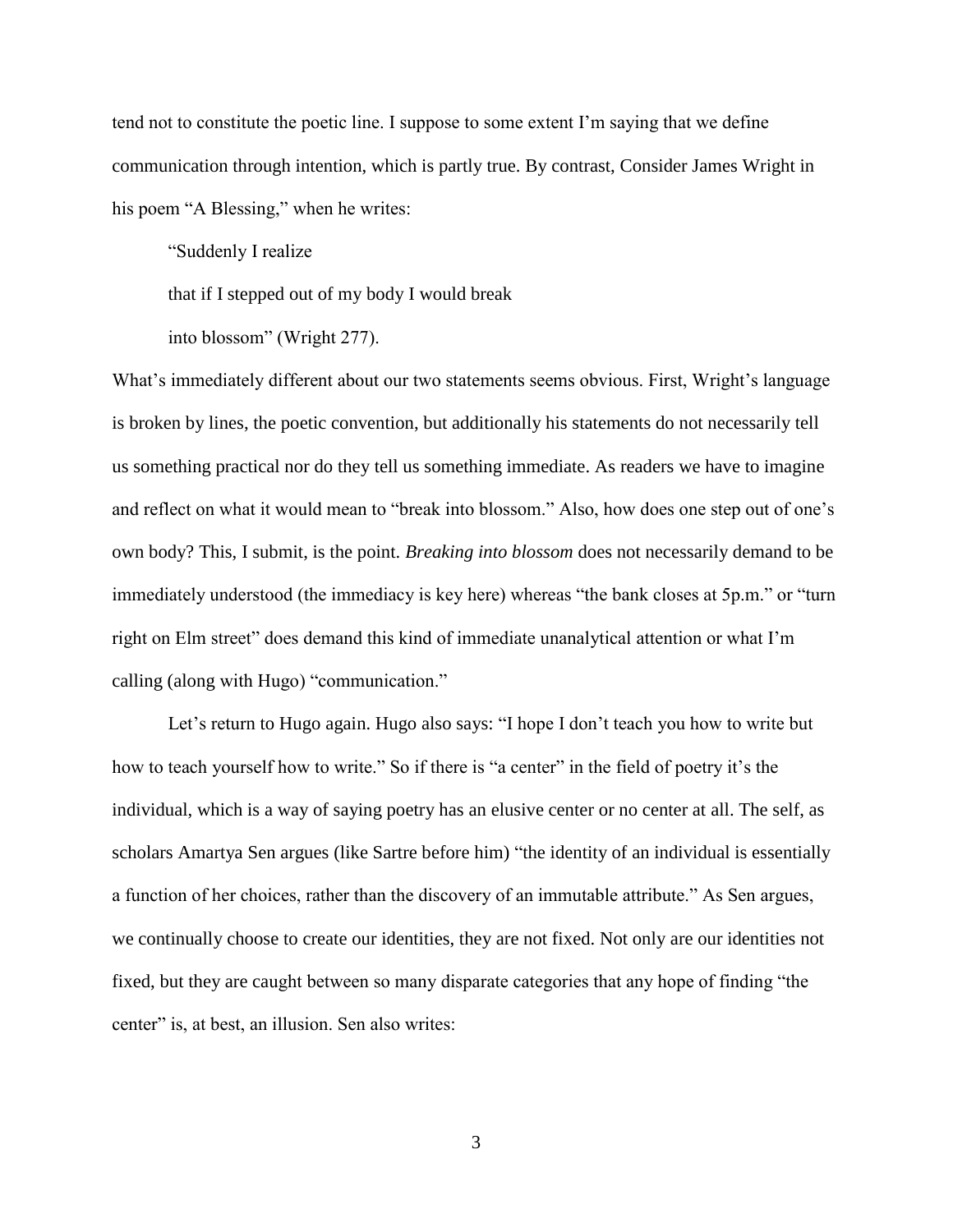"The increasing tendency towards seeing people in terms of one dominant 'identity' ('this is your duty as an American', 'you must commit these acts as a Muslim', or 'as a Chinese you should give priority to this national engagement') is not only an imposition of an external and arbitrary priority, but also the denial of an important liberty of a person who can decide on their respective loyalties to different groups (to all of which he or she belongs)" (Sen pg).

Thus, the self remains elusive, free to be chosen, unstable in some sense, pushed and pulled between various categories, choices, and allegiances (all of which can shift at any moment). Our choices always remain before us in a bewildering freedom. This may seem like a departure from the discussion of poetry, but in reality we are approaching one of the more significant debates about the nature of poetry. In some sense, we are still having the old debates about poetry.

 Consider the notable Romantic era poet William Wordsworth in "Preface to the Lyrical Ballads": "For all good poetry is the spontaneous overflow of powerful feelings" (Wordsworth 3). What's surprising about Wordsworth and Romantic literary preoccupations is not the call for more "emphatic language." Instead, what's surprising about Romanticism is what scholars like Francis Waterhouse now call "romantic originality." The term "romantic originality" does not mean that Romantic era poetry fulfilled its wish to be original, the term only means that romantics like Wordsworth valued originality in a serious way. In other words, the anxiety of Romantic poetry appears to be influence. Poets like Wordsworth shifted the focus from the rules and history and meter of poetry to a focus on individual "feelings." In some ways, Wordsworth may be responsible for contemporary slam poetry. However, he might also be responsible for the emphatic poetry of James Wright, who is for me, one of the finest American poets.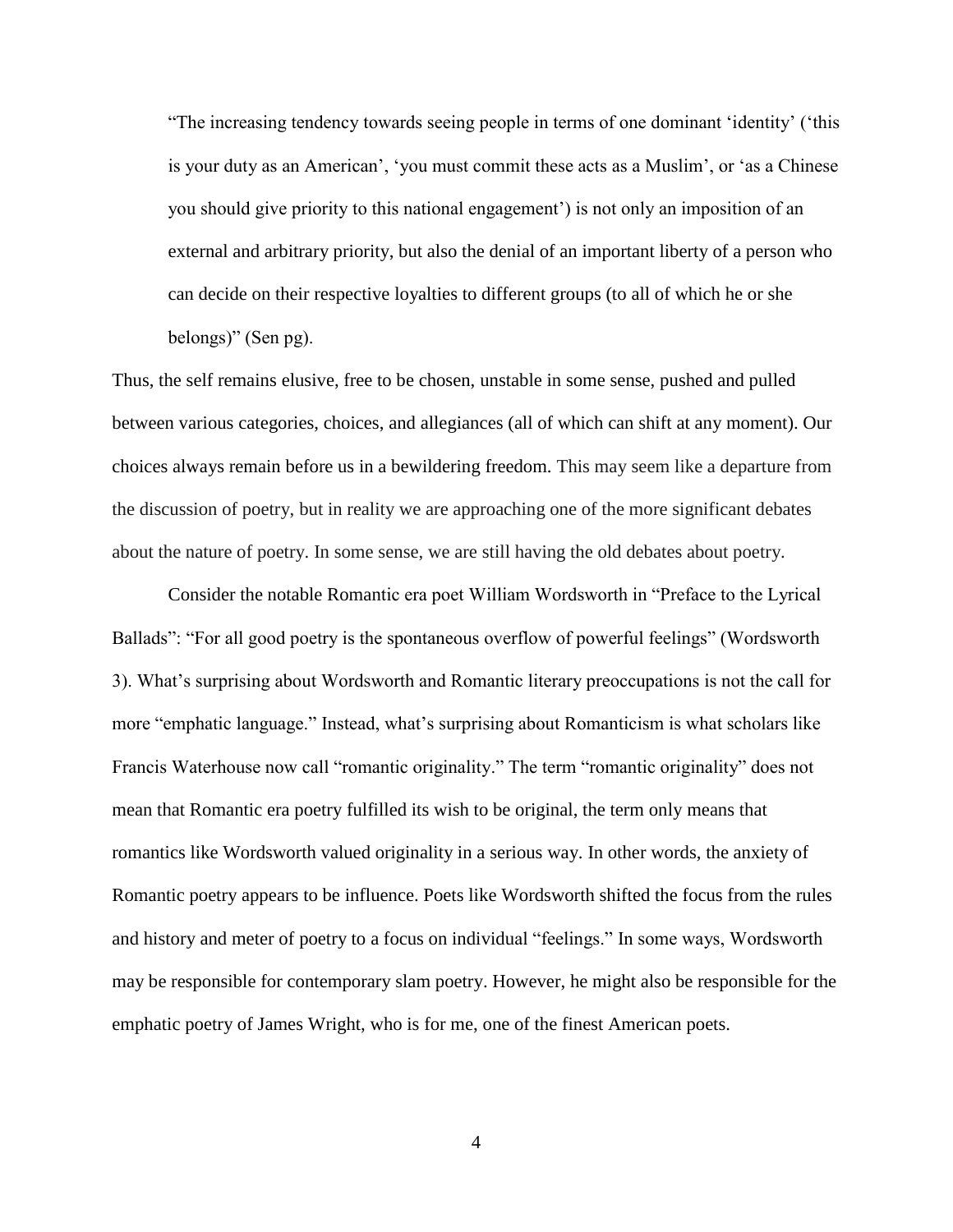Although, eventually the Romantic obsession with originality comes under fire.

Modernist poets like T.S. Eliot criticize Romanticism in a number of significant ways. First, Eliot challenges Romanticism's apparent disdain for tradition. In "Tradition and the Individual Talent" Eliot recalls, "Someone said: 'The dead writers are remote from us because we *know* so much more than they did.' Precisely, and they are that which we know" (Eliot 2). This kind of thinking stands in opposition to Wordsworth and many of his cohort because they tried to get away from the past, these "dead writers." In Eliot's calculation, and I agree, hard-won historical awareness constitutes poetic maturity, "the historical sense involves a perception, not only of the pastness of the past, but of its presence" (Eliot 3). For Eliot, the inability to acknowledge the presence of the past, the poetic "tradition," represents a failure on the part of the poet.

 Eliot also goes on to critique the Romantic era turn toward individuality, which has led to contemporary poetry's obsession with "personality." Already one can see we have come full circle to our discussion of Sen and identity and our elusive center. Nonetheless, contrary to Romanticism's yearnings, Eliot argues that, "The progress of an artist is a continual selfsacrifice, a continual extinction of personality" (Eliot 4). Here, I would like to give an example. I think Eliot is correct, but his point is easy to miss. Consider these lines from the tortured English poet Gerard Manley Hopkins in his poem "'No worst, there is none. Pitched past pitch of grief.'":

"My cries heave, herds-long; huddle in a main, a chief Woe, wórld-sorrow; on an áge-old anvil wince and sing — Then lull, then leave off. Fury had shrieked 'No lingering!" (Hopkins 1).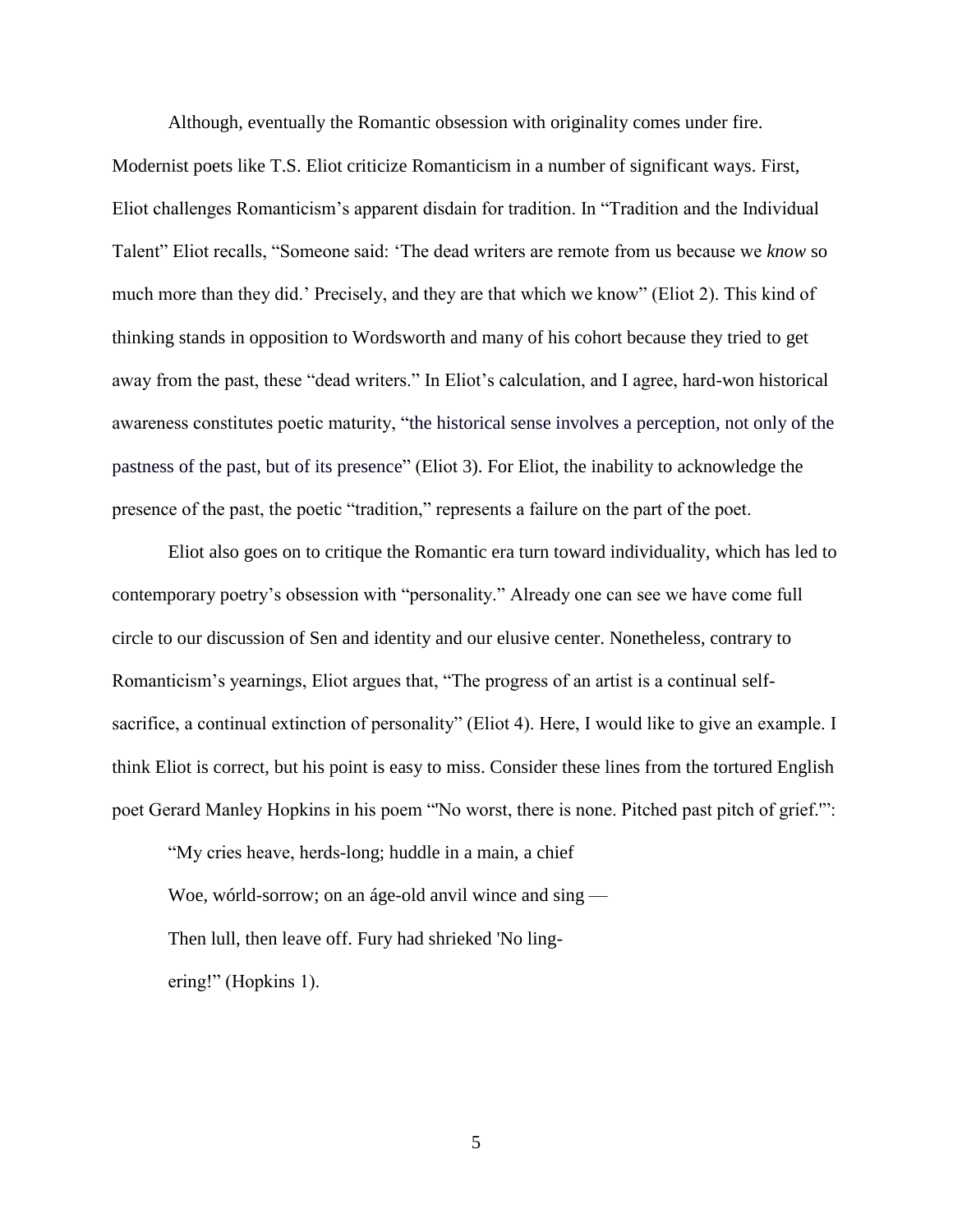What strikes me about Hopkin's verse, composed near the end of the  $19<sup>th</sup>$  century, is its striking similarity to the verse of Hart Crane, who was born in Garrettsville Ohio. Consider these lines from Crane's poem "The Broken Tower":

"The bells, I say, the bells break down their tower; And swing I know not where. Their tongues engrave Membrane through marrow, my long-scattered score broken intervals… And I, their sexton slave! " (Crane 1).

The insistent alliteration of Hopkins sounds remarkably similar to the lugubrious alteration of Crane. Aside from the acute accents in Hopkins, it seems to me that these stanzas could have easily been written by either poet. In this sense, I agree with Eliot. Here we see the ghost of Hopkins carrying the lines of Crane's brilliant poem. Here we also see, instead of a distinct personality emerging, we see a sort of "extinction of personality." This does not mean individual poems cannot have particular qualities or eccentricities, but it does mean that some mysterious quality of language, sentiment, and rhythm must meet or exceed our "dead writers," which is what Eliot argues as well.

So I return to my initial claim, that poetry has no center. Try to find the center of history. A rather impossible task. I do not find the two claims mutually exclusive, first, that poetry has no center, and second, that the history of an art form demands attention. Let's return to Levis and his "localization of energy" because I think he arrives at an important idea, one that echoes the thinking of Eliot's views on tradition. Levis's "localization" would seem to suggest that poetry comes from a center. However, a localization in the imagination can still be periphery, I contend. Perhaps a memory or a painful experience can become central in the poetic imagination precisely because it flutters somewhere on the edge of consciousness. Yet this is exactly the moment when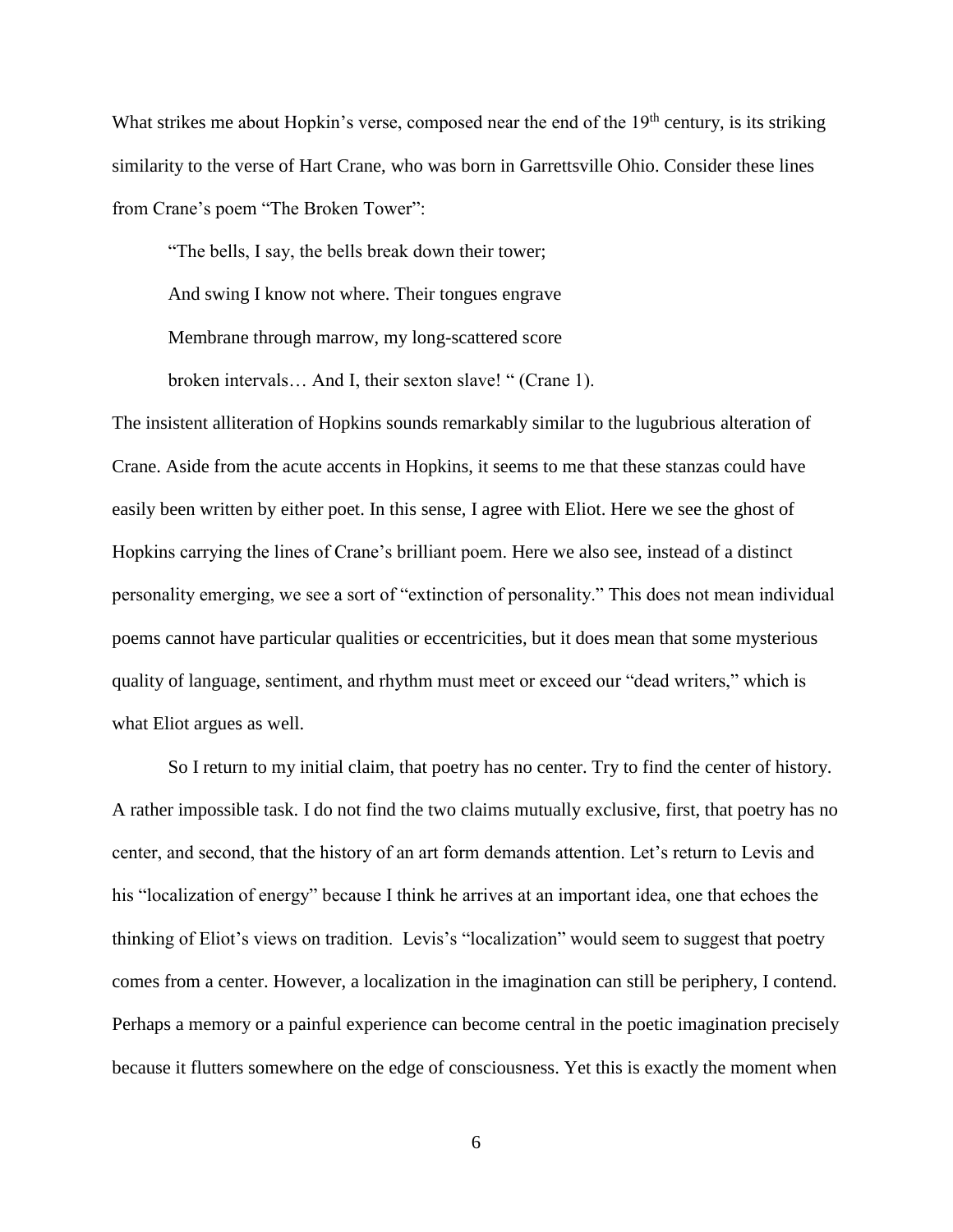craft can save the writer. Levis explains this idea as such, "The best beginning poets I know are also the most literary: what they demonstrate is a love for poetry rather than a love for themselves" (Levis 69). One danger of confessional poetry will always be this central focus on the self. Paradoxically, this is also the strength of confessional poetry.

The strength of confessional poetry is simple: it lends itself to honesty and to the divulging of "secrets." There exists power in the midnight confession. Sylvia Plath, perhaps a little unfairly, probably comes to mind when one mentions confessional poetry. Consider these lines in her poem "Mirror":

"I am silver and exact. I have no preconceptions

Whatever I see I swallow immediately

Just as it is, unmisted by love or dislike." (Plath 154).

Plath is of course an immense talent and these lines are beautiful because of their simplicity and clarity (and honesty). Also, here the speaker embodies, literally, the mirror, and Plath pulls off this move skillfully. Still, the danger of confessional poetry comes from the ease at which one can slip into sentimentality (that does not happen to Plath here). Historically, as ethically powerful poems have avoided this trap, like those of Hopkins and Crane no doubt.

Oddly enough, the question still remains. How does a love of poetry versus a love of self save the poet? What is the difference? Love of self, in the extreme, has a name: narcissism. To put it bluntly, narcissism isn't all that interesting. It's not that we can reduce all of Romanticism to mere narcissism, but love of one's self in the extreme is narcissistic, which, as we know from the Greek tragedies, is a form of blindness. We want poets who can see. At any rate, a narcissist can probably never read or write poetry. We expect poets to produce complex insights about their own lives, but we also ask poets to reflect more generally about the human condition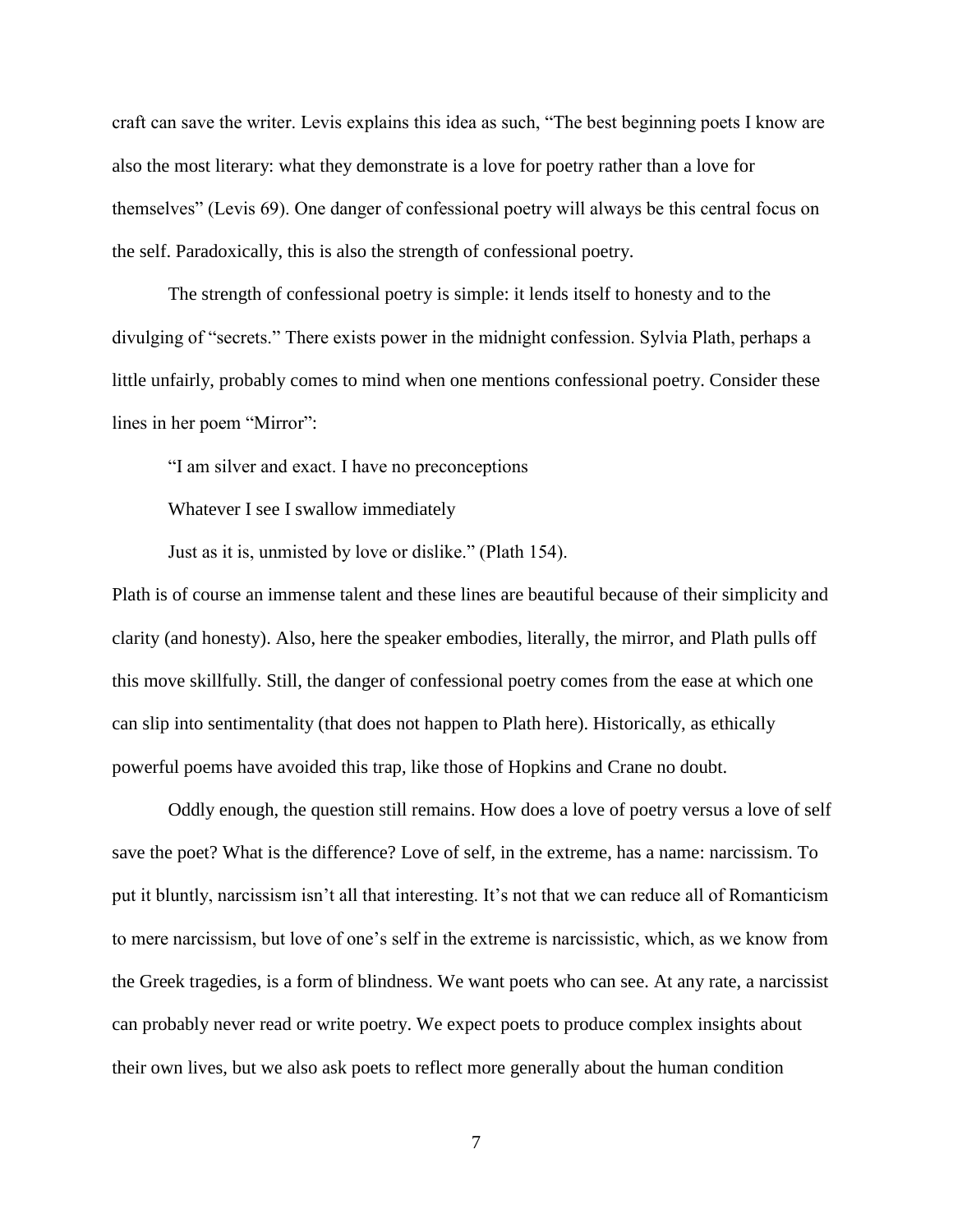everywhere. So if there is a difference between a love of poetry versus a love of self, the binary Levis sets up, this is difference: poets who love poetry more than themselves will produce more nuanced and compassionate insights about the human condition. Dean Young describes another dimension of this love of poetry over love of self. The poet whose primary concern is attempting to produce quality writing, as Young argues, must "be ready to abandon any prior intention in the welcome expectation of what the poem is beginning to signal" (Young 4). It's a slightly abstract idea and it probably only makes sense to those of us who attempt to make or write or as Young suggests "attend to poetry." However, Young's claim here seems to hold water. The poet must be ready, at any moment, to allow his or her imaginative and musical intelligence to take control of the poem. This can happen only when the poet surrenders some amount of control. It is this letting go of the desire to be in control that signals a poet's devotion to craft as opposed to the devotion to self.

#### **II. Intellectual Framework**

 As we have discussed, the poetic experience comes from some "localization" or "center," but this center remains elusive. Likewise, dissecting one's intellectual framework and the potential impact of this framework on poetry is, at best, guess work. This does not mean it cannot be done. It simply means that any discussion of this kind comes with a disclaimer.

 During my undergraduate years, writers like Kurt Vonnegut, Albert Camus, and Andre Gide probably most influenced my intellectual outlook. Their strange and convincing mixture of humor, absurdity, and existentialism formed some of my deeply skeptical attitudes. In addition, I had read Jean-Paul Sartre's *Existentialism is a Humanism*. I admired Sartre's calls for responsibility and authenticity. In these writers I saw or found complex validation for things I was sensing at the time anyway: namely, the going sense that reality was or is absurd. If we find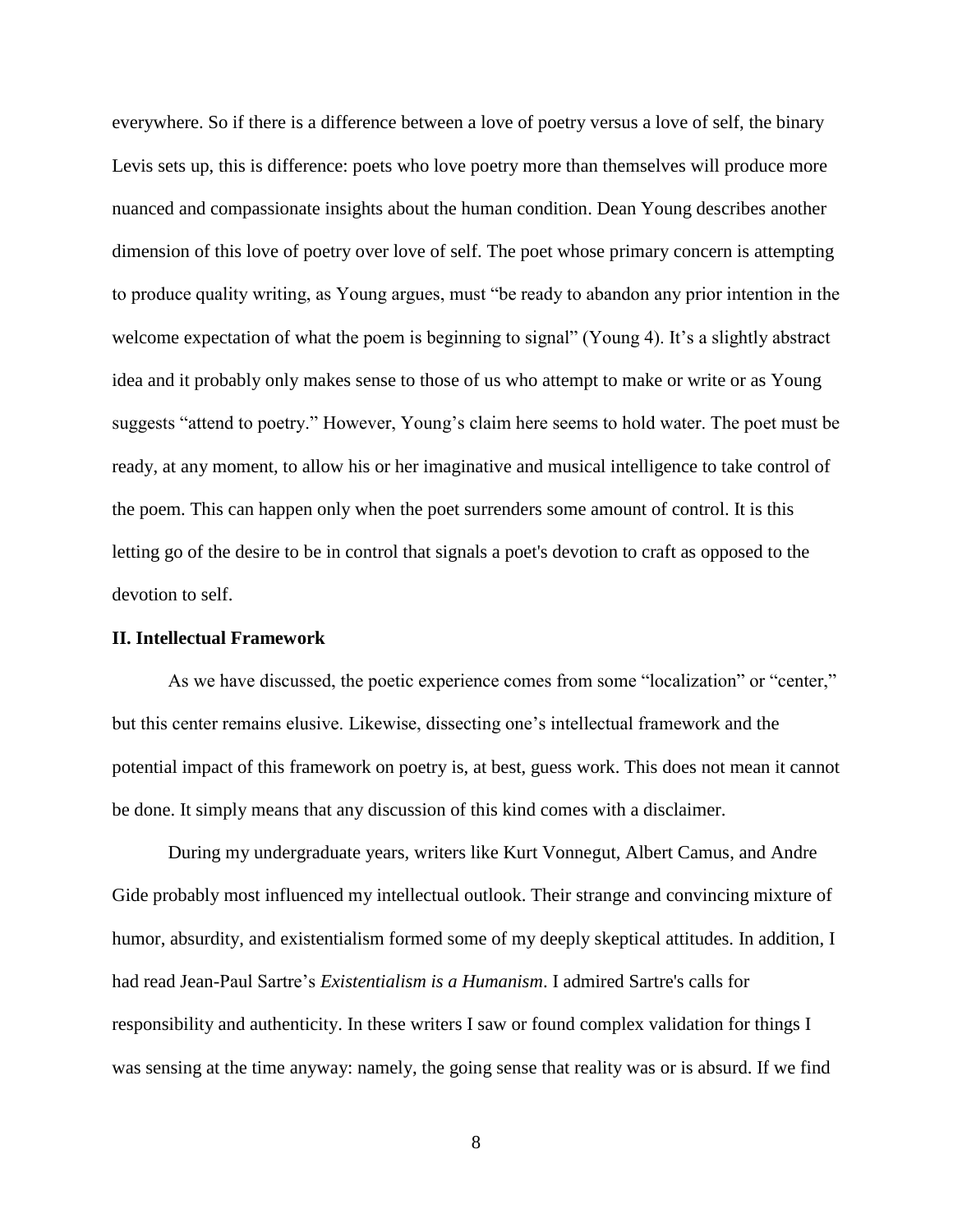a burdensome freedom and poignant bewilderment at the center of reality, then it becomes hard to accept institutional doctrines and dogmas.

 I want to move in slightly different direction. In essay called "Some Notes on the Gazer Within" Levis summarizes an idea by Husserl: "Consciousness is always consciousness of something" (Levis 70). In many ways no pursuit or interest can hide from the poetic experience. The poetic experience is the human experience. So everything influences the discipline of poetry, but poetry does not influence every discipline. In this sense, the poet remains free to explore any and all disciplines. My argument is that it will only benefit a writer to know sociology and anthropology and, say, theoretical physics. Any information can potentially expand the poet's imagination and intellectual landscape. This, in turn, will almost certainly enhance the landscape of the poetry itself.

I believe in this idea so strongly that I am probably underread in terms of books and essays on poetic craft. I spend the majority of my time reading other things. Often, the intellectual rigor of dense theoretical or philosophical texts fuels my creative energy. Again, this might be what Levis calls a localization of energy. Let's look at an example. One of my favorite writers and thinkers is French sociologist and theorist Jean Baudrillard. If I read a passage in his work *Cool Memories,* for example, I could probably trace its influence on a poetic line. *Cool Memories* follows Baudrillard during his travels across America, one the first page he writes:

Very Zarathustrian, this silent laughter. Flowers laugh silently. Grass and plants and the whole forest laugh silently. The sky and the stars laugh silently. If there is a background noise to the universe, it is this silent laughter, this inaudible sound like a distant echo of man's emergence and the catastrophe of the real world (Baudrillard 1).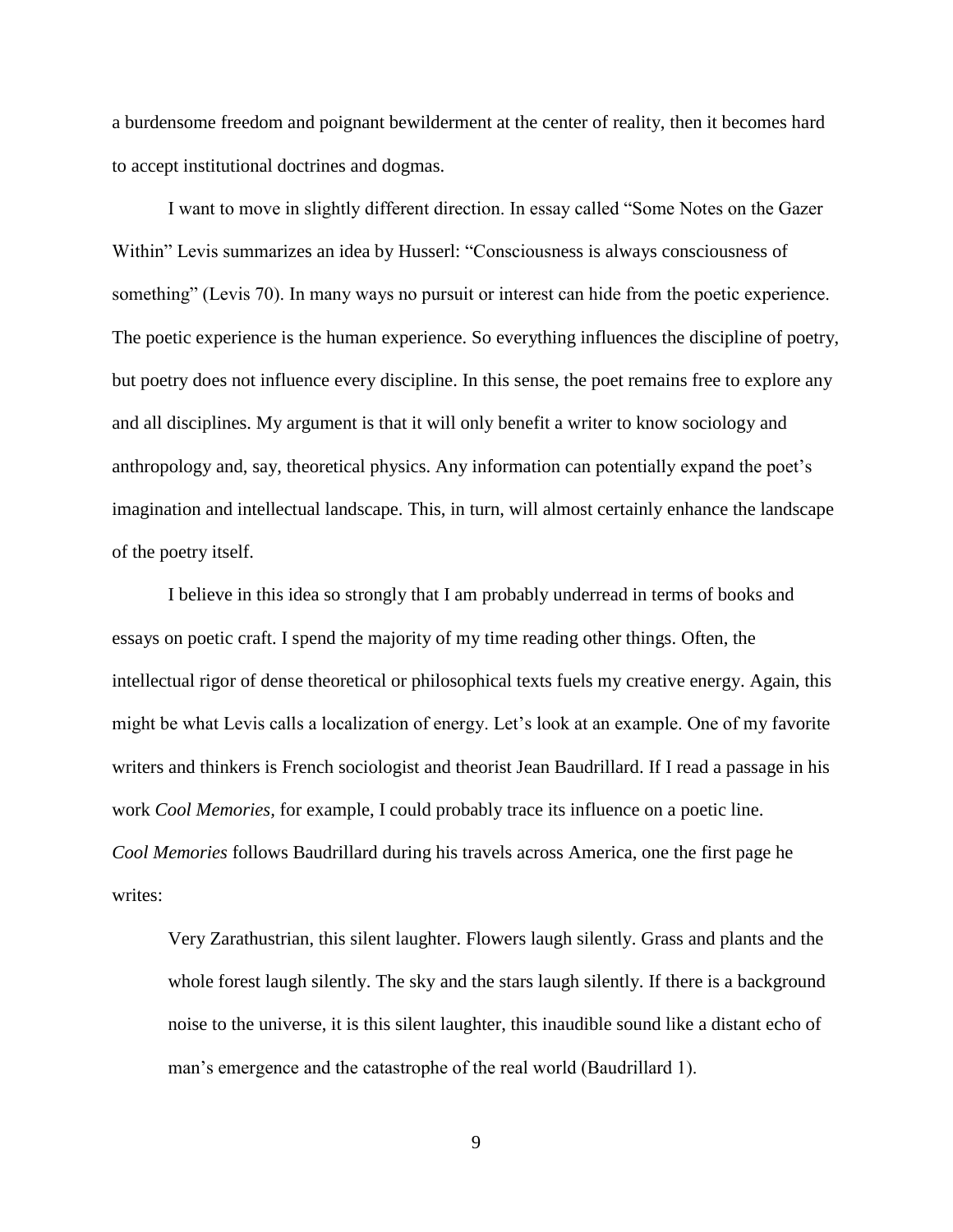Baudrillard's poetic rousing probably sounds more like poetry than sociology or "theory." Yet, I take this point seriously even though Baudrillard is commenting on Lacan's conception of "The Real." Beautiful, inspiring language can be found anywhere: sociology, anthropology, philosophy, poetry, etc. Percy Shelley first defined this idea in his now famous essay "A Defense of Poetry," where he states: "The distinction between poets and prose-writers is a vulgar error. The distinction between philosophers and poets has been anticipated. Plato was essentially a poet" (Shelley 4). One can easily follow Shelley's argument, Plato's use of excellent use of language, at times, transformed his philosophy into poetry. Anything can be poetry. Similarly, I hold very closely to Theodore Roethke's idea that poets should, "Reject nothing, but re-order all" and his declaration "Say to yourself: I will learn and treasure every good turn of speech ever made" (Roethke 89). I have been repeating these phrases to myself over and over: I will learn and treasure every good turn of speech ever made.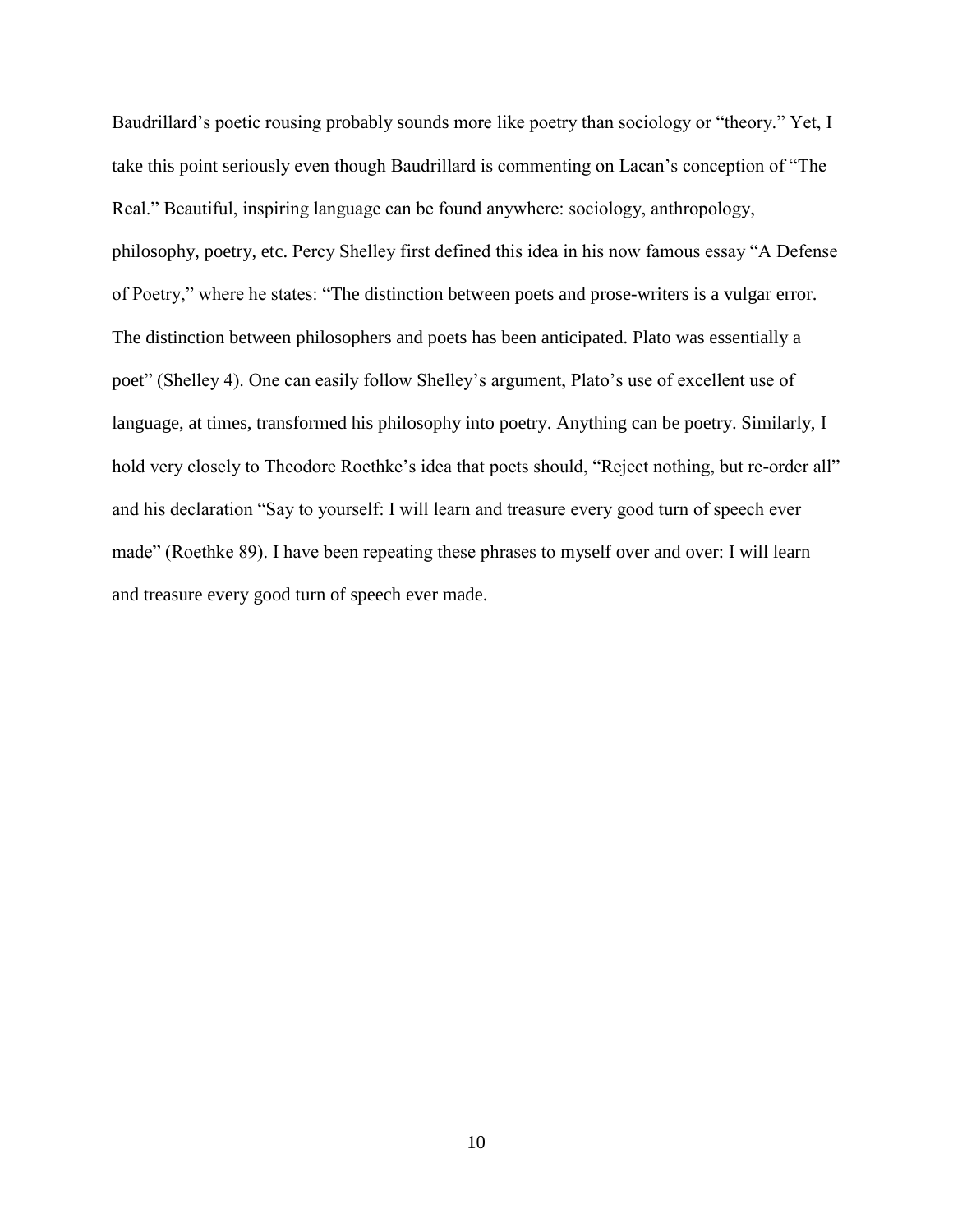I. Collusion in a Bureaucratic Hallway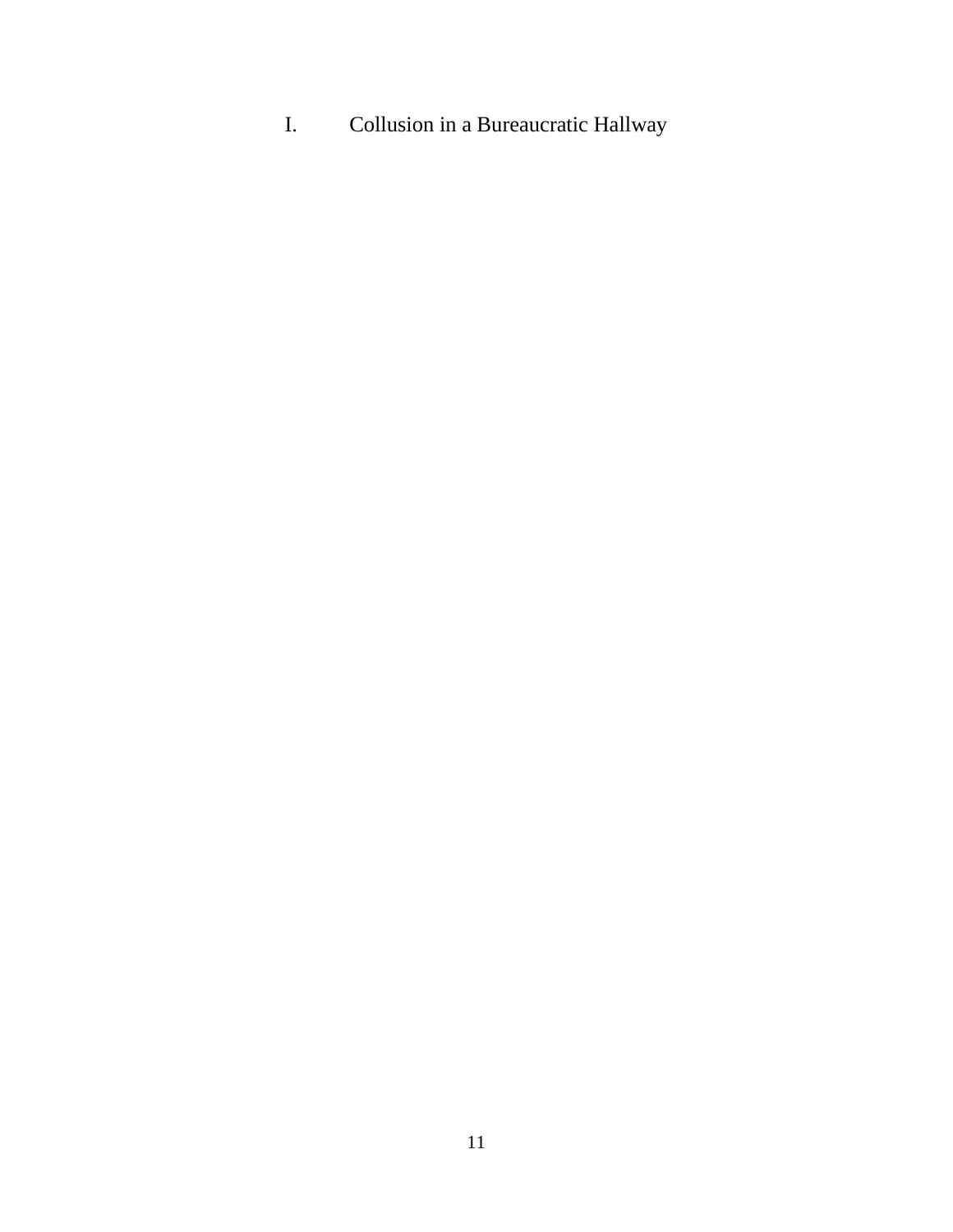# *Flashlight*

What we have left without our secrets, bits of sweet venom, blackberry and bread.

When I ride my bike for punishment, you do not even watch me go. One basket of bananas,

Perugia, pomegranates, none of these things are capable of neglect, but I'm going to be honest with you,

my tongue is stupid. My heart isn't. I know the beginning of mercy is trauma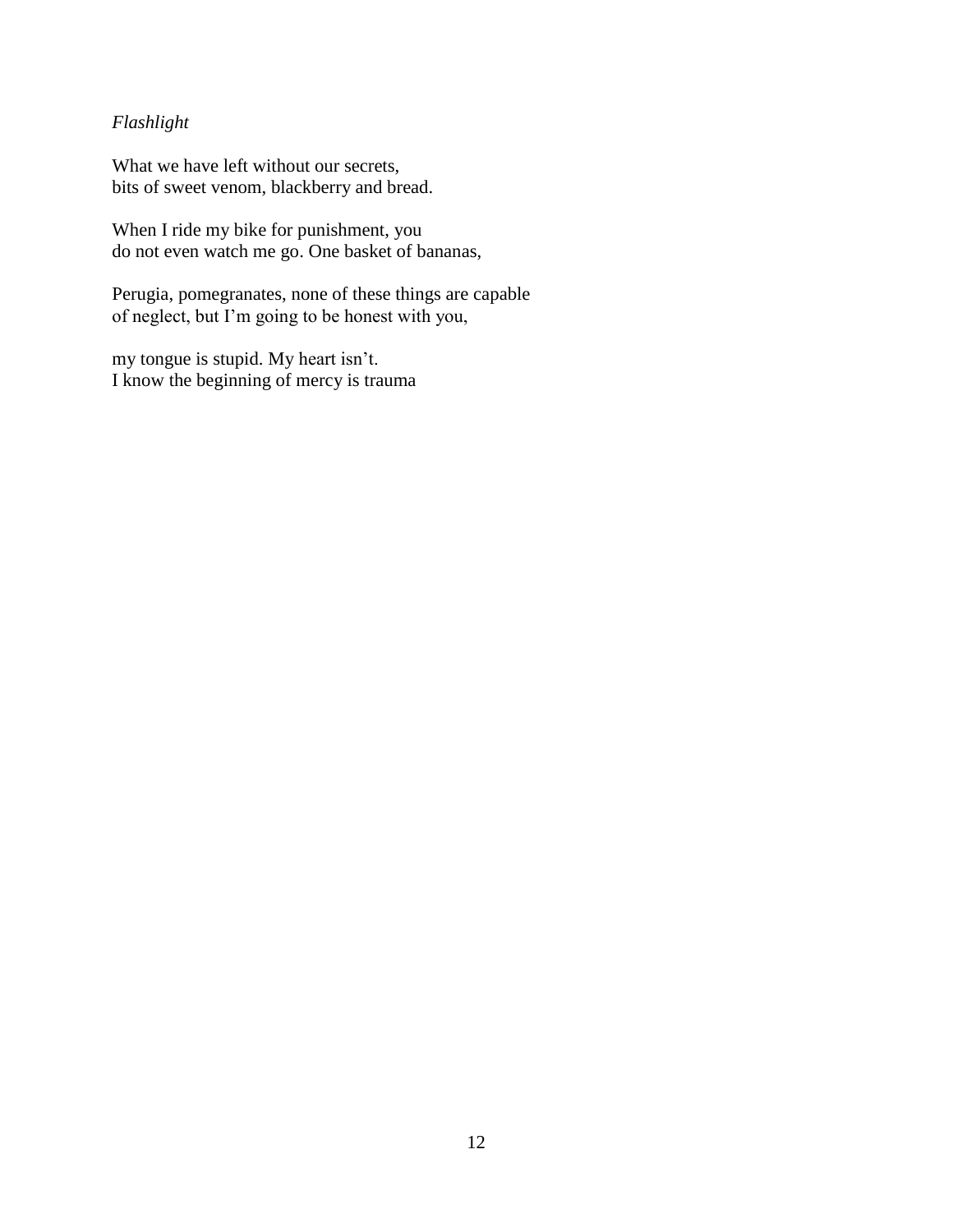# *Disasters of Marginal Consequence*

At this bar, on 1st avenue, while I eat some crab cakes,

you tell me the tongue of a blue whale

weighs as much as an elephant. That's crazy, I say.

When you're in pain, you say it really hurts. Stupid pain,

I say, stupid hurt. Outside, the wind is behaving

like the wind. We sound like a bag of wet leaves.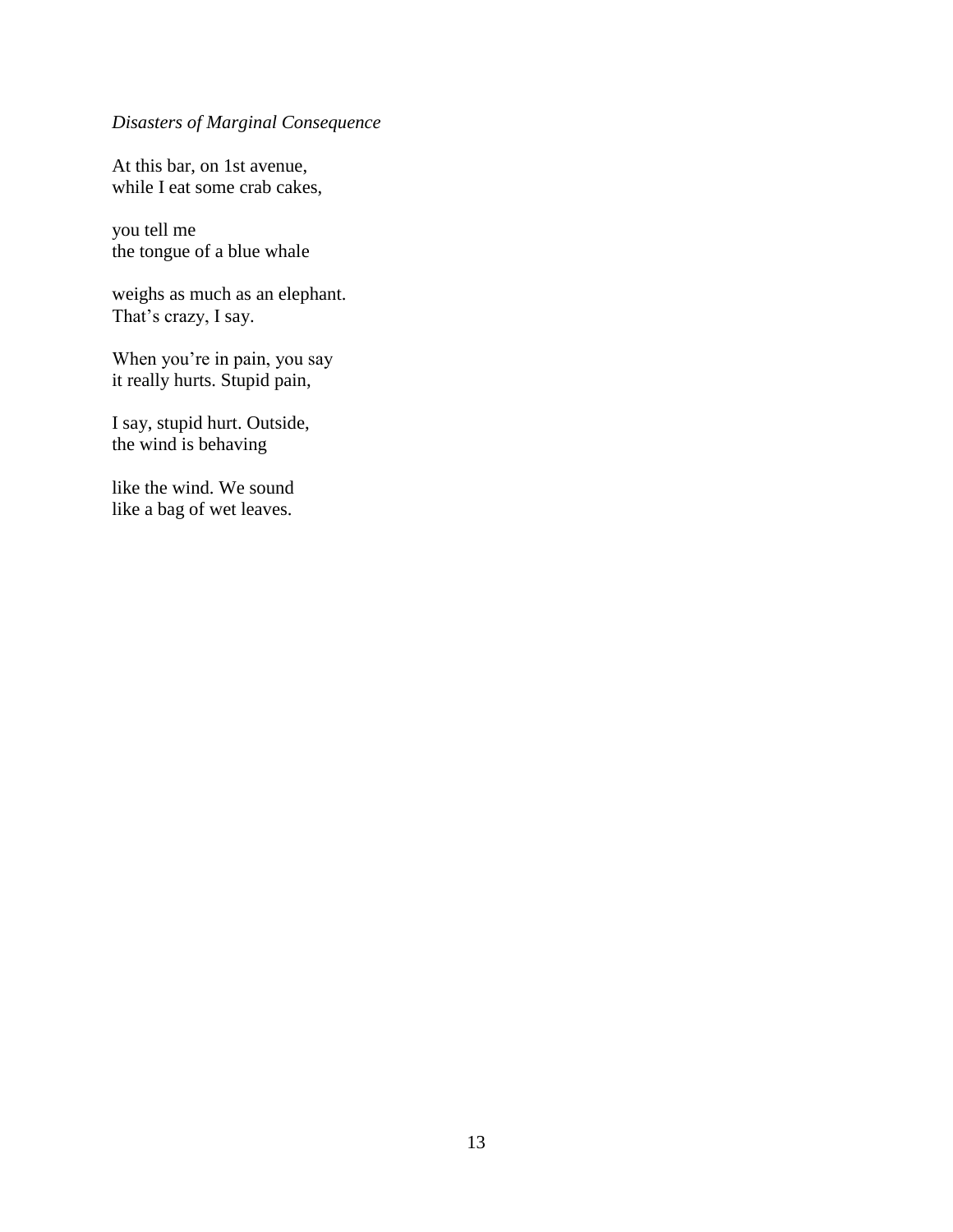*Where Feet Go*

All these years of silence, a ribbon on my tongue. Someone is lying face down in the rain and again I am not a cauliflower. I am not a curse, not a bag of tricks.

Everyone is so creative. At night, I clean dinosaur bones with a wooden toothbrush, wrap orange garlands around them, stack them under my bed, for luck. Everyone is so beautiful and everything is so funny and love is a microscope, a tiny altar of raptor teeth, my mutilated sister riding in a sinking boat. With all this satin in my mouth, it's hard to talk.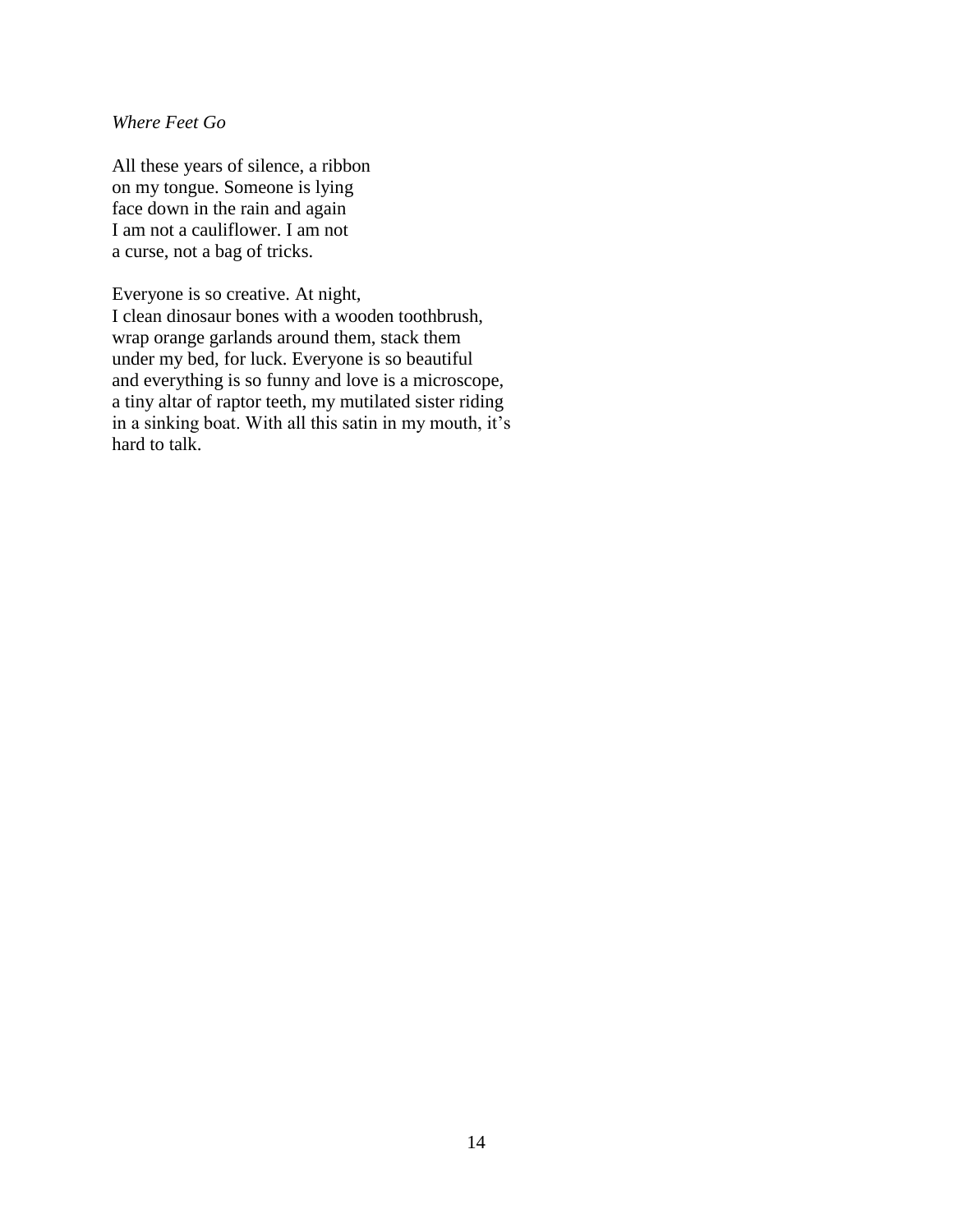## *Toast*

Your cool friends are wrong about gratitude. They halve the wrong mangos. They find no crack in the whip. No one can hear you sobbing. No one dings the bell. What if vanity is the magic trick the mail rejects for years? Someone reads Cicero in the shower, *here's the tennis court that broke my heart. Here's the reward for being an asshole. It hides in the crotch of the person I loved once,* to paraphrase. Let's put it another way. What else am I going to do in these final days. Steal pumpkins? Be passionate? See the harpsichord drowning in the dogwater. See how poorly it plays in a bowl.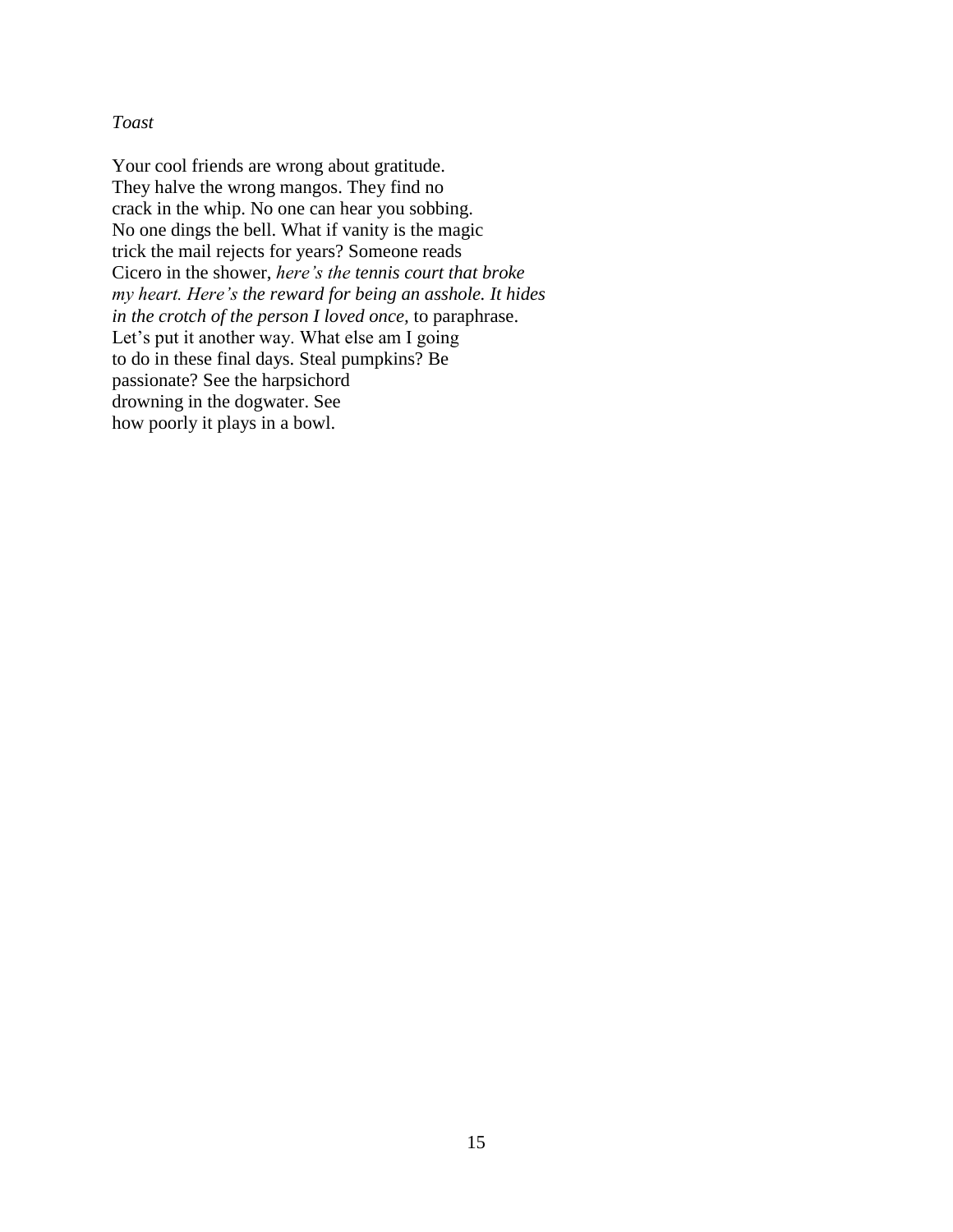# *Crumpets*

At last, the honey in your head is boiling and your murky heart

shoots fire petals into the ashtray. They don't tell you this in school:

you can find someone to tell you anything you want.

Purple clouds of acid will storm over the lake, cautious flecks of jelly

will invade my barren pantry, white tigers will parade in my shower and tell me

to fuck off. I've been thinking about naming our dog narcolepsy.

I've been thinking of filming a documentary concerning the tiny pianist

living inside my ribcage, that kingdom of crumpets and lemon bars and narcissism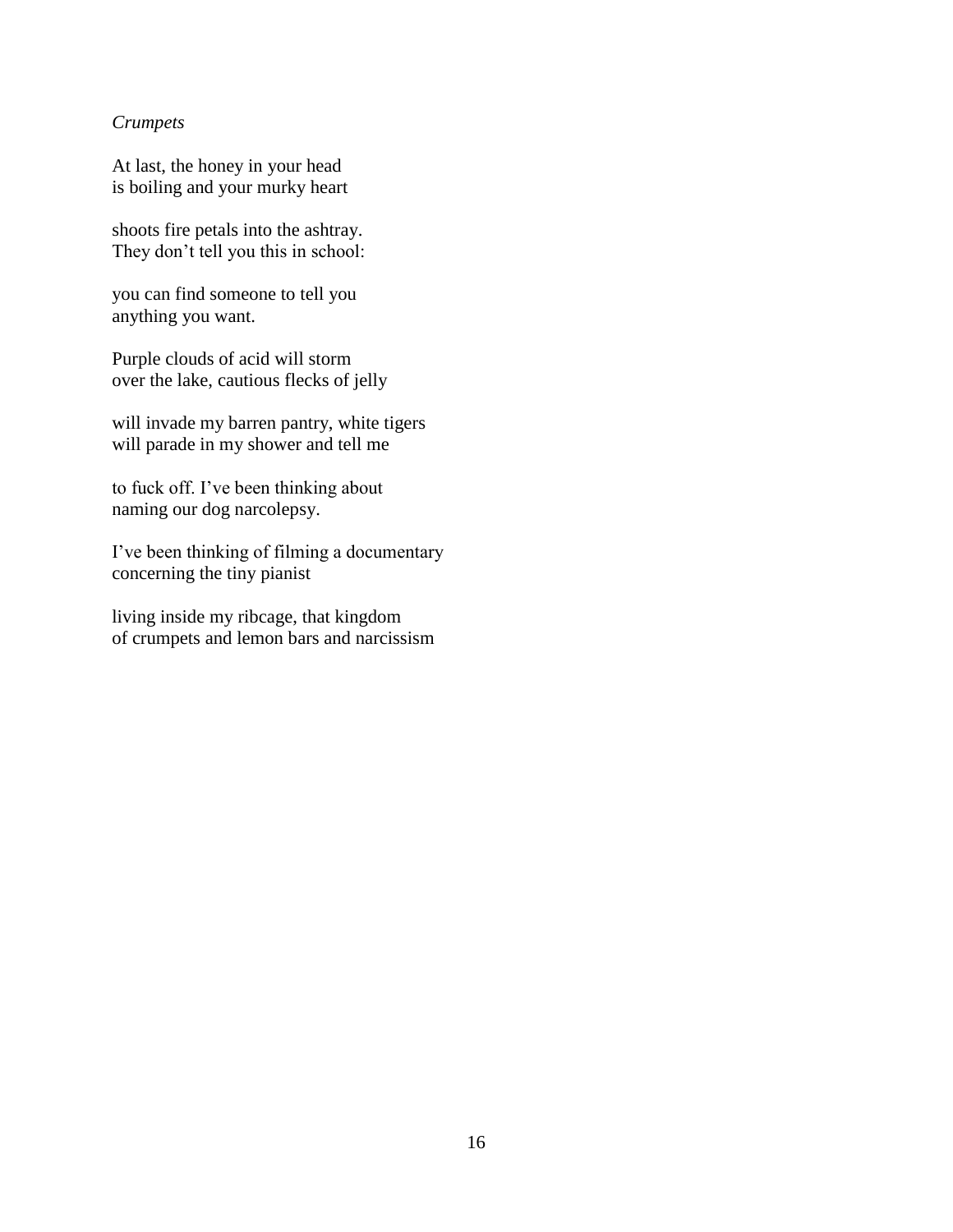# *Jet Fuel*

The whittlebone drives the shaft nut and the sludge pump squeezes goo

through a tiny square hole. Do you really think you have a chance? Only guts salute

this gory bag of bricks. Flesh and blood: the origin of all sadness. Spindle cranes

rise high above the sleepy town. Blanket sunrise, wafer pink, muskrat orange.

The last time we spoke you said very little.

Wave after wave of artichoke hearts. Nothing. I still remember the distillery, its vast dome

and encased artifacts. Rows of boiling seeds. No one knows what ordinary means.

I don't even want to. Glory glory goes the battered broom. Glory glory

goes the greasy garbage truck. Fuel for all the things I don't understand.

Waste is the only serious business. I start to dissect my organs with the butterknife.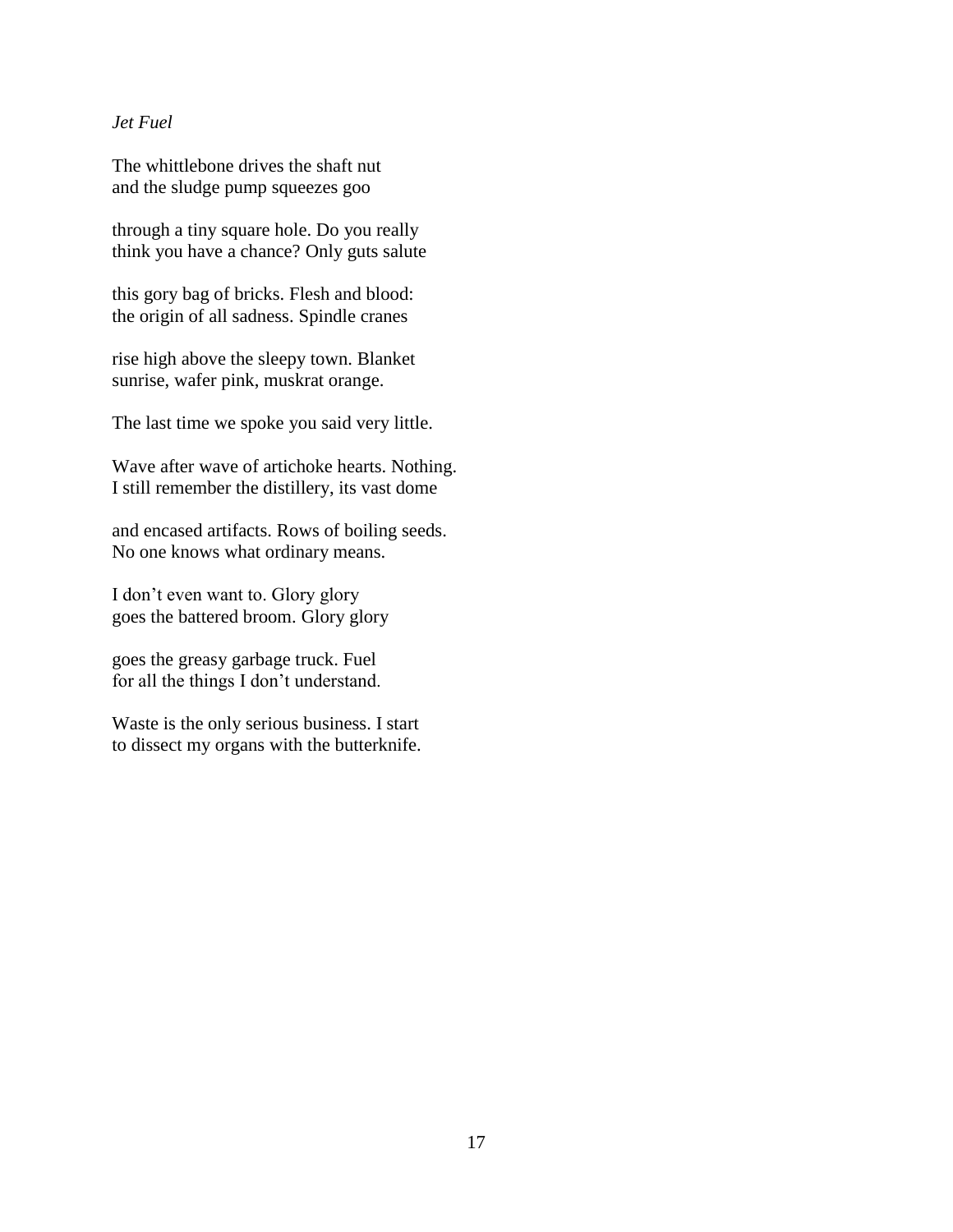# II. The Coagulated Kiss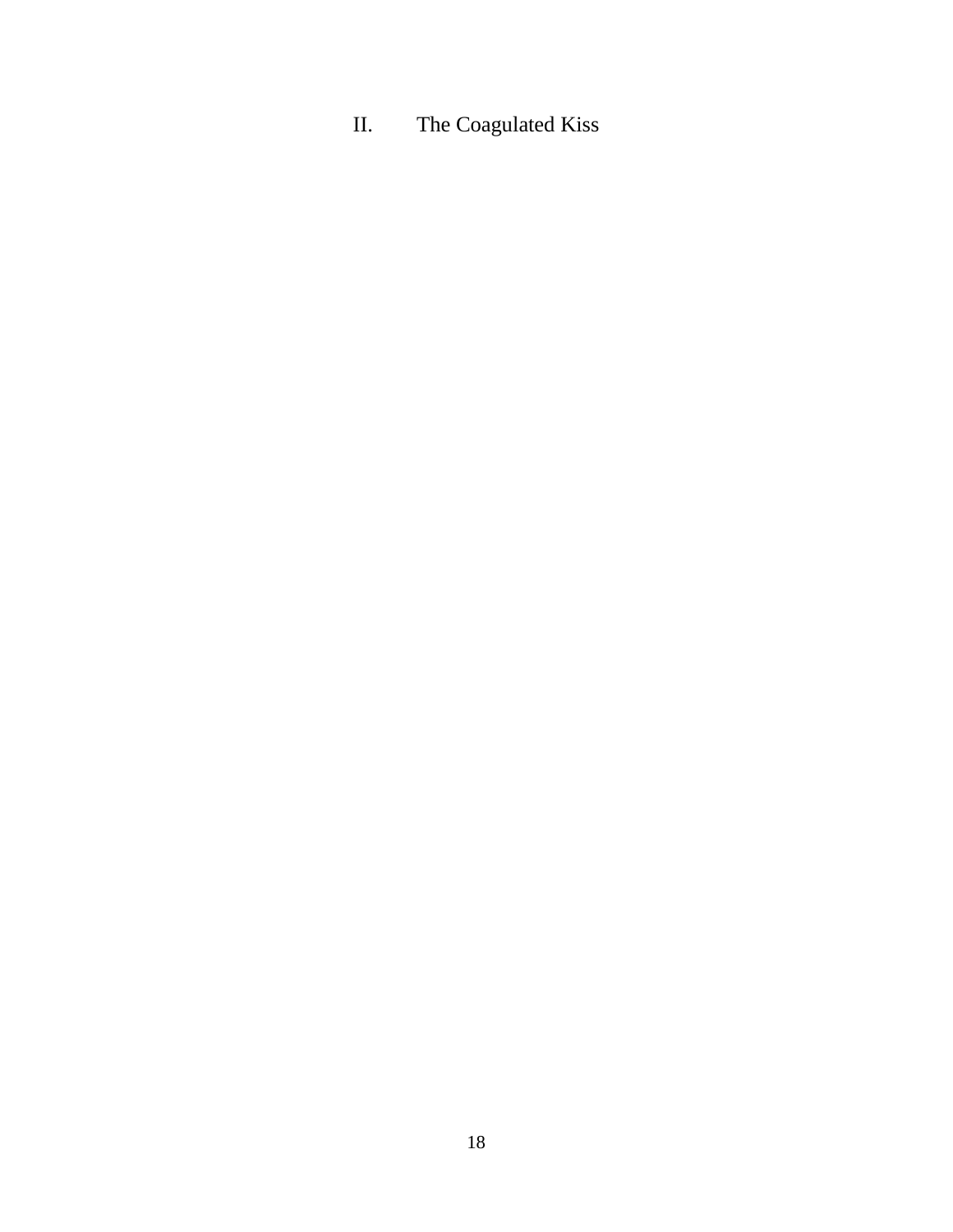# *Driving Texas*

Balmy night and the sweat that never left you. Water's edge and the sad coyotes sing. God how the prophets died, shattered in their beds. Some secrets can't be given away. My taste of you is arrow, bent wood in a sweet notch. Whenever I let go, you dig another well. You laugh at cathedrals of dust.

We never talk about the stars, thank god. I'm glad you eat dinner over the sink, I'm glad you wear chaps like a prince wearing sneakers. But listen to me now, whatever plans you cut, whatever shit you stammer, amnesia has the final say. You ache in the winter's heat. Where they whip you like a dog. No one is around. The cattle cart just trots on by. Wheels and bells and whistles. The weirdest jingle in the world.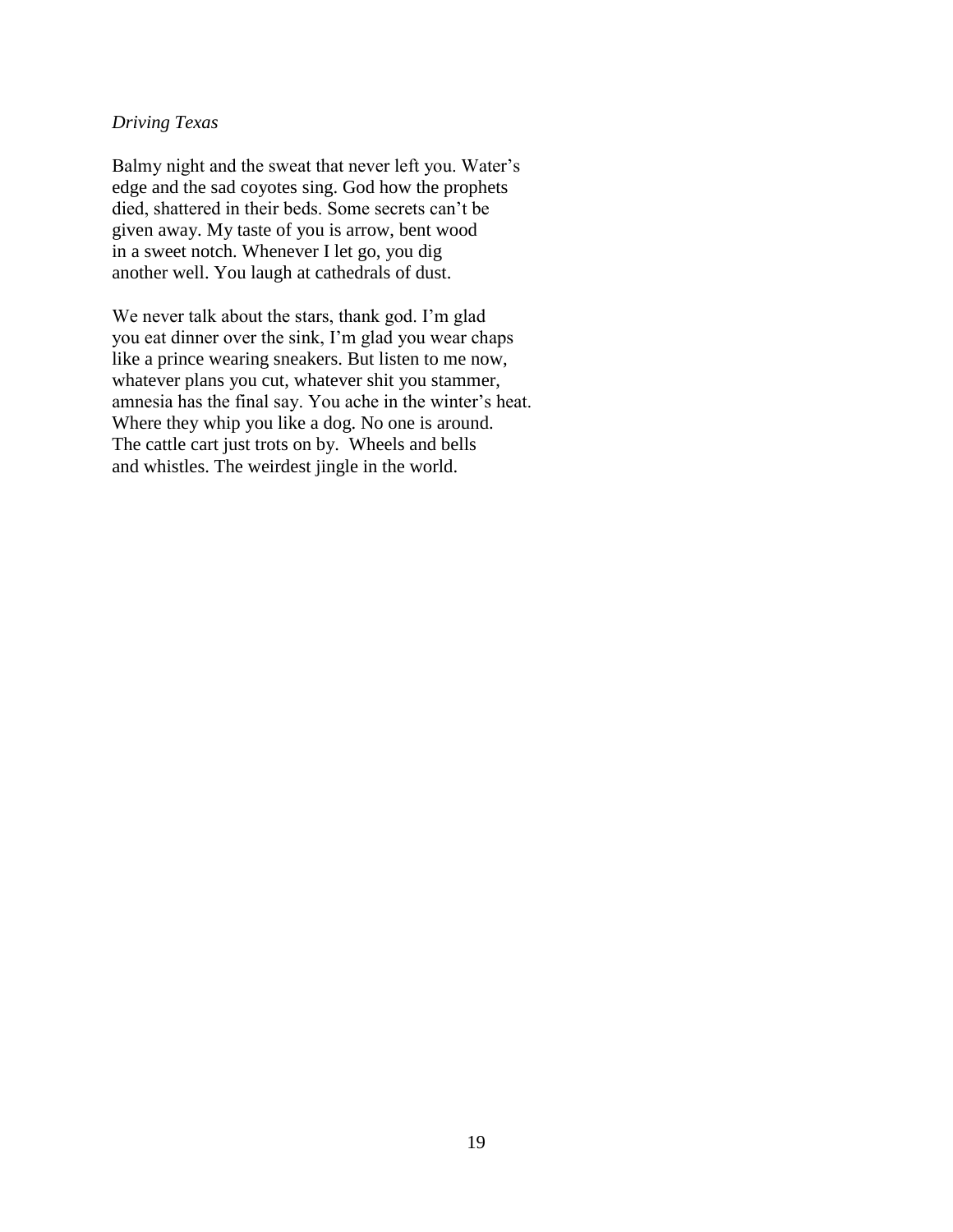# *Keurig*

Today in Denver the sun is very big. The world looks bright. All the cars buzz around like huge ants smoking cigarettes. Somewhere young energy consultants are signing important papers. Orchestra students lug large cellos on their backs into the music hall. The giant department stores preside everywhere opening their enormous mouths of glass. They drink up all the people. Under the cellophane sky. I'm visiting some friends and I feel like a mountain of empty coffee cartridges. Every time I come here people wave signs telling me I'm going to hell. I wonder what that would feel like. To really be in the presence of a great evil forever. I don't know what anyone is after. I just want to press one button and have my cup quickly filled.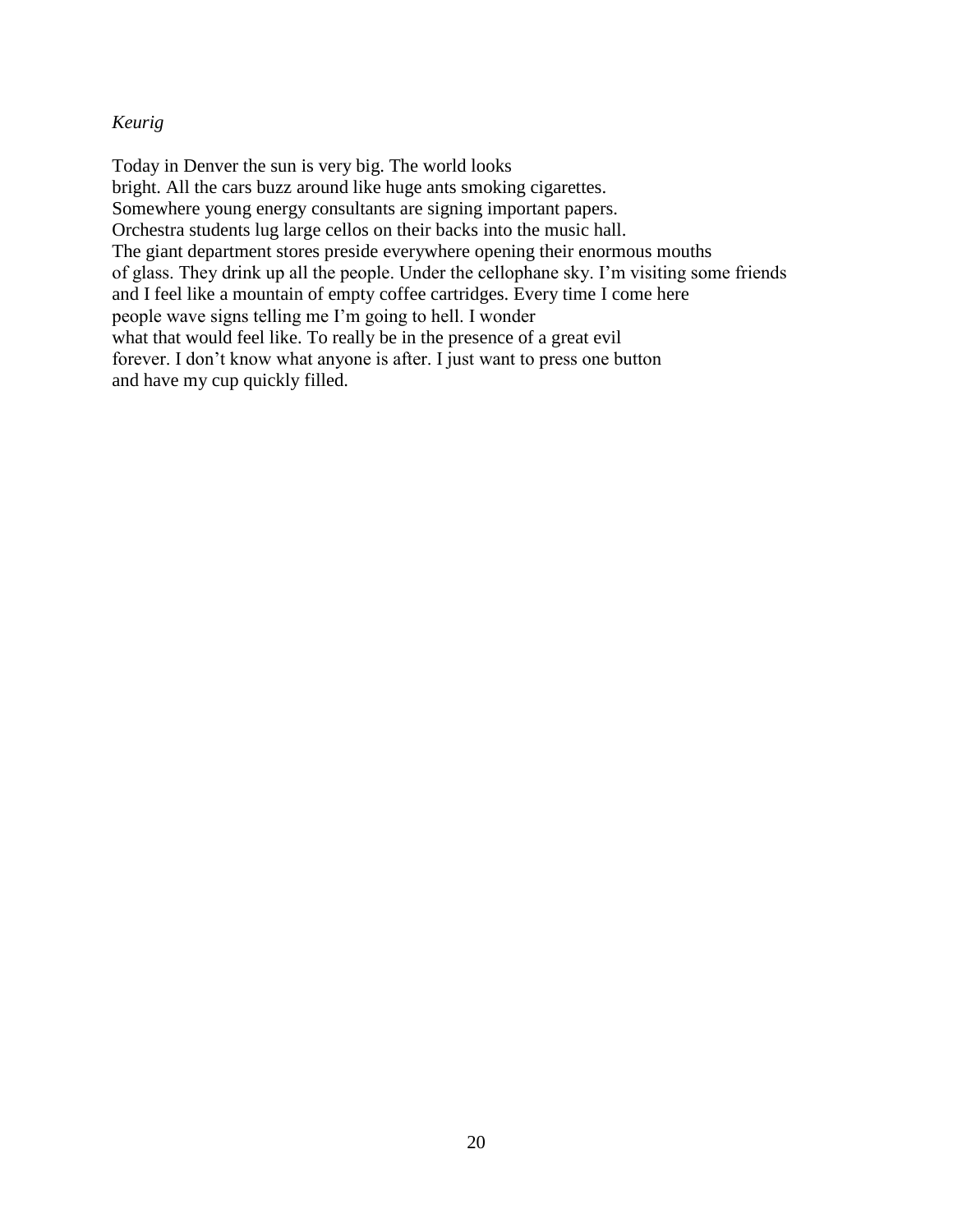# *Embargo*

Don't you want this cursed mouth of flame

to kiss the sparkling tips of your brother's pekingese?

Don't you need, suddenly, all the bad praise, all the voodoo

in the gravy, waiting for its birth, patiently, like a blister

on your one blue toe, silent as the venom in your gin? Inside, with all that

machinery, you inadvertently name your child Nato.

Meanwhile, I watch the bright little flags on the factory suffer

in the wind. It's a pity pity is so useless.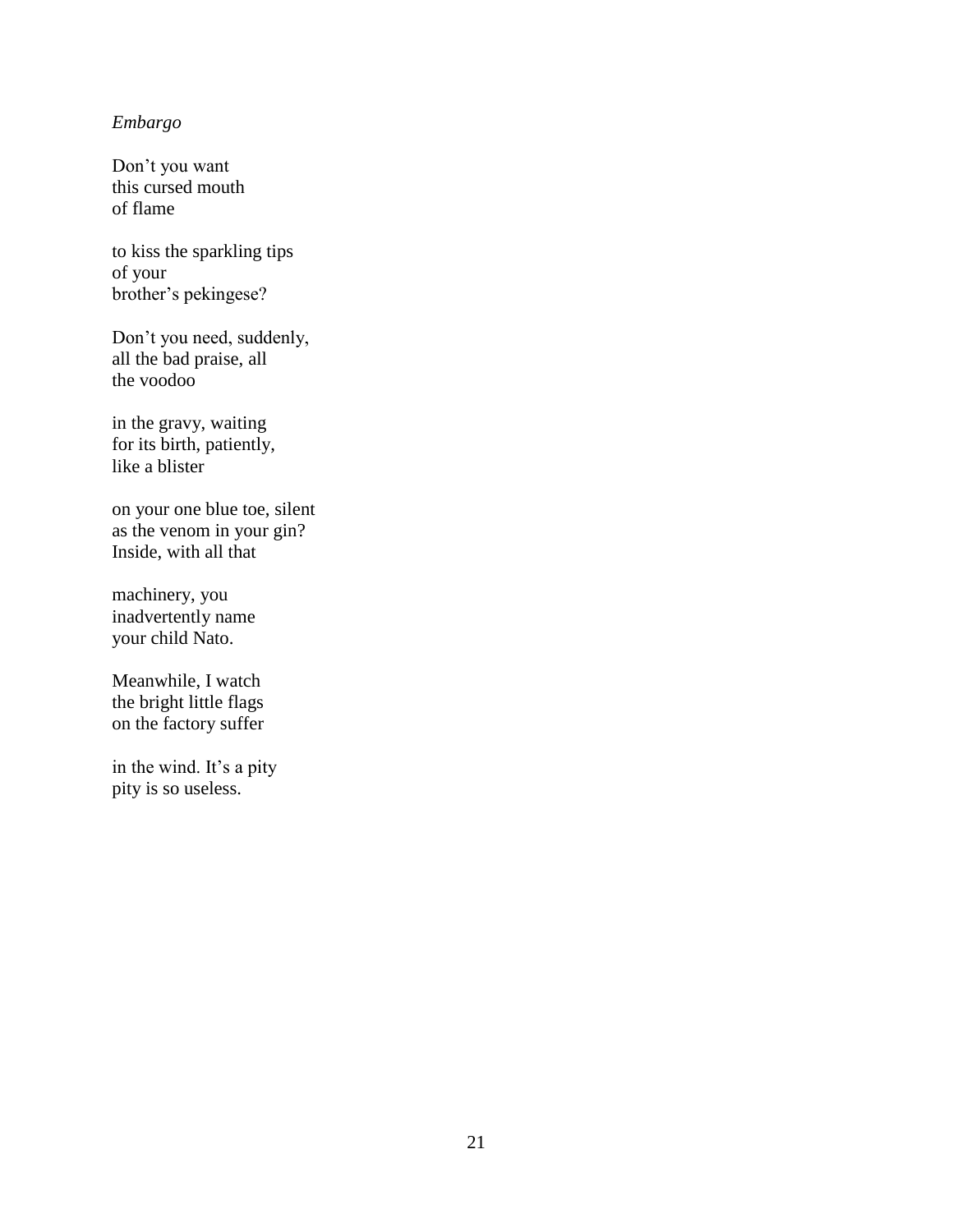## *Cryogenic Freezing: Part I*

One morning, as the soft orange skin of the cherry tomato starts to char

under the whitest crisp of yolk, miserable and bulbous, I end up saying to my omelet,

"what have I been doing all these years with all these frozen tulips?"

It's not that the spotted red hens never cluck

or bawk (they do), and it's not that I can't pirouette

whenever I damn well please as I stack bowls of chocolate

in the freezer. Maybe it's the piles of cardboard

smacked stiff into little rows near the multicolored garbage bins,

or maybe it's the lack of mellifluous camels or my oversized antlers caught in every

web, the ones made of miracles, mercy, and beer-cheese pretzels, — it's just that when

I think about a concept like synchronicity, I realize there are no simple concepts. There

are no precious geese singing precious songs into the tomb of my refrigerator.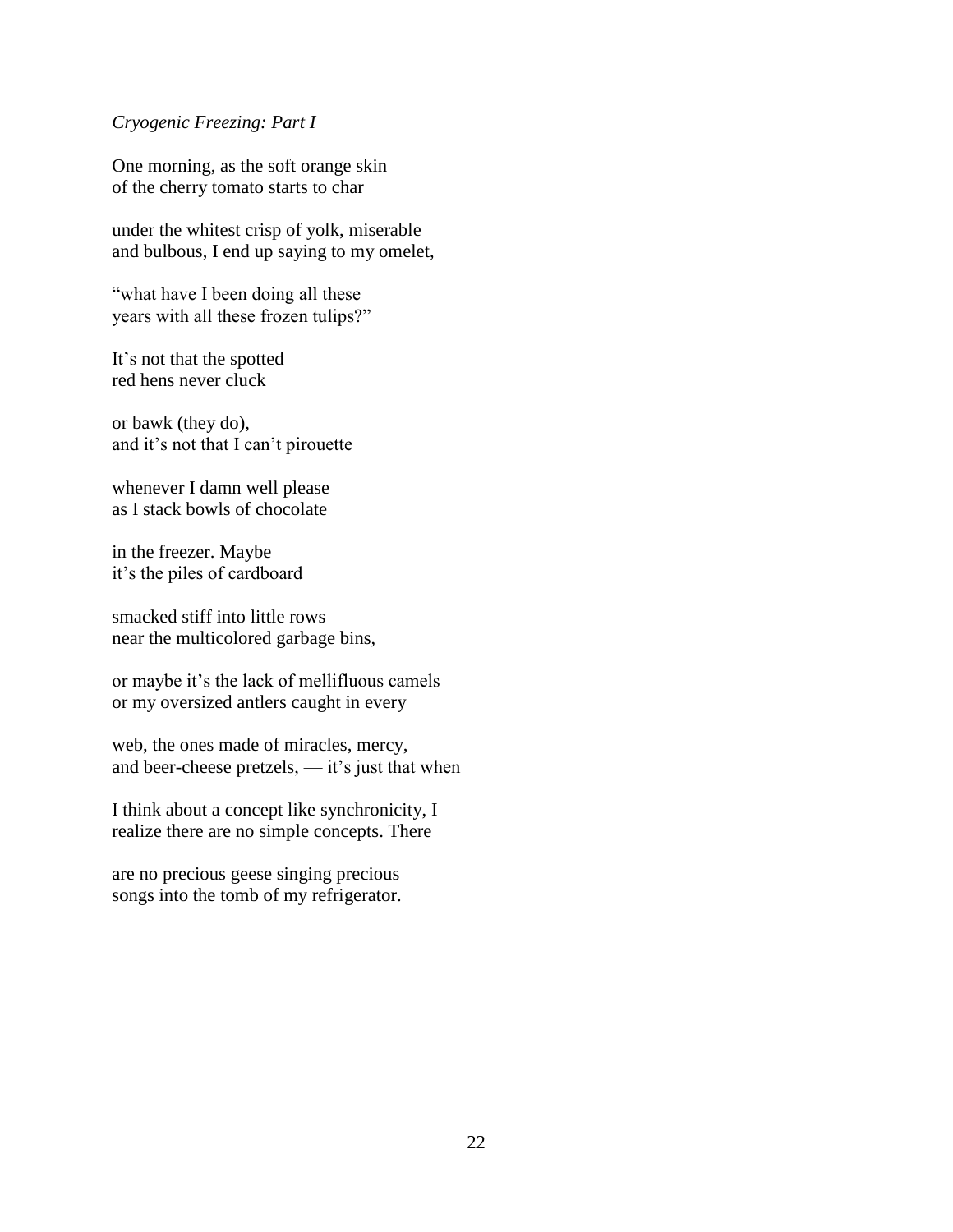# *Paper Sail, Paper Sun*

I can only guess at your shame: awkward

bodies and umbrellas line the shore, Marquez demands searing orange

papayas because the sunlight tastes like paper. What rude

dimensions of my plyometric bark do you rescind? The kind wrapped

in meticulous frost? I overhear you quietly laughing at the keyboard's

silly music, the way it breathes its cheetah breath, the way it circles

the lone crest of a sail, tracing the safaris of some afterlife.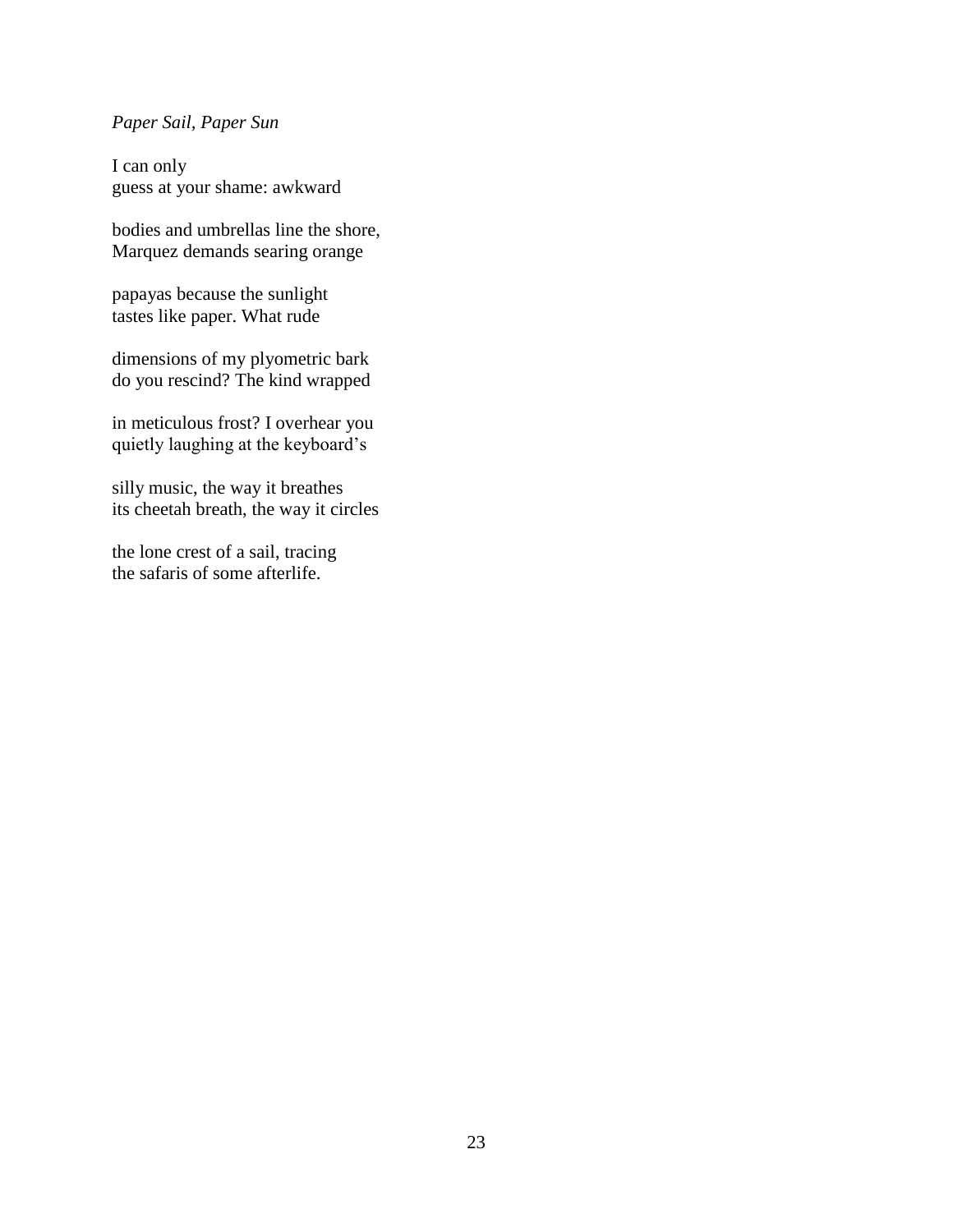#### *Gecko Languages*

Funny how she slips the blade into my mouth. I don't even

notice the sharpness, or the damselflies coupling on the window. In their wingbeats

the last breath of Borges, his terrible, terrible liver. My gums produce

the purple slime he would have loved to dream about as I spit hurt

at all my friends. They wave goodbye in their monastic robes, twirling thick braided

tassels, laughing at the river of my wounds. How long does it take to heal a lacerated mouth

with feather grass? I honestly don't know. I suspect years, but now I say:

*So much for your small blue candles, your burning elephant trees, your esoteric truths.*

*This is not some cordial banishment, this is not the last of the gecko's fiery green scales*.

But you hear none of this high on your wooden stoop,

casually admiring enormous bells and towers, licking the polished stone.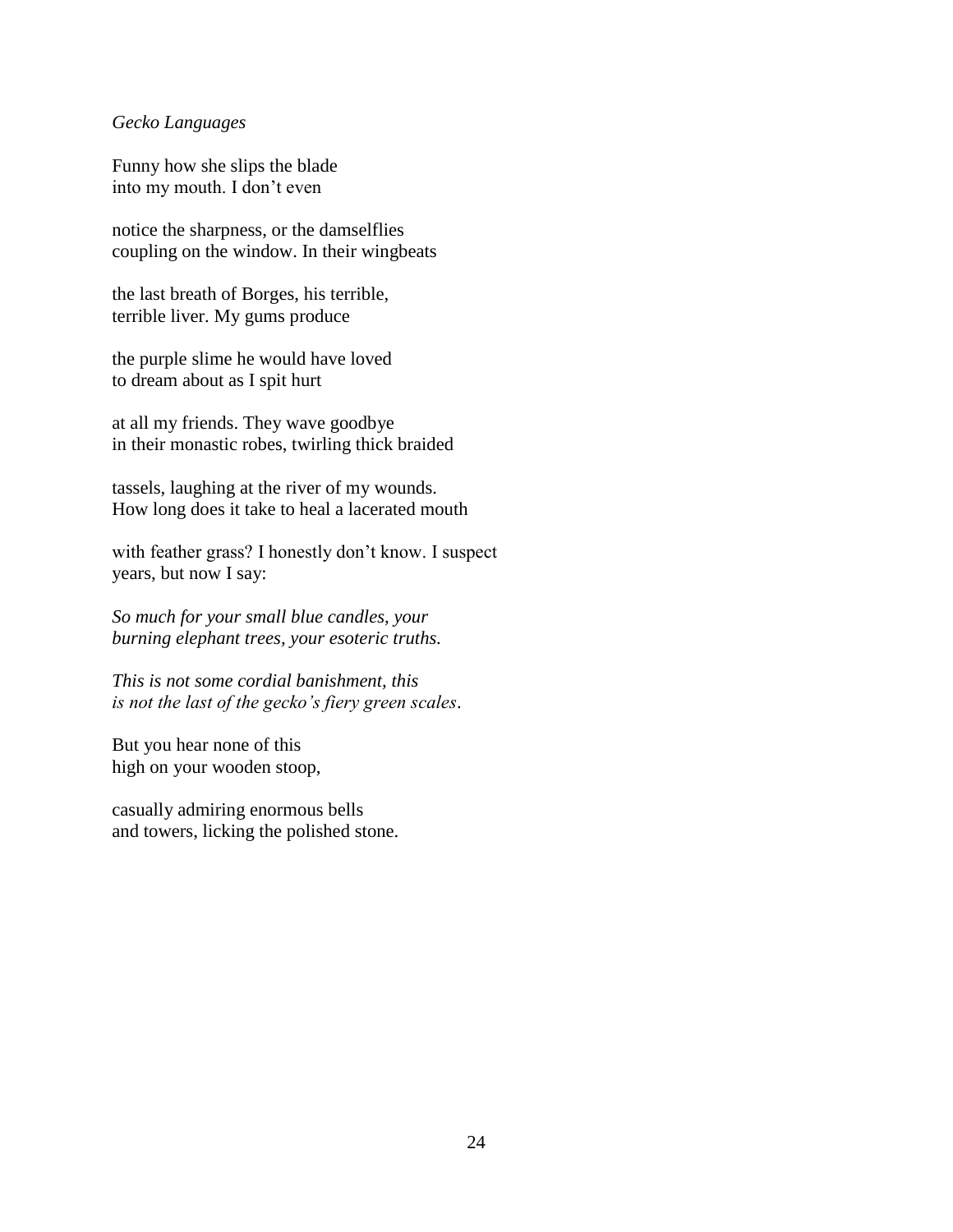III. Revenge of the Strange Ritual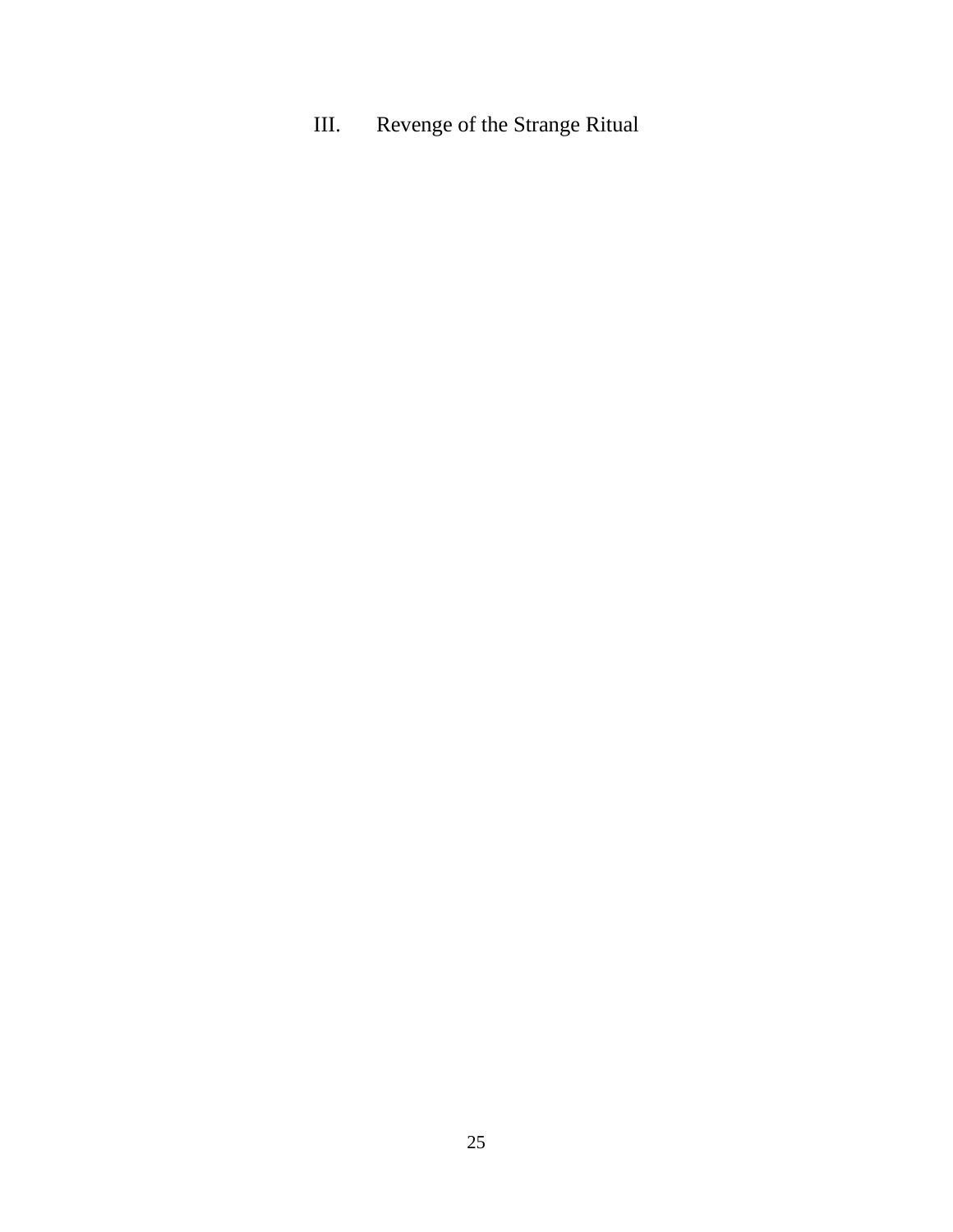# *Dented Silver Trumpet*

This is not the story of my father, waterlogged in the basement,

trapped with blue wrenches in his hands, equations rising

from his elastic mouth. This is not the silence of feathers

in a crown-white grove, some turtle green sea. We

face each other like broken shells beneath the furnace.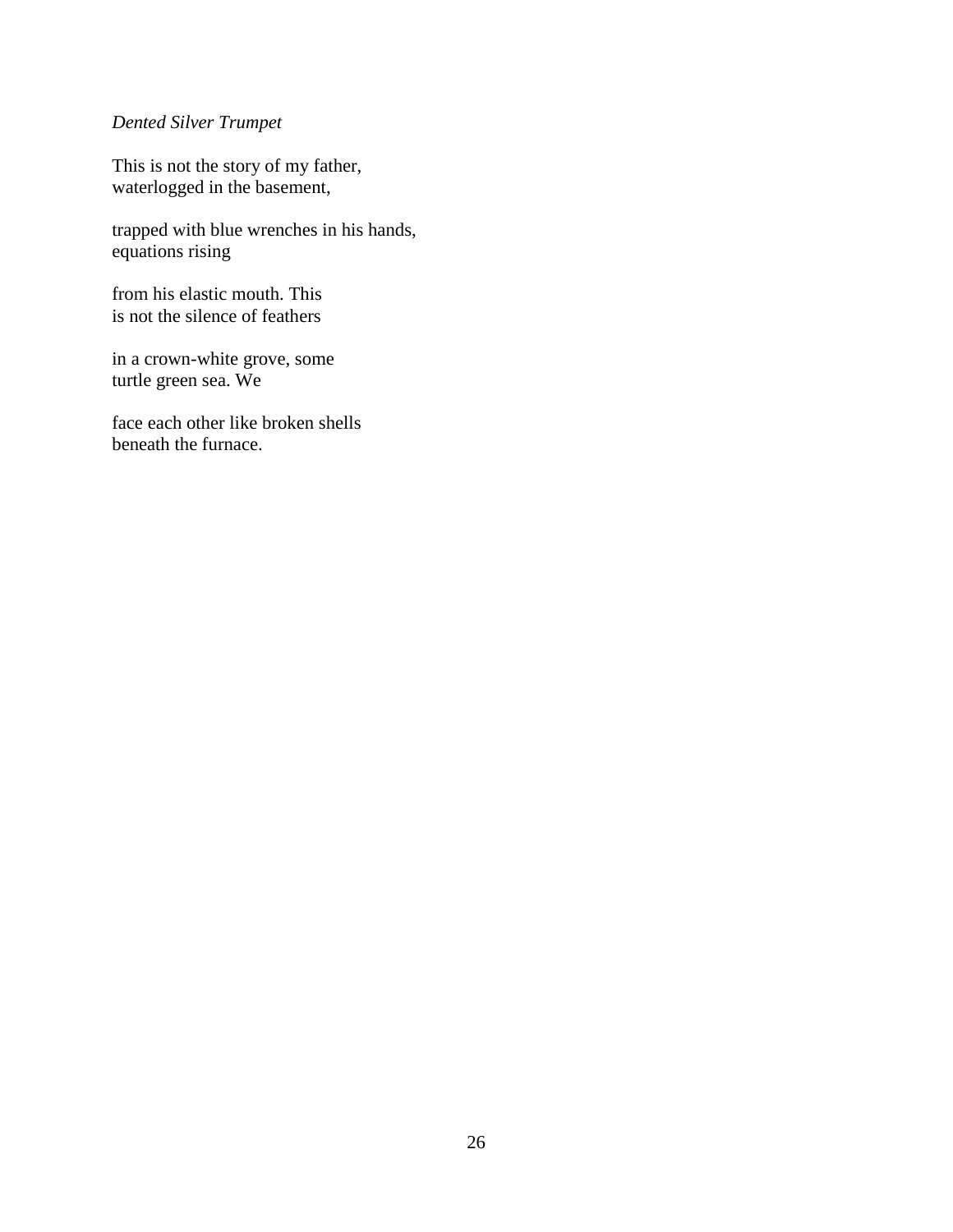## *Parking Lots in Paradise*

For a moment, I press hard on the reality of physics and sorrow and the corn on the cob we buy for two dollars.

This must be what's happening to my head, this must be what happened to my father.

I feel like jam in a bottle, like soup in bread. Hear me out,

even if love suspends the grammatical notes in my parenthetical spine, I have to keep going. I have to drive

my beat to shit Ford to the saddest bar in California. What if heaven is busted like the sun you can't quite

kick in. I'm tired of mystery. Tired of the theories of mystery. One day you tell me that cranial bone

makes devil stone and what's bereft of music can never be said again.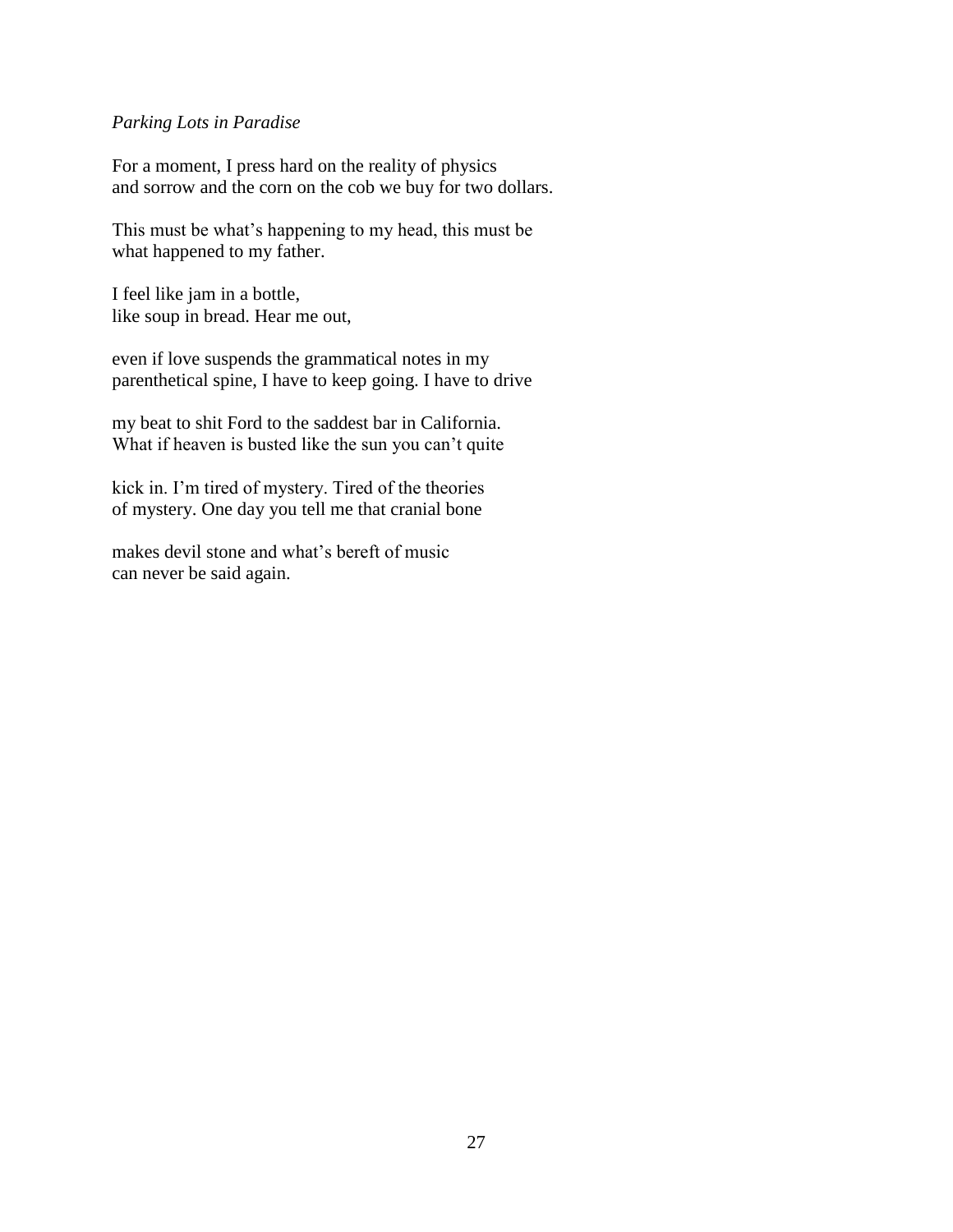# *Envelope Elegy*

Ladies and gentlemen, esteemed colleagues, the hotels and casinos of this world never close. Someone is serving a platter of carnitas to customers who cannot remember what they ordered. Someone in leather boots throws dice at red felt. Look over your shoulder. Nothing is happening. Who knows, maybe you finally forget about the past and all that horrifying nonsense. But look at it this way— even the bones in the desert lay choked with mossy lace. Even the inkblack mountains spit fire at your perfect teeth.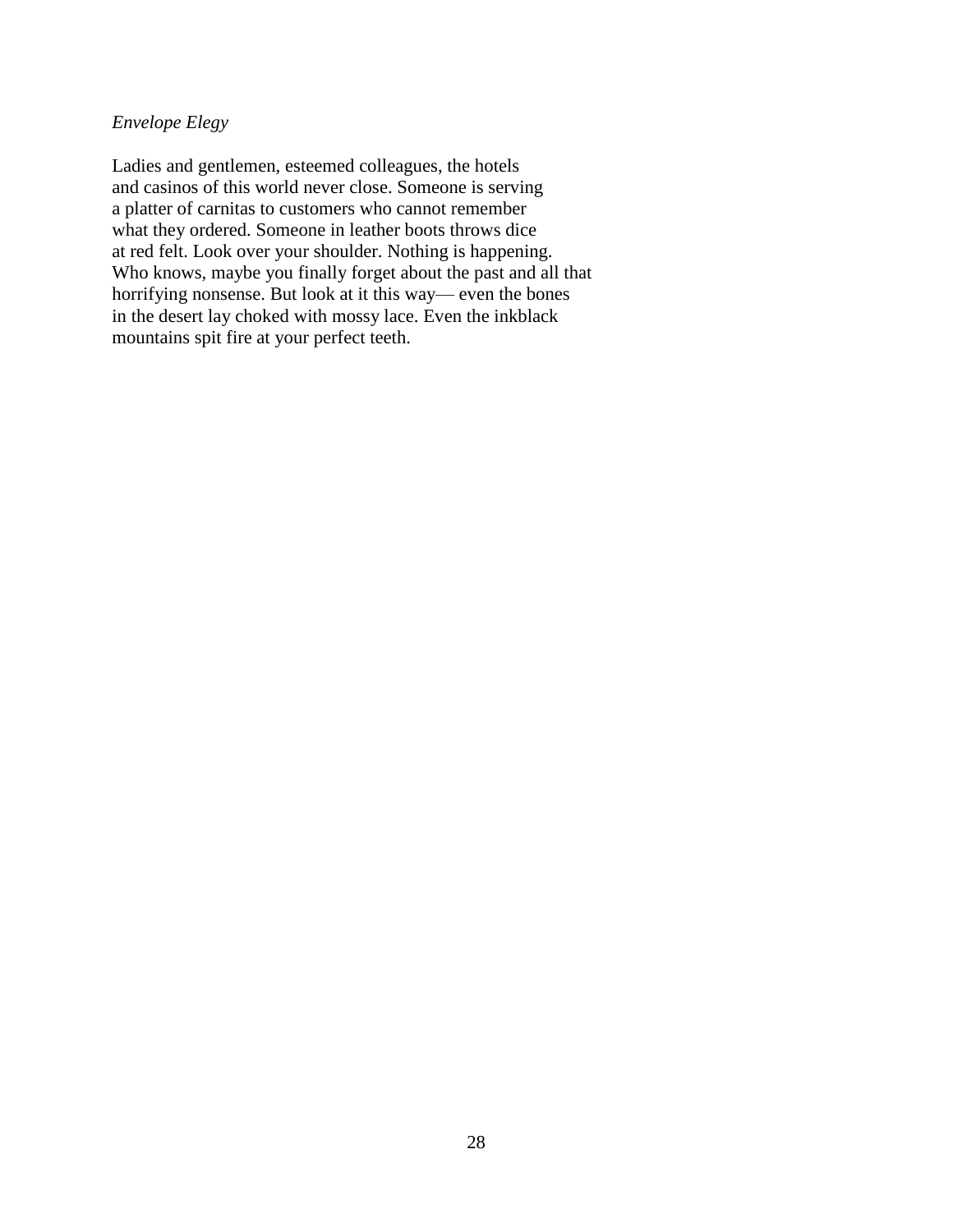#### *Recovery*

Two clownfish are mourning the cathedrals of coral

and the soggy bootlaces waving like tiny nooses

at the bottom of the sea.

This has nothing to do with you, nothing

to do with the magenta pills you say cannot break you, not even

your bluest branch. Maybe you're right, maybe the tide

in your head will whip the breeze off this cliff into some hemispheric

paradise, one where Courtney Love plays the harmonica for depressed

orchestra kids all week as they try to heal their wooden bones.

The evening blackens, slows. I have not said one word to you about Trakl's

mermaid head or his white, white shell.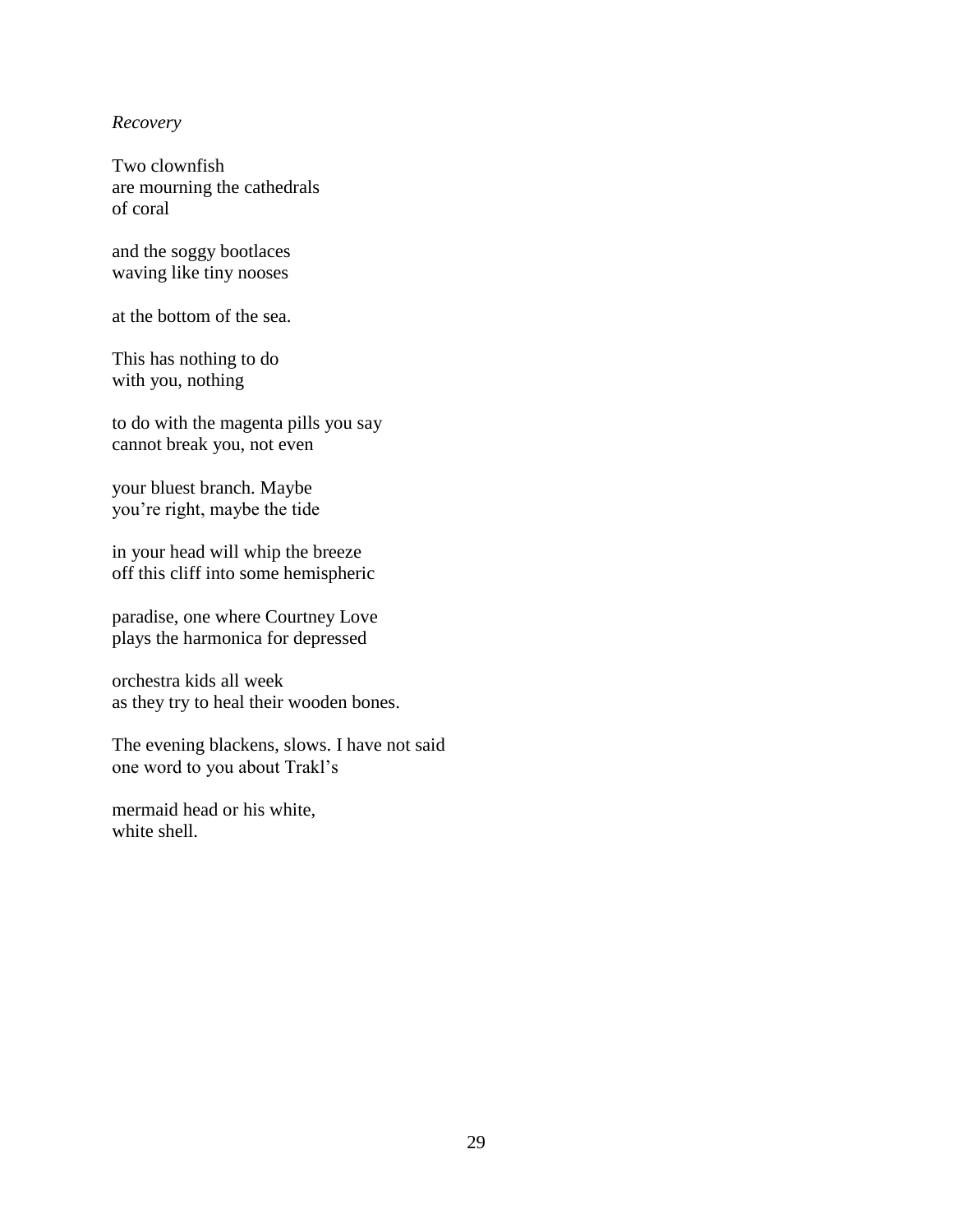# *The Blessing of Not Expecting Anything*

You see me drowning under microphones and creepy tabloids

near perfect stacks of butterfingers and tic-tacs: my face turns blue, a ruinous fusion of junkfood

and ropey cords. The last thing you said was, *have a good flight*, *eat this tuna bagel.*

A quiet farewell to the slower arcs of steel, the bonepile, one last analog heaven

of keystrokes? The gracious weight of silicone on a string? Some flirtatious trance

of geography gives me hysterical pause. Wanting and having, I have learned, are not the same thing.

Angry pelicans dot this October sky. They murder whomever they please, cold like efficiency, merciless bling.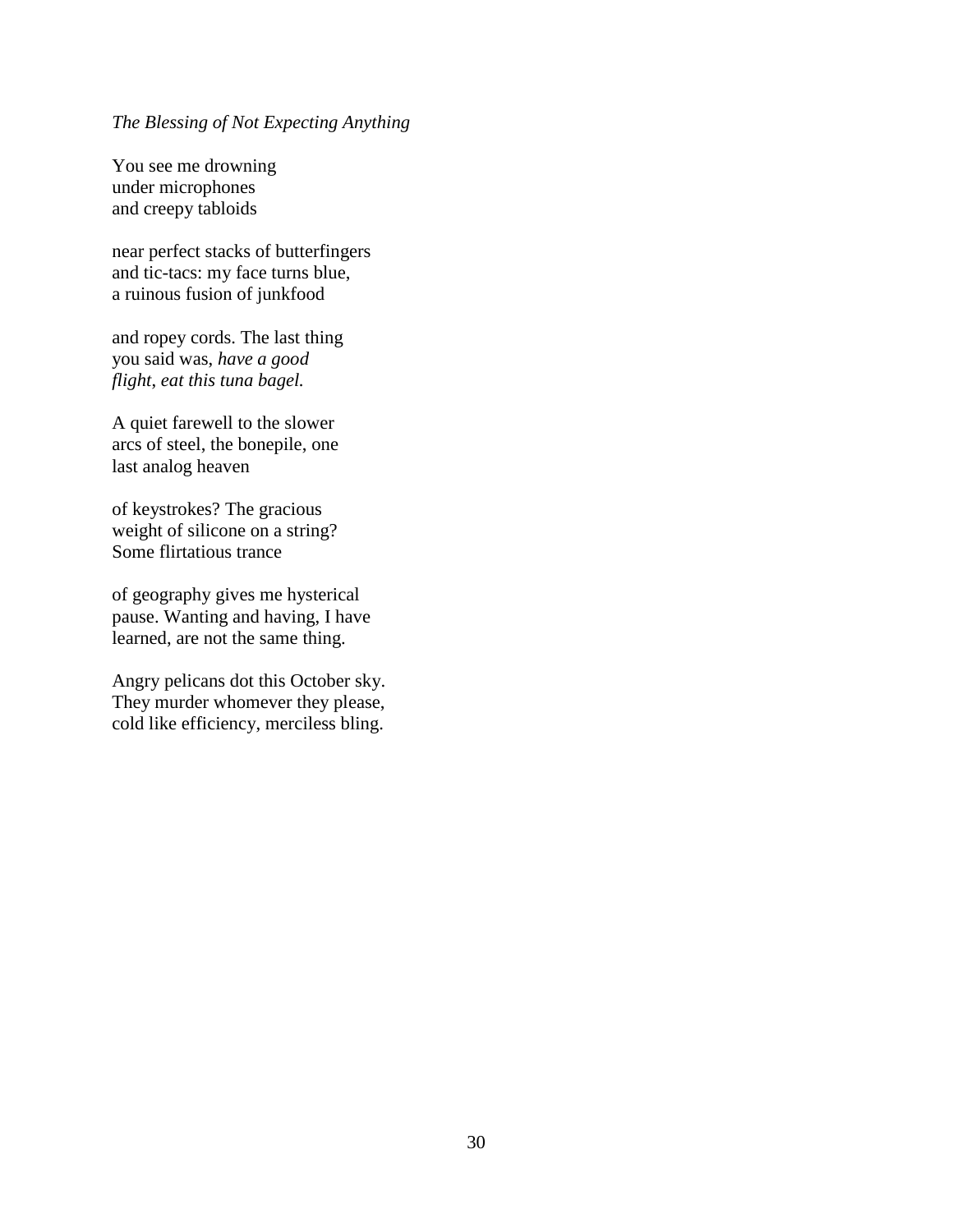# *Trailer Park Underwater*

I'm tired of the half grown robins you bake in our yellow kitchen, tired

of the maple bourbon gravy. Another another break in our water line. Another

slice of bacon quiche. No one plans for the last sweetness of coal in a dying town. I guess

I'm no longer bored with the final train splitting this skyline, your bathrobe made

of viridian silk. Because if we bruise snow, if we bury the tracks with our handbags and socks,

if glory doesn't ring like a bell, then I can't keep you safe from the wind's pointed nose, let alone

your mother's albino boa.

Twenty years of worship and we've nipped not a single demon in the bud.

Specters in the floorboards. Tombstones on the hill catching pink light as it passes

through the evergreens as they yellow.

Here, there is no other bird you can stick inside your mouth.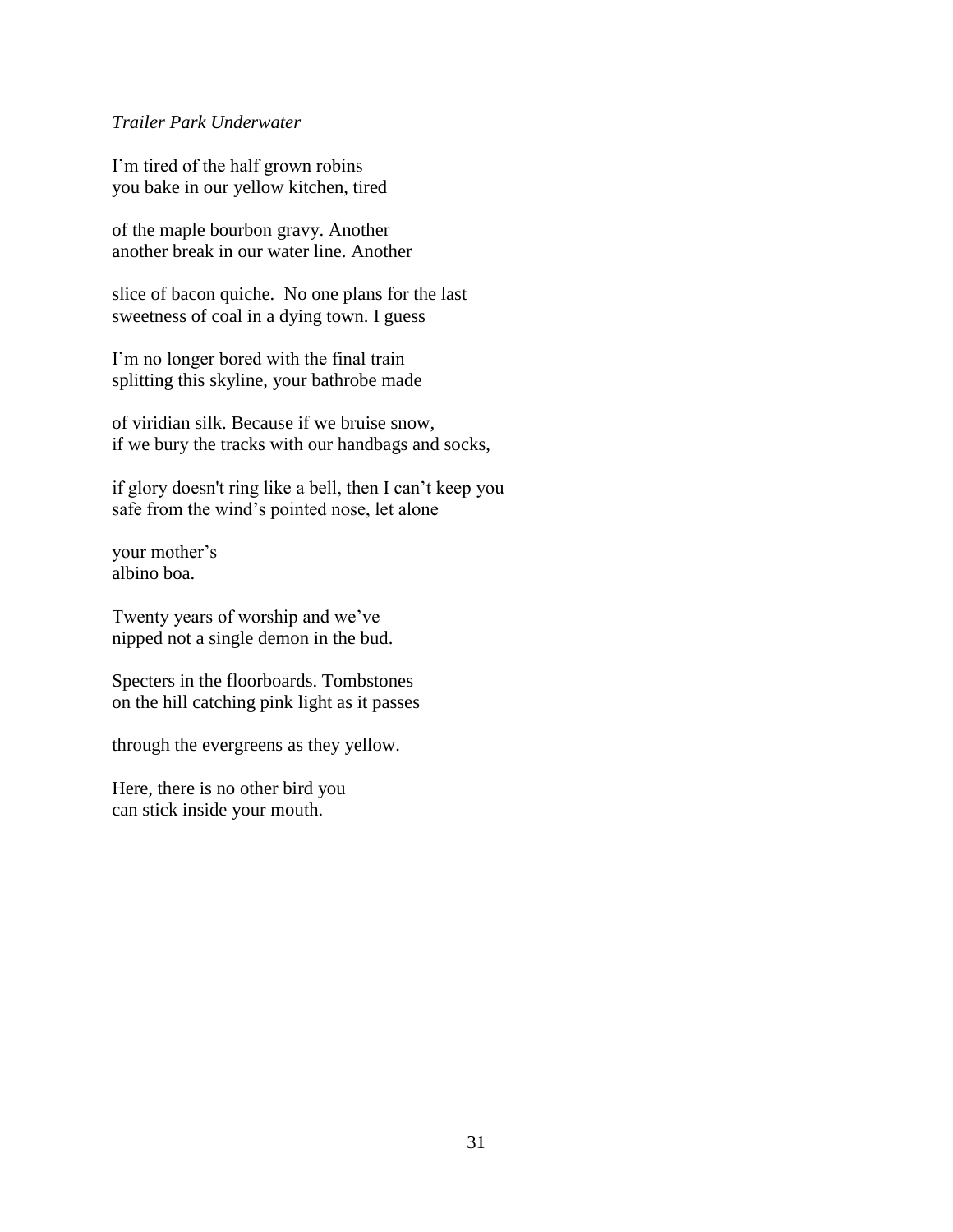## *Warhorse*

The storm drain opens it's mouth, flicks it's heavy tongue and watches me levitate, red and sorry for all the things I've done.

The breeze is oddly cool today. I step over the bones of sewers in Denver. Pubs

and buses. Pulse of the light rail. Because I'm mostly sorry, lost inside the loose string on your jacket, a redder corridor, a hallway of musical gifts. The daylight kills you, me,

us, one morning at a time. The sun yawns, scratches my back. The sun is older. I'm older, washed in the happy guilt of a peaceful day. Where

pigeons cry in white coffins. Where mummies dream of milk. So we are talking about the funny songs in your head, the railroad ties in your thumb, the little

centers of your silver breath. The weight of our plastic lungs. Deep in the city, the statue of a warhorse flashes its miserable eyes. Our silly fears persevere in weathered stone.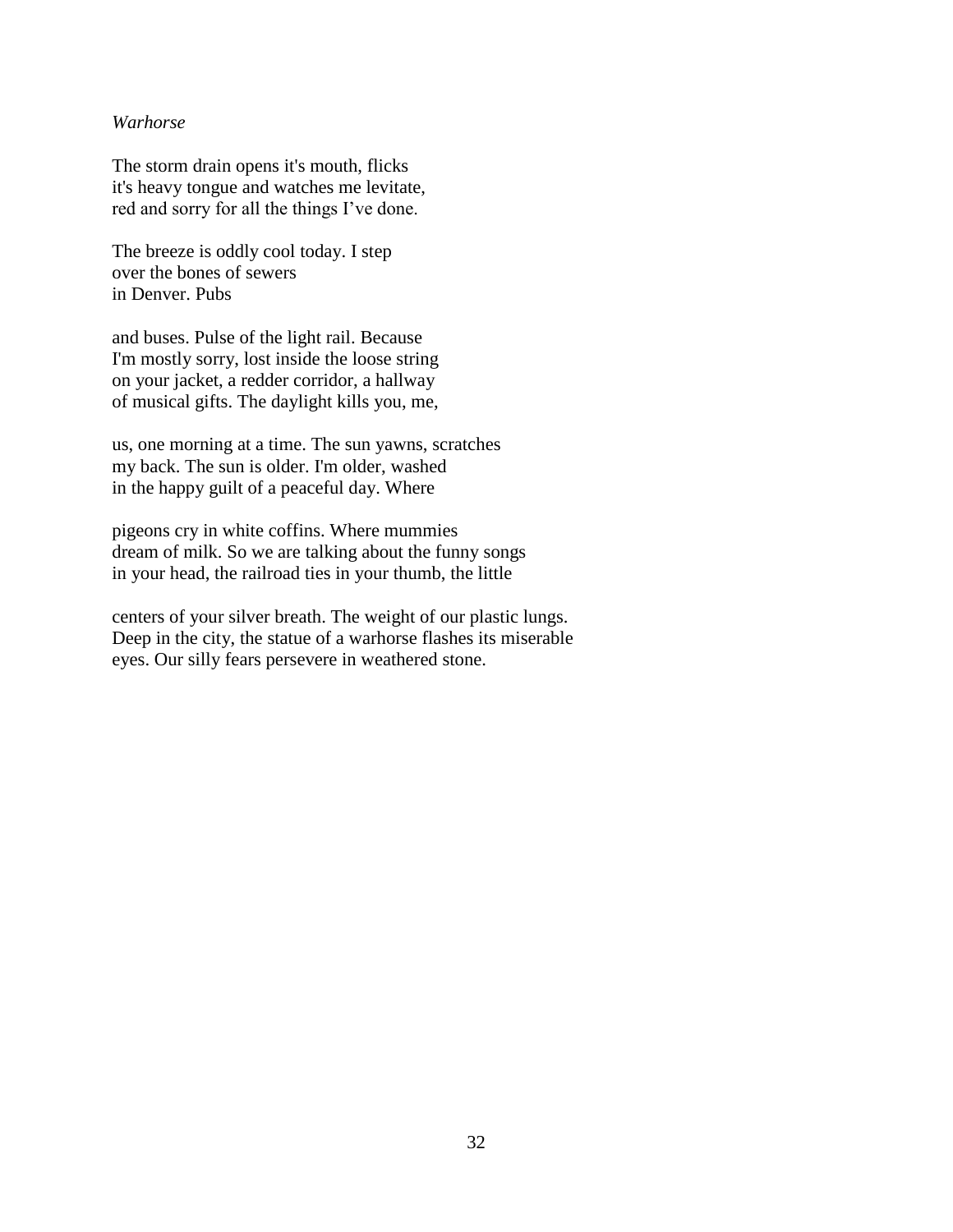# *Meridians*

The long arc of this street stands naked behind the whiter elms, some veridical sky,

bluer even now. My mother's face is a small jewel at the bottom of a well, the color of mint.

In August, ants crawl over the graves of my childhood friends and bone-marrow

buzzes in the trees. Your hands are frail and green. Farther still, the giant forests sway and heave

in the cratering wind, Promethean as it is and not two blocks from here

the paper mills will turns off their lights and darken. Yes, we have made those sacrifices.

And you have beaten down all the improbable pockets of air living inside my

satin coat and sometimes I take the antiquated plumes of smoke right out of your mouth.

But I digress, because when I walk home tonight, I'll cast a shadow, red as a honeycomb, one

that sinks and falls away into each and every crevice of the west.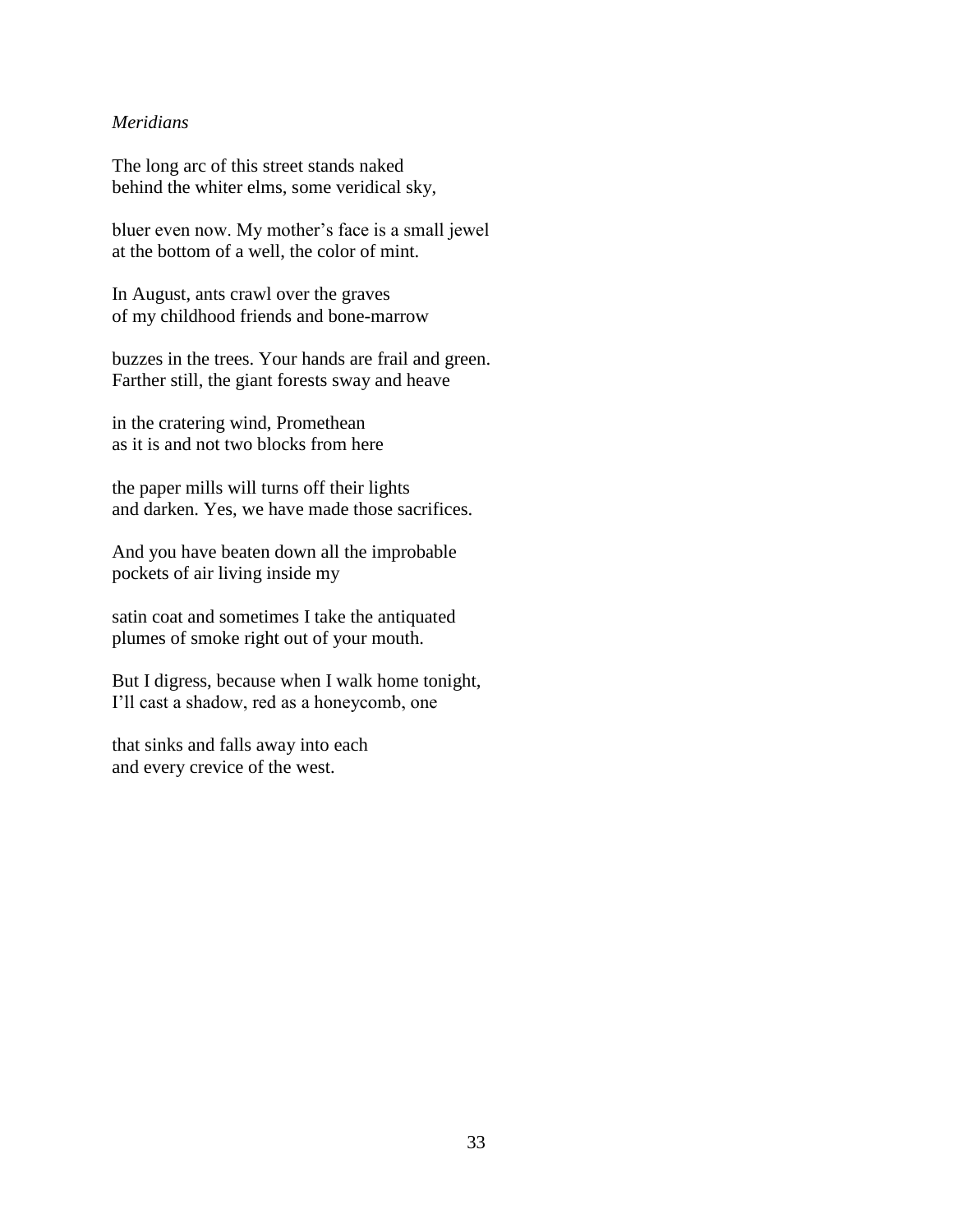#### *A Note on Responsibility*

The sea rises up, waves its terrible hands, and crashes. It washes over Florida, now Georgia, a single concoction of decadence and foam,

a dark cocktail for the emperor. How lucky for the swollen gulls blue with nets. Seaweed and guilt. This is nearly the land of your birth.

This is mostly the geography of your skin, moving, shifting like indigenous ice.

Crowded in the theories of mystery, we breath in little gasps, the weight of wire lungs and so

we say morality in subterranean trailer parks, we yield to bitter tides.

Look around, the same waves crash everywhere. This country flows like a river

of nobility. We give it whatever art we have, the brave animals that live in our bones.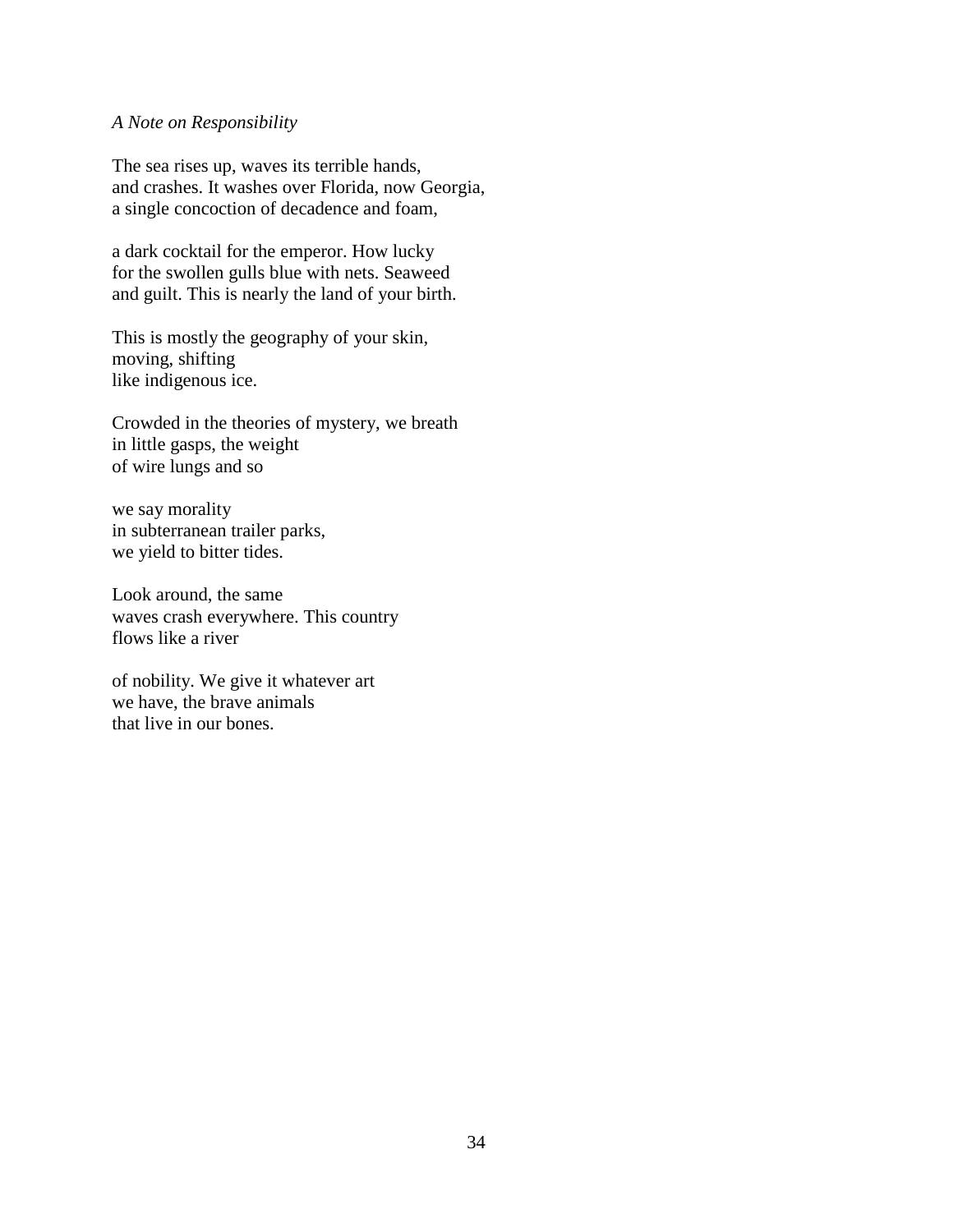# *Pity as Object*

Then father lost a limb, but not a real one.

He turned his pain into a tiny house,

which was part of him but outside of him.

The Victorian siding was ancient, cracked.

Inside, a kingdom of darker fruit bats reigned: sleeping

shadows that dove over the surface of his pool, eating his floating bees,

ants, and gnats. Flower petals too. That summer it stormed.

When it rained it would rain all day and he would sit

wondering why wood looks wet when soaked in water.

So he ran away into the mountains

like a sky, clipped at the wing. When

he died I cupped his ash, tasted

his lemon vodka, placed his penis in a paper jar.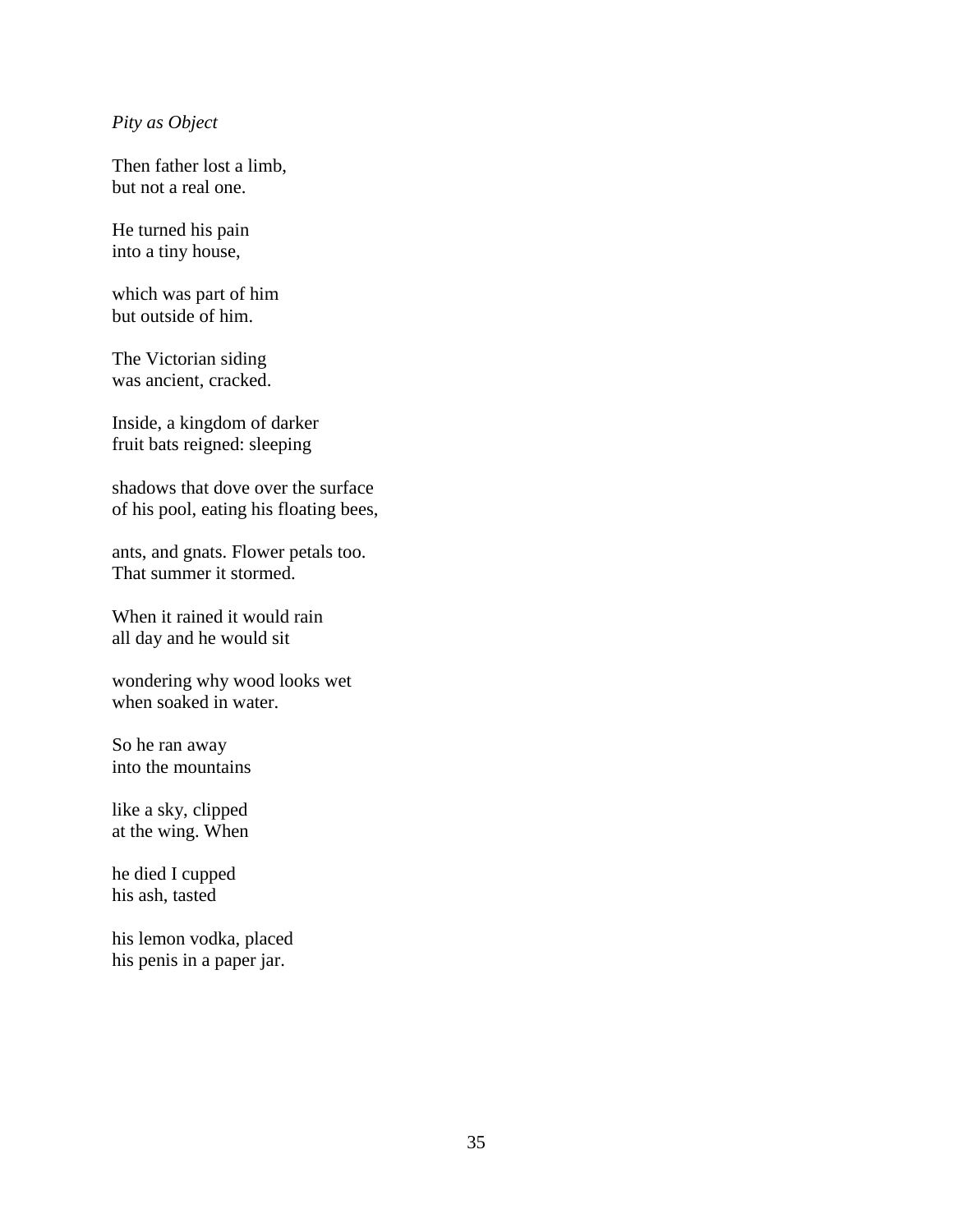## *Harpoon*

And now, in the hot dust, near the end of June, when heat is tribal, lion-oppressive, I am in the courtyard in my crocodile shoes listening to you speak of pasture and bad song. Here, malice is a flock of lilies passing over like drizzle.

This bench is not made of bones, but you lie down on it anyway, warm to a nimble finger. You ask, how many sailors does it take to lift a hammerhead?

I wait for the light to smash your eyes, and you are everywhere, embellished in tea robes and silver silk slippers. The harbor wind snatches up your hair, tosses it like a wave, your need for presence and punchline, equally insatiable.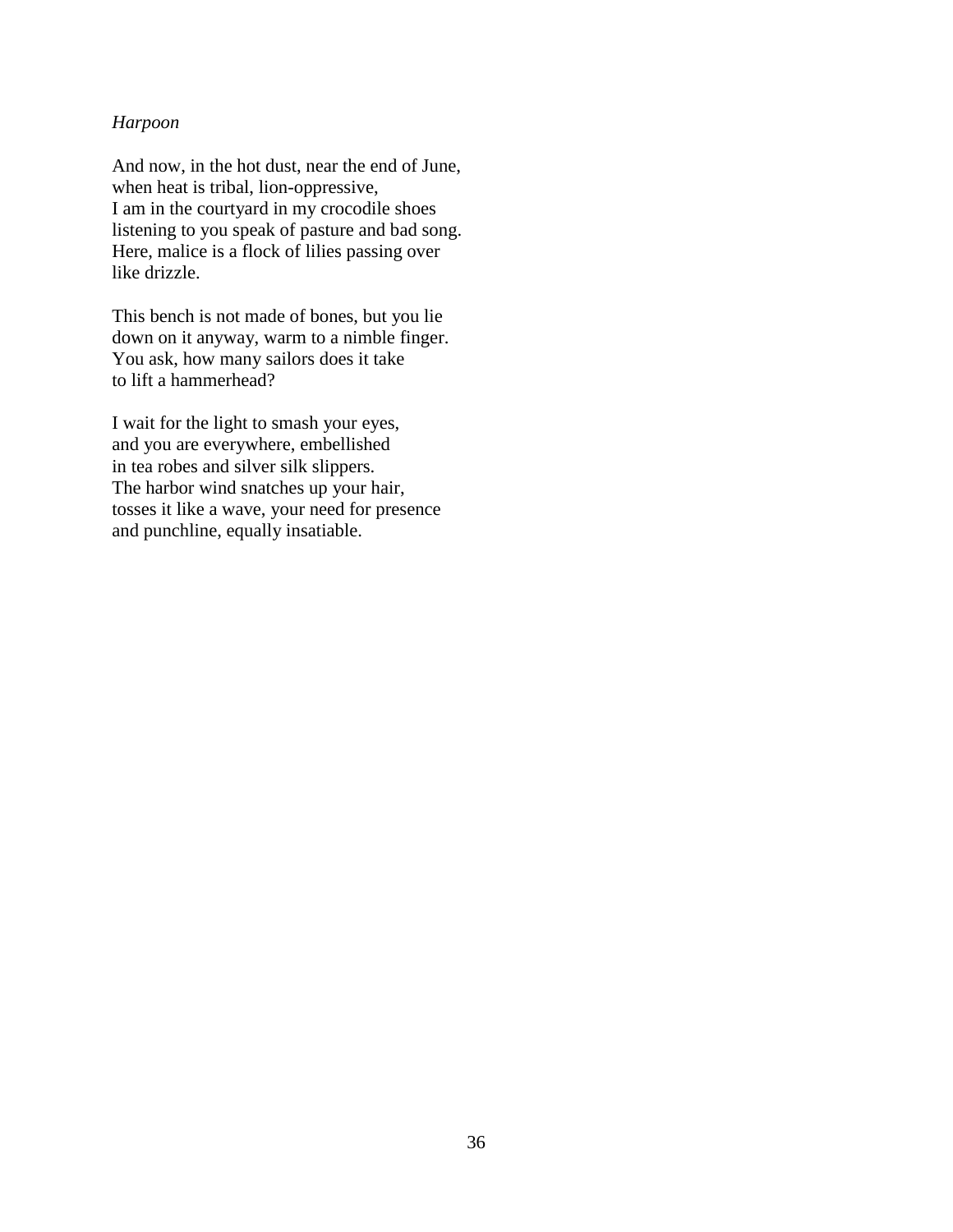#### *Atomic Energy*

Here's a proposition: Crusoe was an idiot. He held his yellow bib to the lightning, muttered something about Apollo's prophylactic (the one made of snakeskin). And yet, we're always dividing our share of the liquor mart, always diving like hail in a hailstorm. Famous mathematicians we've never heard of have determined that jury duty is good for the slope of our damaged livers. Good for Gödel's theorems about proof and logic and choice, however incomplete. People all over the world, people just like you and me, think love is happening to them right now. Think it's caked in their mother's blue rouge. Whenever I think about beliefs either being or not being axiomatic, I start to cry, a little. I need to find joy, you tell me, in the grand adventure of the grocery store, in the vociferous clanking of my metallic wheels, in the fanatical light fingering its way through my blinds. The score-scattered bruises of the sun rest over my mattress: the apples, the rue, the orange detergent, it's all on sale again, and still nobody's buying. Atomic energy, fucking titles. Whenever I think about either wearing or not wearing blue jeans, I stare at the ceiling for hours, which is not as romantic as it sounds.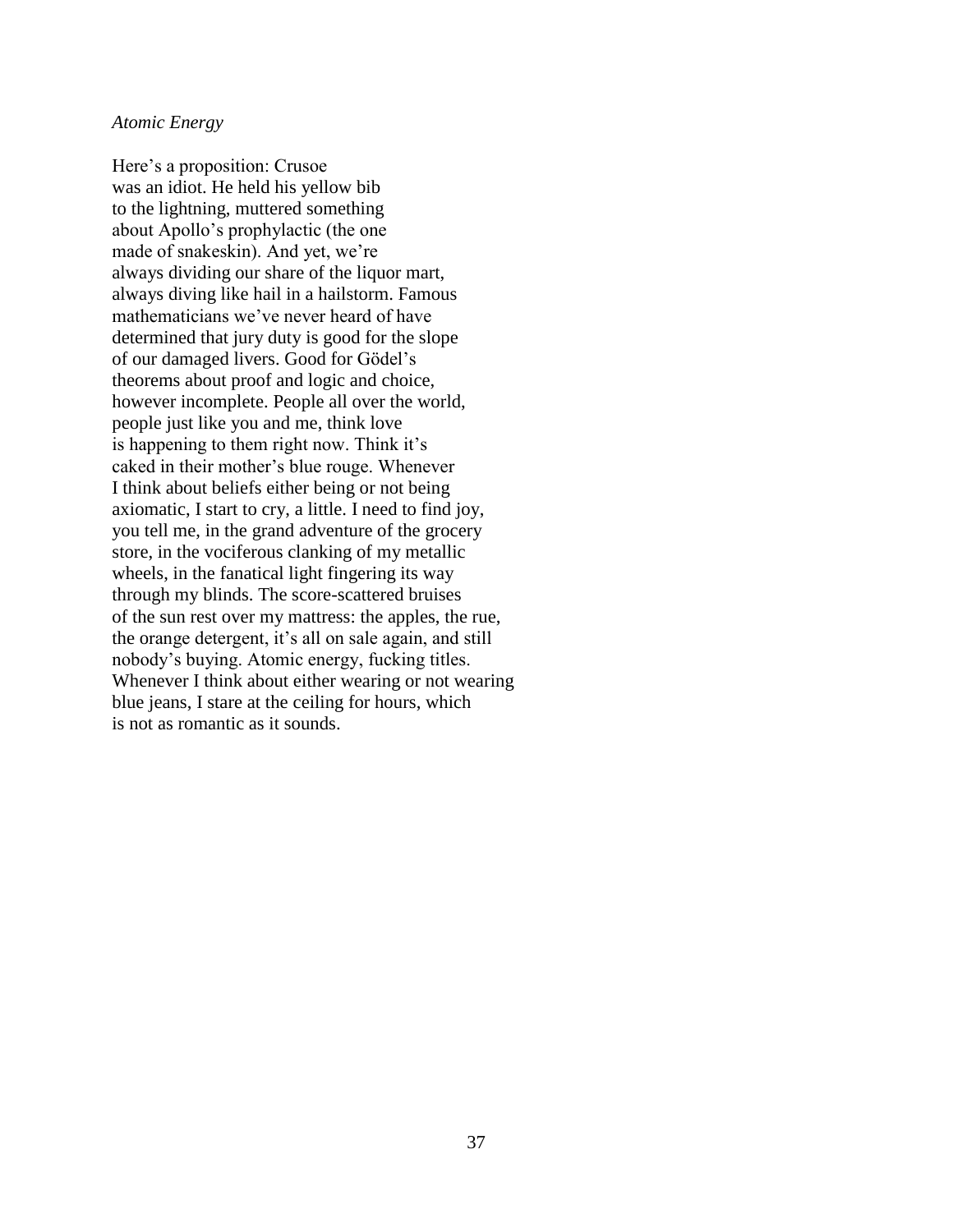IV. Trouble in the Spanish Peaks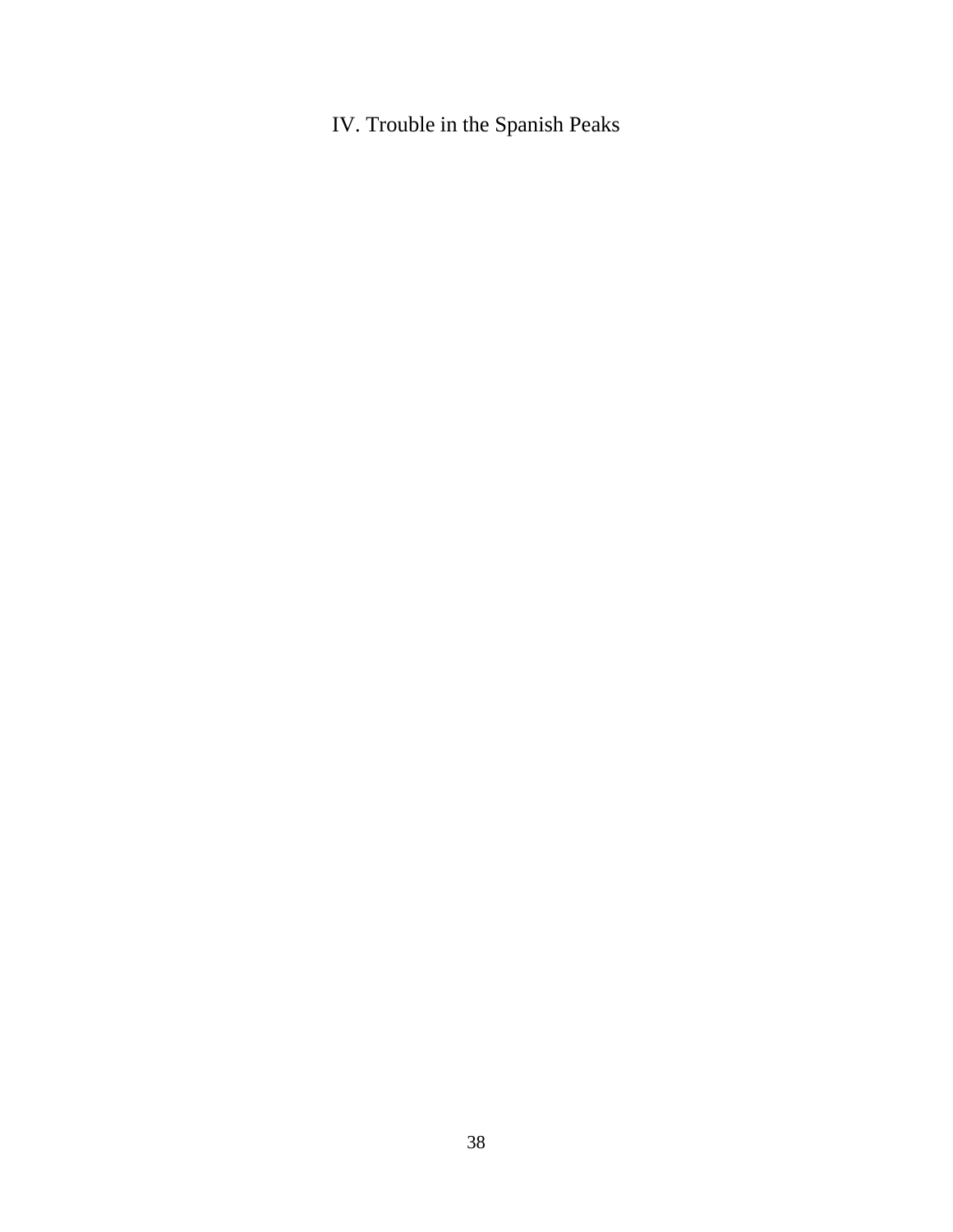#### *Requiem for Baxter Lane*

Four corners of sky and sudden breach, the open barns crack like easter rice, redder than eggs, and from my window

I can see the Spanish Peaks, a silent court of stone, heavy and wide. Here, the city cuts

back at the wilderness. The little rows of wheat say *order*, *order* as my Aussie chases meadowlarks, he doesn't catch a single one. He pisses in the rabbitbrush.

Today, like most days, my sister peels back her sadness in layers. She paints thin figs of pain across the mirror with casual ease.

In this, she has learned a great trick: the magic of deflection, the grammar of all bitter light. She rises like a purple trout, one that dances high over greener shadows

masking grievous wounds, which is her only chance. My only chance. How much or how little we care to risk our foolish qualms with life. That is the bullish business of this land, but dear sister,

we have made enough peace with this world. We have paid for every broken slight of steel, winged beasts of death. Even now redthroated loons cover themselves in mountain ash, crying themselves to sleep.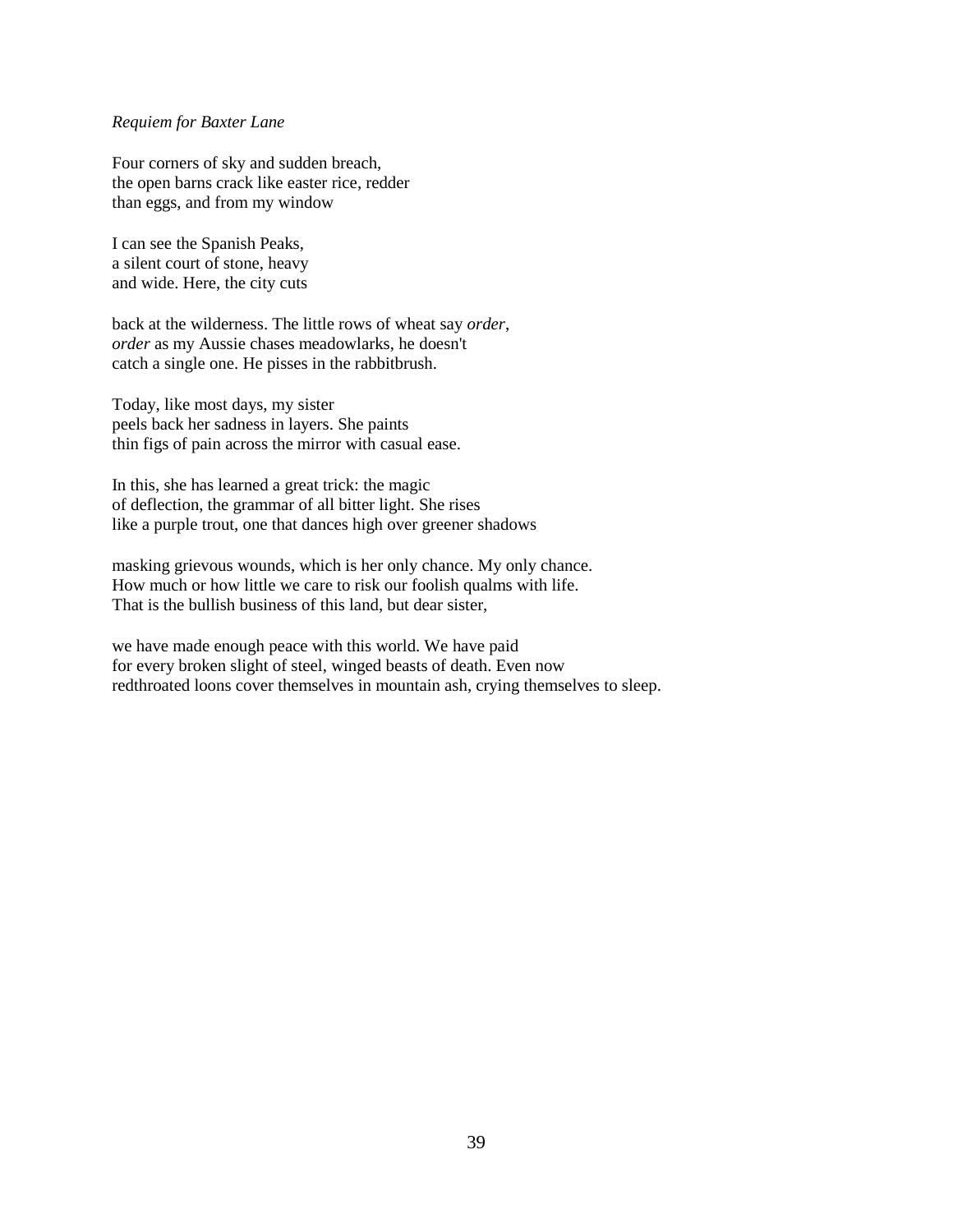# *Civil Society*

Oh yes, I paint candy skulls on the horns of the barn-goat. I stitch my boots to the leather tide of the pipelayer's final dream: his popsicle lung flapping, frying, frowning in the boney sand. These begging days, the rabbit's rancid leg, the throat of the horsefly, the carnation of its wing. This is what I want from the world. This is what I want

from Mel Gibson. He still doesn't care about my bondage, but he weeps into the black of the blindfold, his mother's nylon stocking. Paint thinner, the last hemming of this web, every person I hate wearing spider-print. Such is the quasifeudal state of permanent benediction, the goat and the hen bound to some cruel characteristic of my cousin's second nose job. She's never smelt better.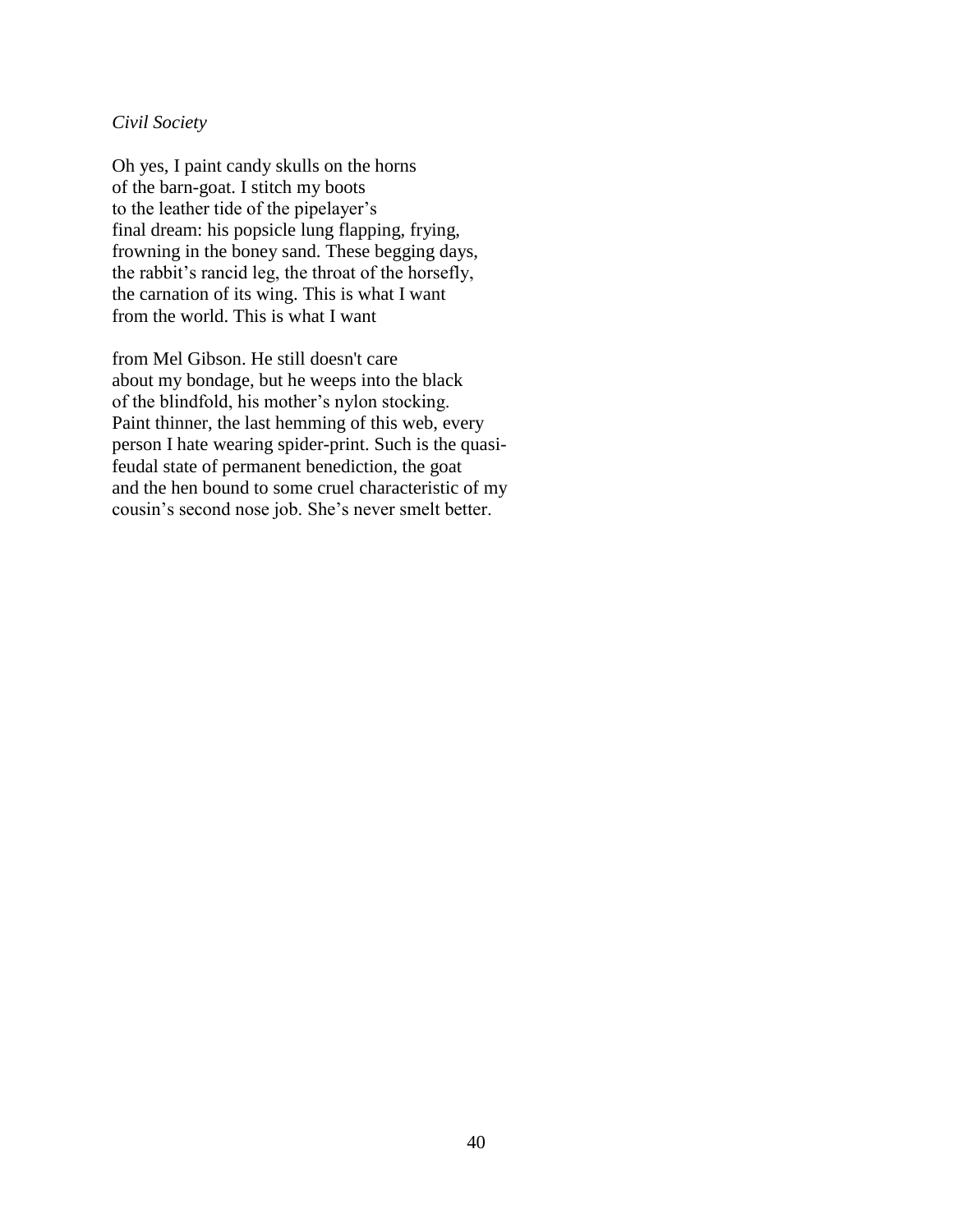# *The Coalition Against Collective Sadness*

If we were once worried about the rampant use of canola oil in every dish then let us worry no more: avocados are making

a comeback, and if we were once again worried that words limit reality and our special relationships to sex and love, worry no more:

the newly formed coalition against collective sadness has renewed its commitment to fresh salad bars and substantive therapy. Four

days a week. See a local MAD@SAD™ representative. But I digress. How difficult this story. And if we do it at all the Russians will not return our

frozen bananas. Again, this is really beside the point because the psychological health of middle aged/young adults shouldn't really be determined by the various

actions of world tyrants or the global fruit trade. The point is that the last time I saw the ocean I was coming home from Paris and Zurich. I walked down through the ferns

to the sea where the monkeys howl and decided to throw rocks at the waves, which was when I realized I've never actually seen or heard a monkey howl so in truth there

were no monkeys. Anyway I realized one day, years from now, I'll buy a car, probably an enormous blue SUV, one with an onboard computing system called *Cheetah 2.7* 

probably*,* and I'll be nearly sick with joy because I'll finally be able to drive to group therapy (Wednesday's at 7pm in the high school auditorium because the symphonic

orchestra had all its funding cut). Hell, I might even buy a soda from the vending machine. What I'm trying to say is, shit. It's a beautiful day.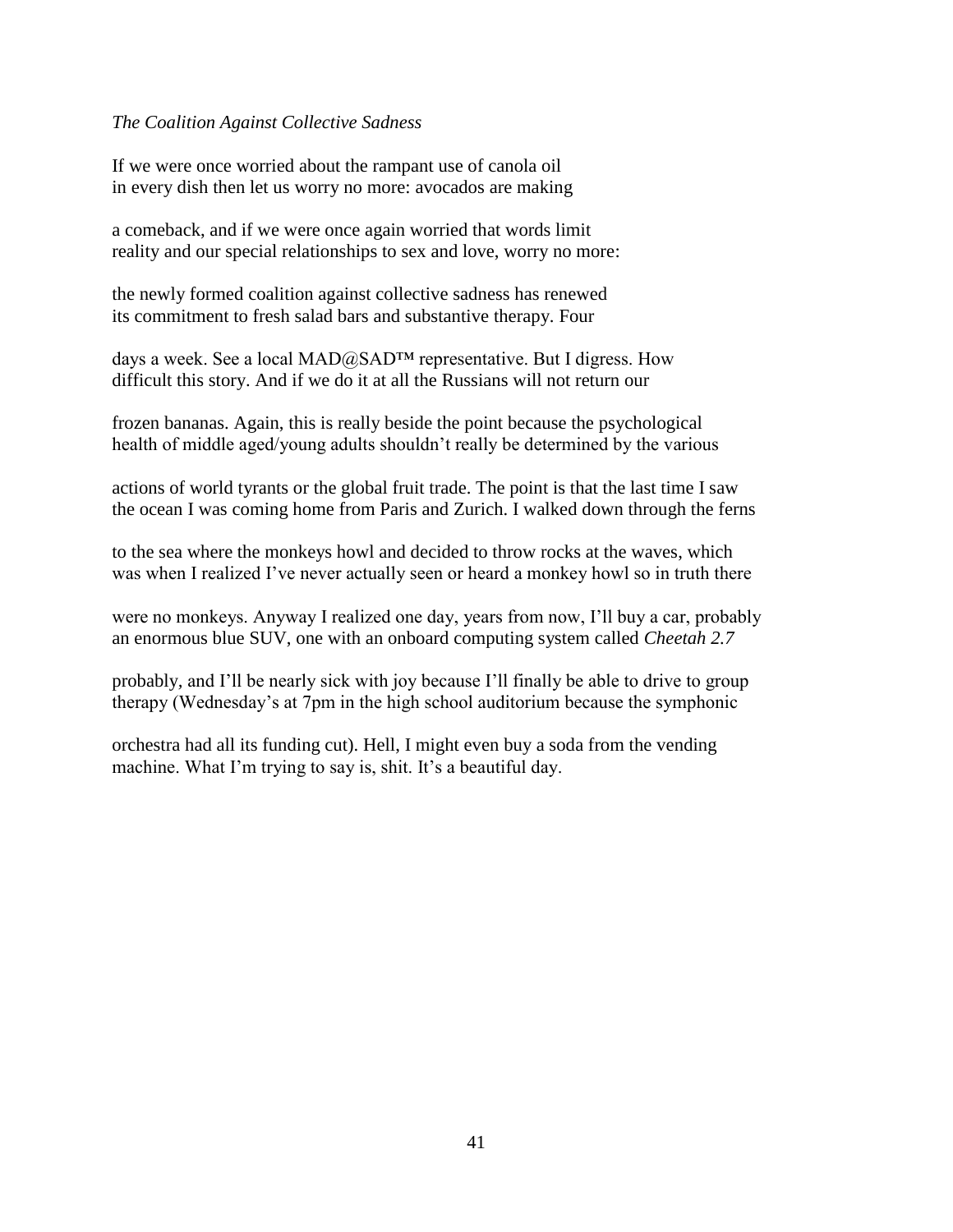# *Cry Falcon Cry*

I falcon I cry in this tent full of weather maps. The ferryboat goes away.

At the sound of the gong, I panther I lie with my dog and his leash.

If I speak like rain to astral flowers and lavender kings and clown-faced

woodpeckers, do I find relief?

So cry falcon cry. Cry

for the easel in Toledo, for the stinging kiss

of freezer bags. There is nowhere left to run.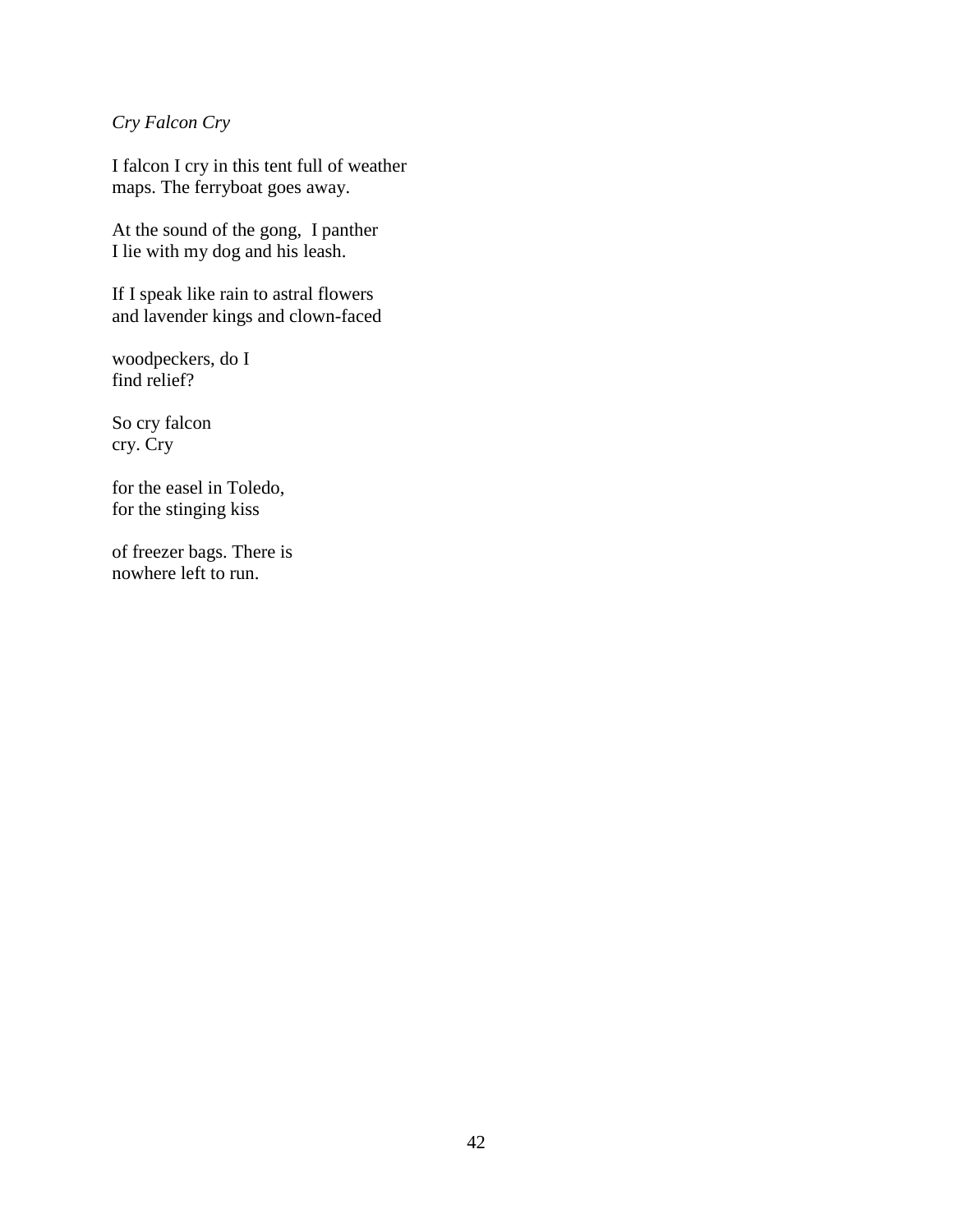# *Dublin Port*

We haven't spoken in years. We haven't braved the moonlit taverns of bread and wine in years, finally puking laughter into the streets.

I miss the way you could tell me things like it cost you nothing. You could exist in the bones of your skin without raising a finger.

One morning we stood looking at the beach-white fog as it bubbled over the surreptitious hills, stupid as they were, beyond a glint of canebrake. We didn't find any solace in the high

cliffs or in the mutiny of seachange. We didn't speak in any clover-kissed threadbare language of hope. We sat there as we were: heavy like broken stones and the stones towered like ancient gods

unfolding in their prehistoric day. And so, sitting there, trying to press on the physics of that place, we wagered that there can be life, but there can also be its opposite and no amount of wishing hard into Joyce's tomb or the gorgeous harbor dawn would ever change this. None of this would ever change our marble heads.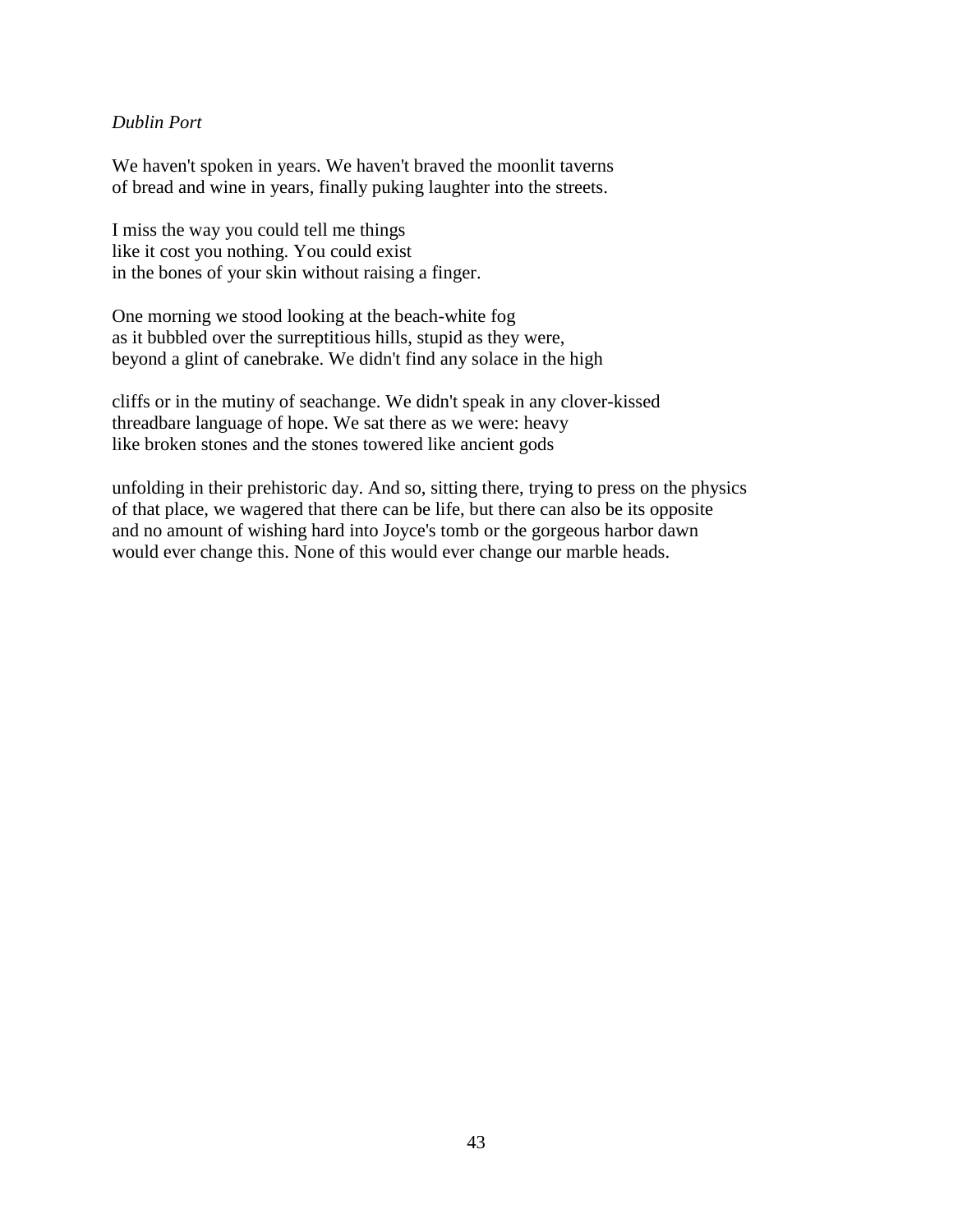# *Armadillo Rain*

You step right into the silo ring, your newest song in the blue disco box, candy rhythm, candle slow.

There goes another electric fetus. You are not coming back

with a basket of love beads. I have songs of my own. Lateralus, for example. And still the goon squad fires

at watermelons. Pop goes the metal gun. This is a question: see the barnyard racoon dead

in the wire crate. This is it. Feed the ivory cobra your broken

tulip glass. You're not hungry. You're starving as the weather. Armadillo rain on the bamboo patio.

You cut my slimy fish on a sandlewood block and I clean the guts from the knife-edge,

but there's no sheetlightning, which, in the face of this liver, this purple gill, is another kind of inauthentic answer.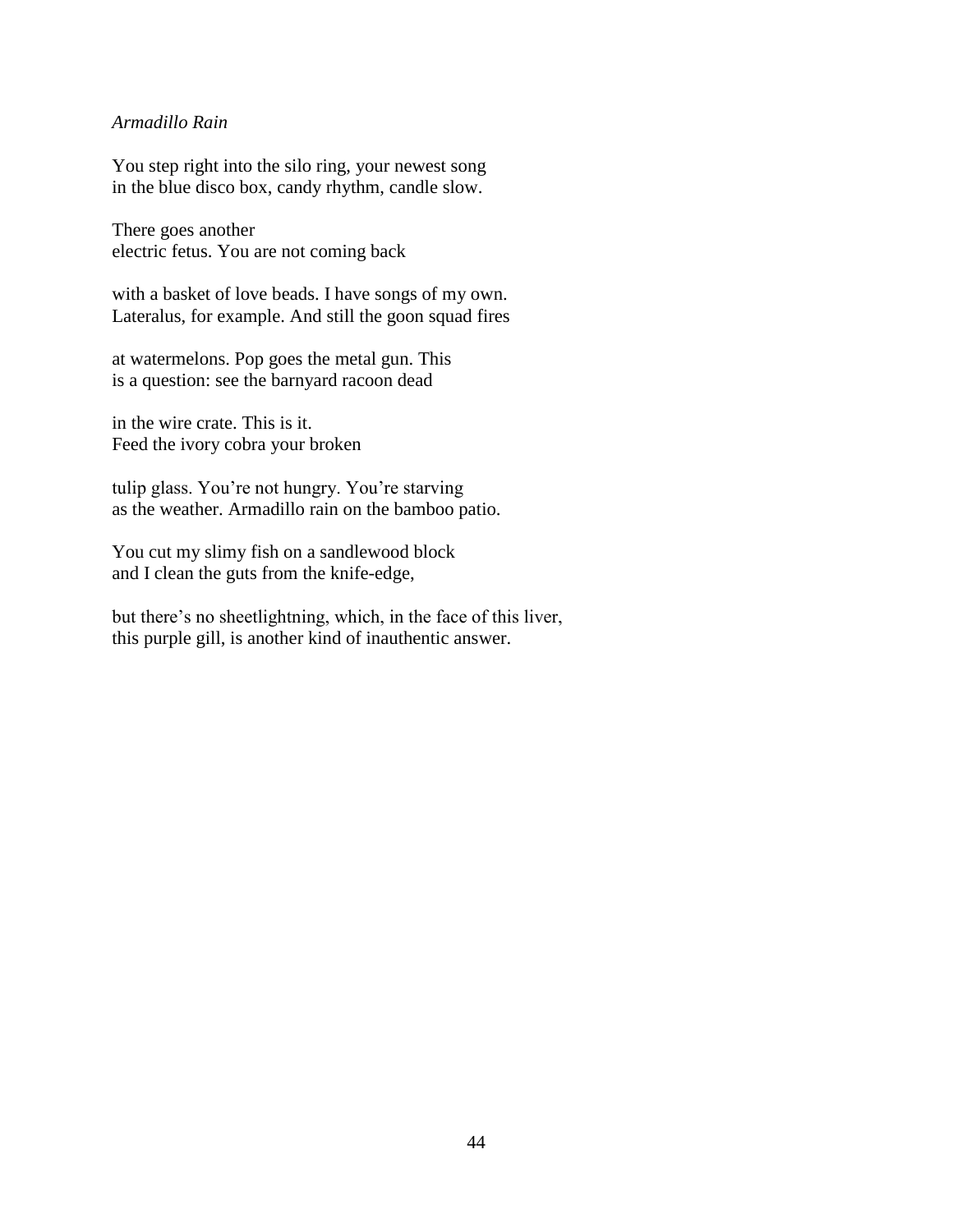# *Sneezing in Zero Gravity*

Here's the best case scenario: I sacrifice the gecko's brain to the desert, only then the snow. You can't play the bongos with frozen wheat. You can't find cosmic love in emergency waiting rooms, unless you do. Maybe psychic pain, maybe violet gums, maybe you whisper "chocolate mousse" and "winter garden" in a winter garden. In a winter garden of whales. In a winter garden of whales and ash, and poached eggs. In a winter garden of whales and ash and eggs and now this, one armadillo lizard cradling its lonely cup of guilt.

Now this: perfect pink umbrellas in a marble hot tub. God, now this: the zoo keeper tallies up his bill. A pitbull walking a lobster on a leash. Neil Armstrong frying a mountain of sugar ham. Neil says,

*If I ignite the old war between pancakes and abstraction. If I destroy the lonely forests of paradise. Or something.* 

Neil floats above the rain over the valley, over the lake, this circus town. His light show of forever His head like one silent particle of space dust.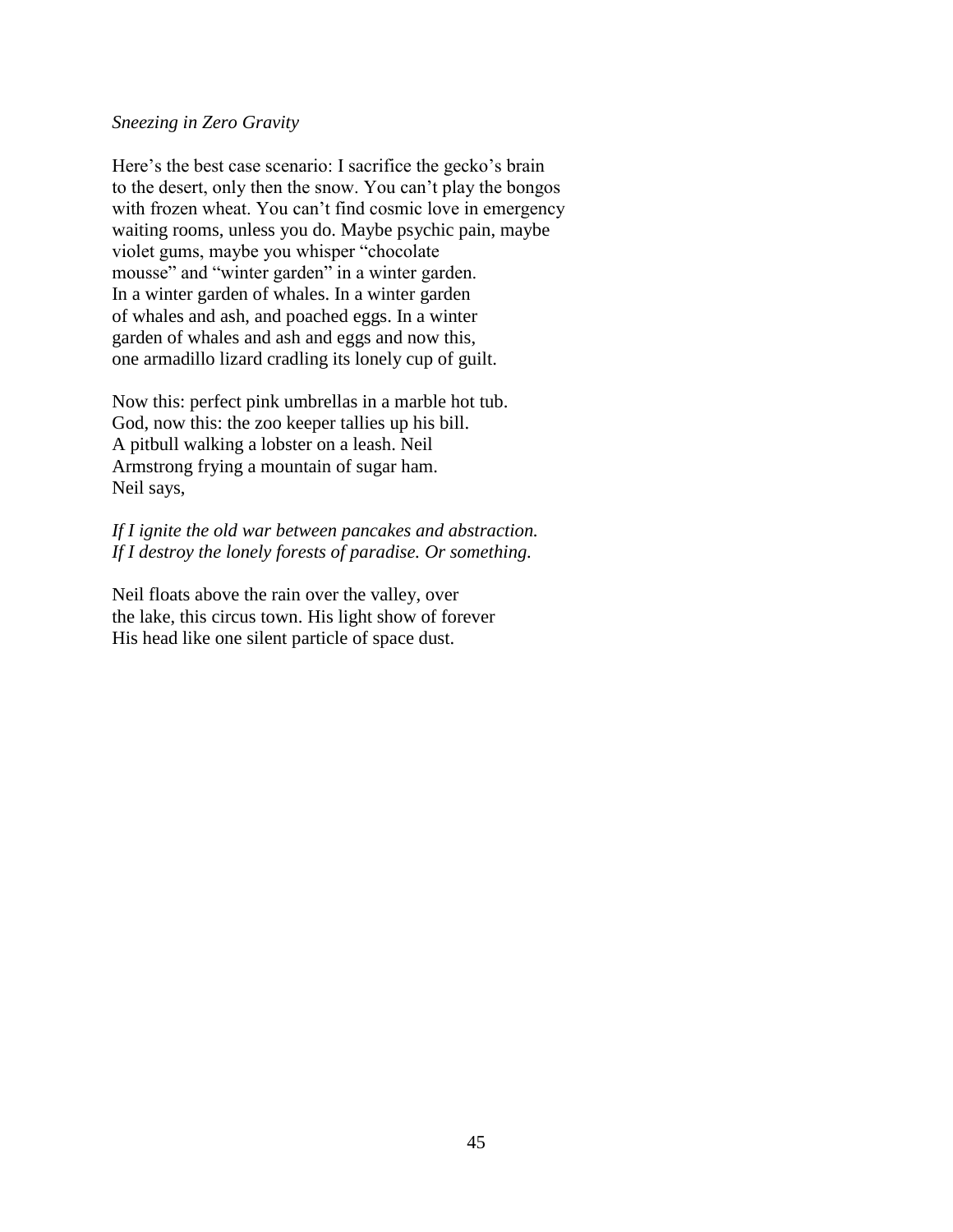# *Indispensable Tales of Woe or Gallatin River Valley 2013*

Driving past the once again beautiful sage-green river I pretend to shrug off my loneliness: "not that I

have it so bad," is what I say out my window, casually addressing the huge stone boulders meditating like ancient monks.

You went away to California forever, along some bright floral coast, so you could sing Pearl Jam in a topless Jeep Durango. Forever.

I decided I would only wear coats made of sunbears and lizard skin to keep your syrups stains off my rusting track.

And later I decide to wax my feather table and bleach my studded belt and polish my rubber snowboots with really expensive gin.

It didn't work.

Your stupid name: *Hannah. Hannah*. *Hannah.*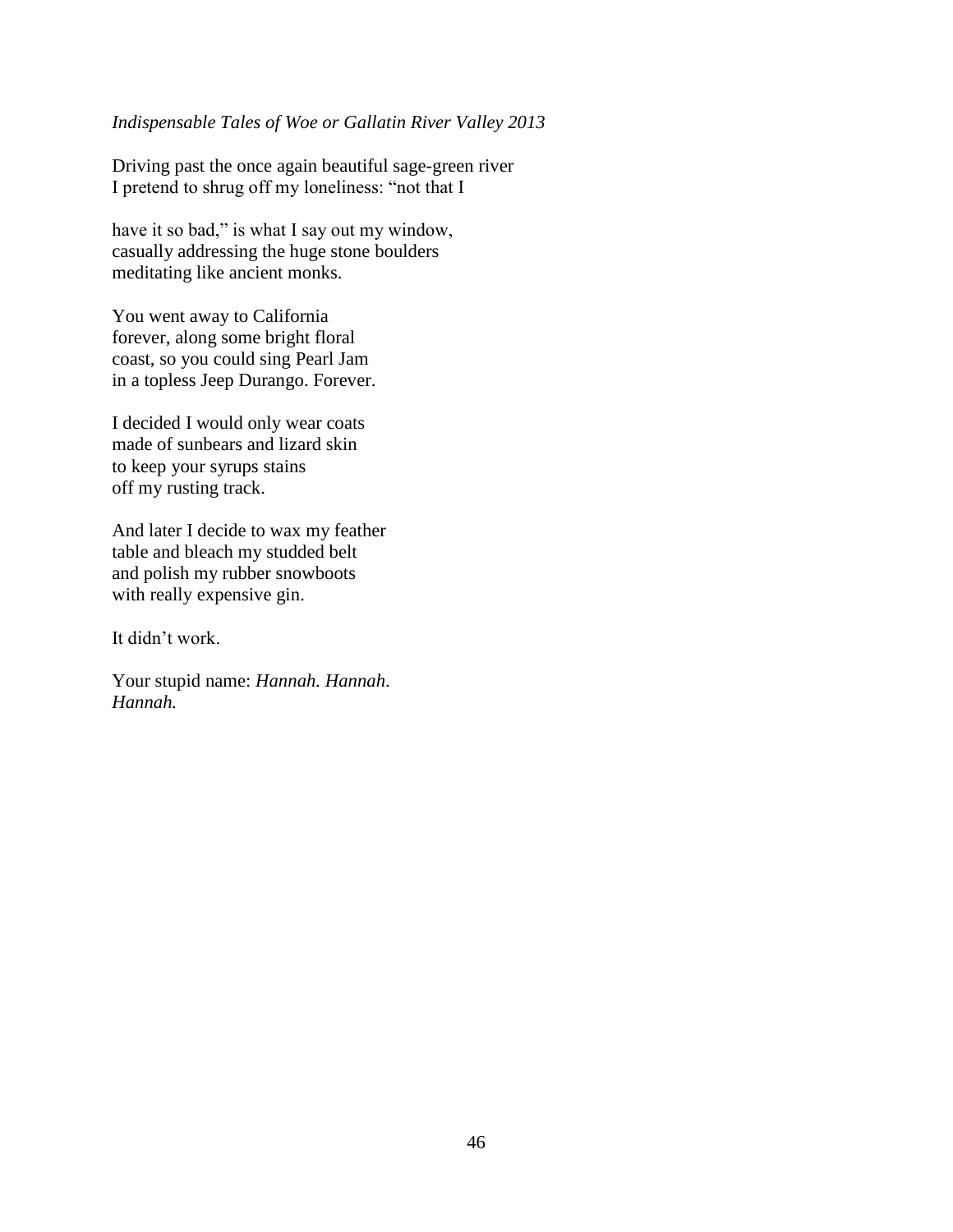#### *Swimming in the Signified*

If nothing else, this hotel keeps an immaculate garden near the central plaza where two bronze

lions guard the entrance and where guests dine on the outdoor patio, wild oysters and gin martinis

under the spider palms. The fronds sing aria or dirge, or ugly rock n roll. Everything here depends

on the ocean's breeze. I have a fetish for sand and pork shoulder. This is a fact:

I worship your stupid tan line and my worship feeds my hunger and my hunger

breeds in the trash, brilliant waterways of guilt. This is my blockheaded approach to romance,

the taste your broken toe. I want to hear your name, swim in the slop of its canal. I want the seven fucking

seas to drown this town in a tidal wave. I don't want to know what's coming.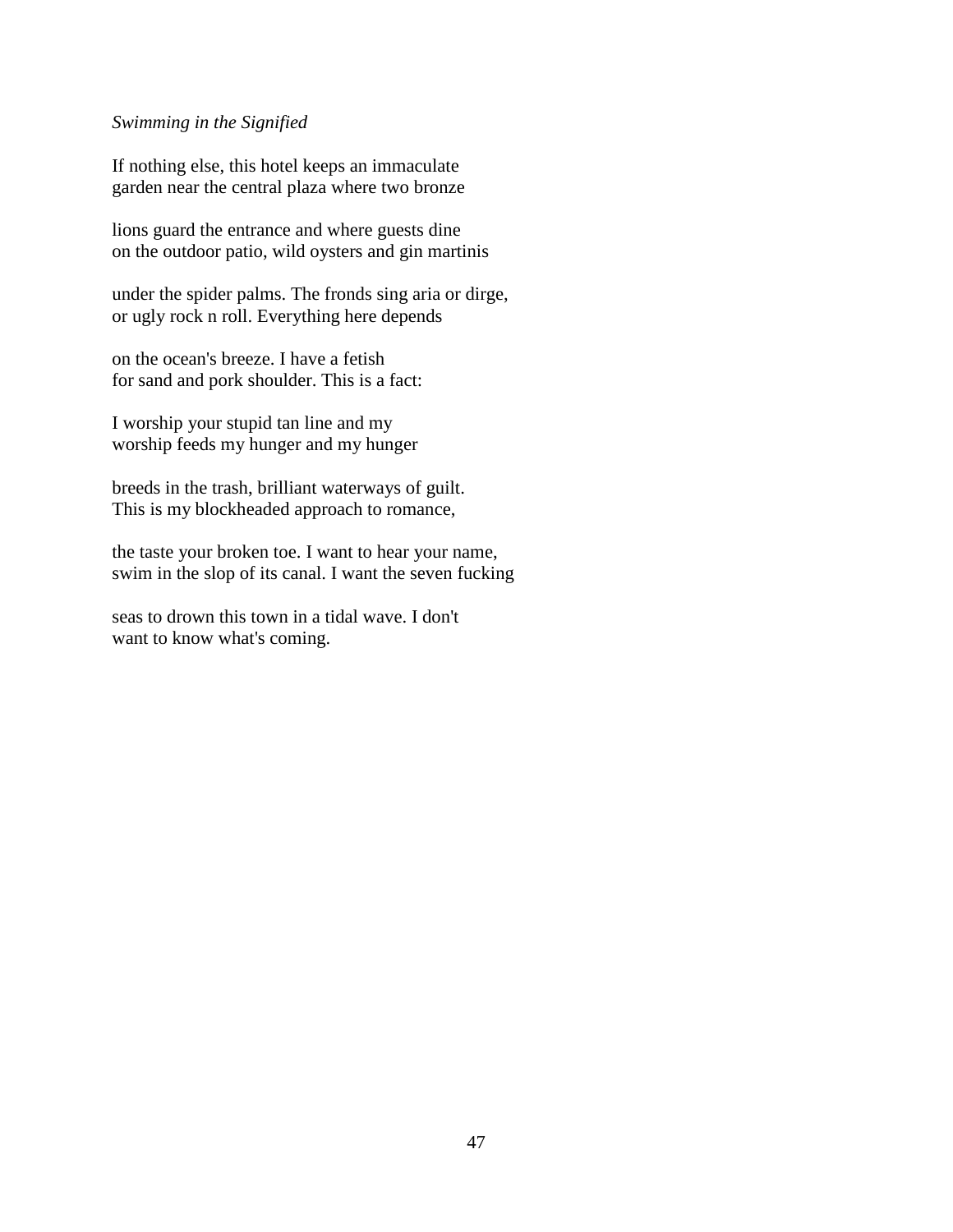*The Origins of Feeling Only Somewhat Strange*

Sometimes I tell you old songs cure sadness in Burma, but wtf

do I know about Burma? Imagine now the sound of one thousand tiny fossil fragments

falling to the floor. Imagine darting through the streets like a fish made of thick violet wires. We're so close

to fully understanding the brain, except, not really. I want to dig around in the trash and announce

the smell of chaos in sorted plastic bags. I want to go into the mountains and photograph

all the sleeping rams. Snowy horns sheltered by ancient rock, the trick is not to weep.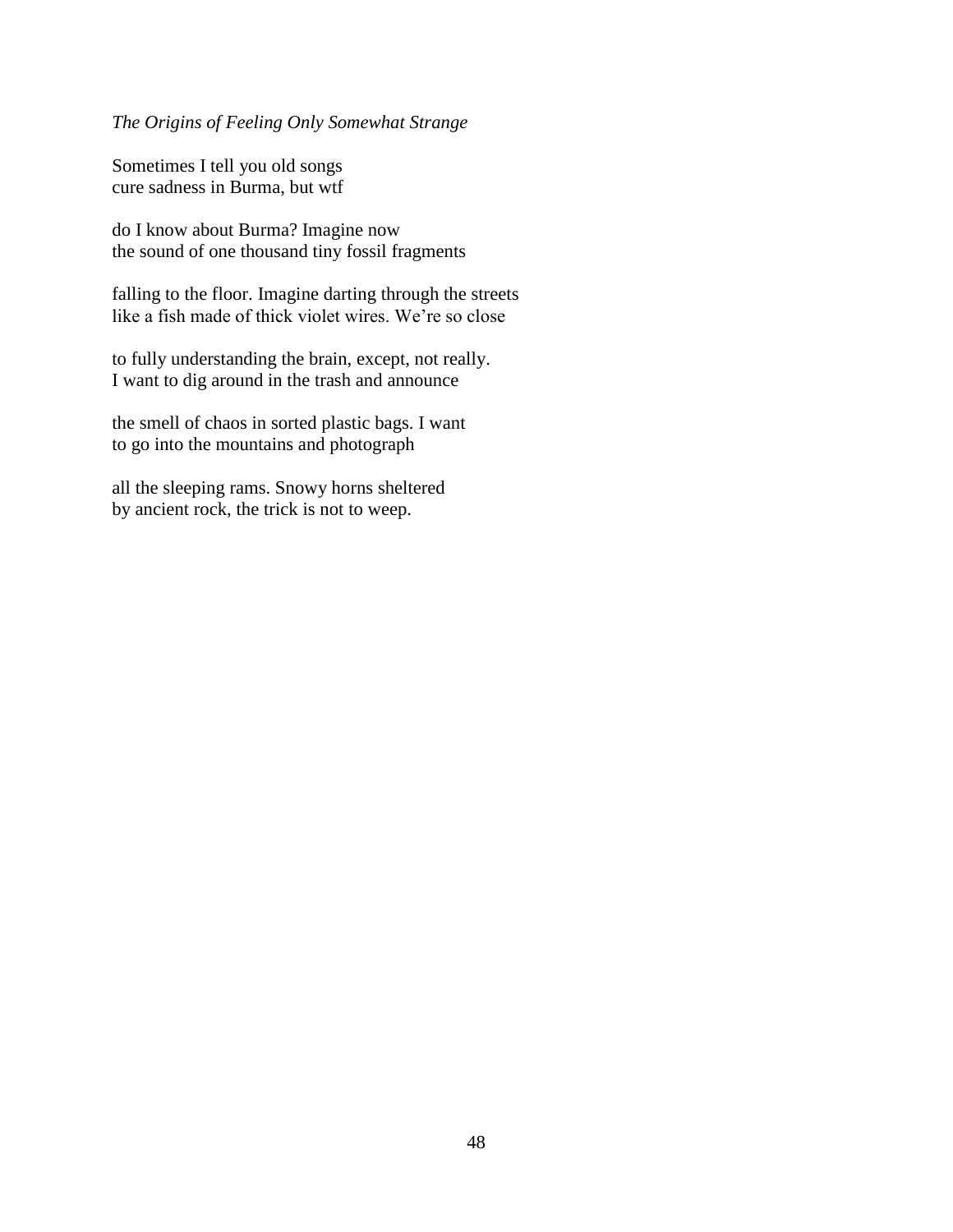V. Digital Dogwater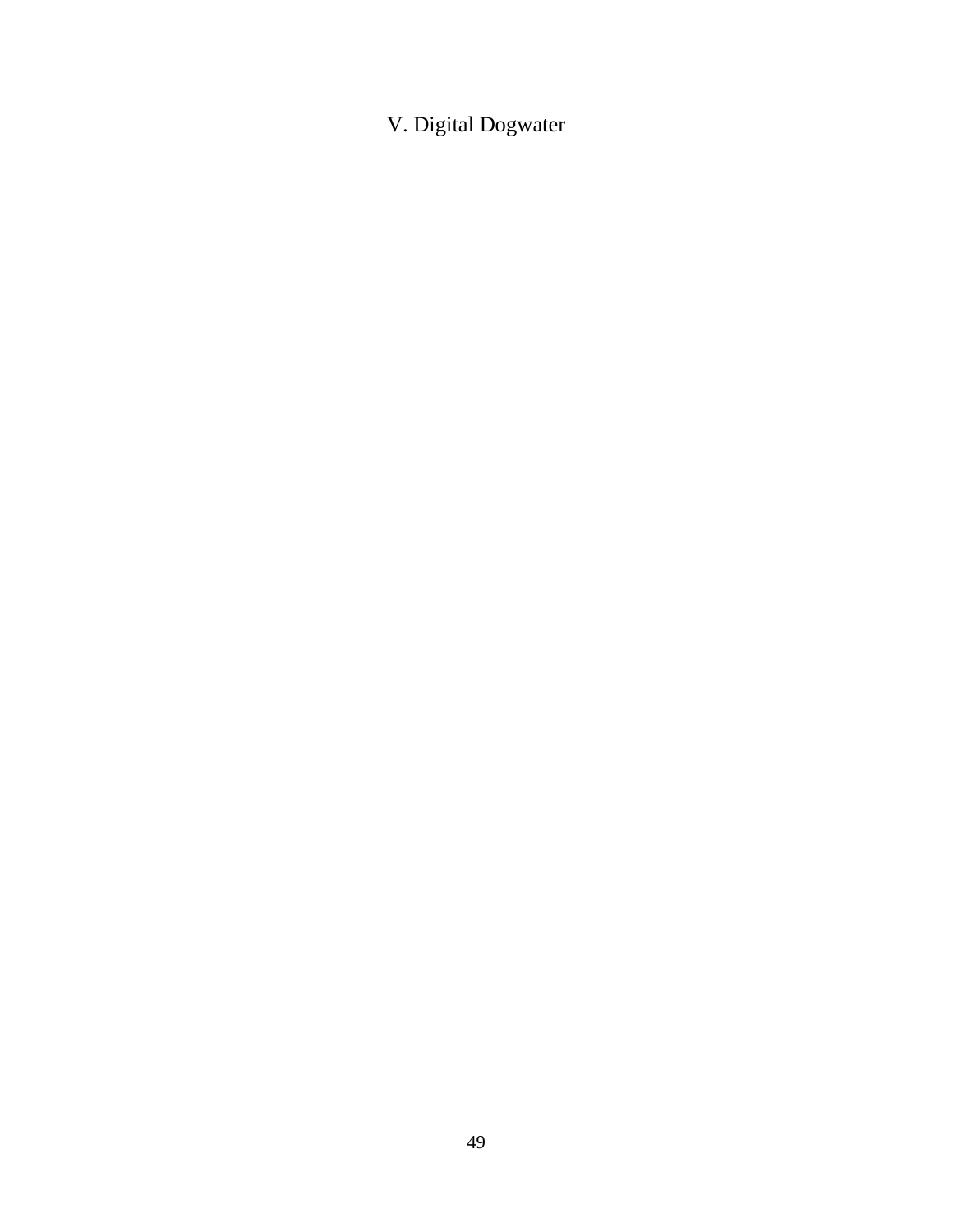# *Barnes & Noble*

I survive the anthropological speculations of another day. Working in a bookstore

is like *so* fun. A swell time you might say. Words are things

you cannot be deprived of unless Dan Marino punches a hole in your

throat box. And trust me, Marino wants to punch a hole in your throat box.

Dogged mundane hours, but for a moment, near the acrylic displays and the magazine

racks, suddenly, I feel like pure possibility. Suddenly, Katy Perry sucks a little less,

the chocolate muffin tastes a little better. I feel weightless as if I might rise, even fly,

as if the ceiling of this building might effortlessly detach itself, go hurtling off into the sky and I'd

go with it. Then, my boss walks over and shows me a book about jellyfish.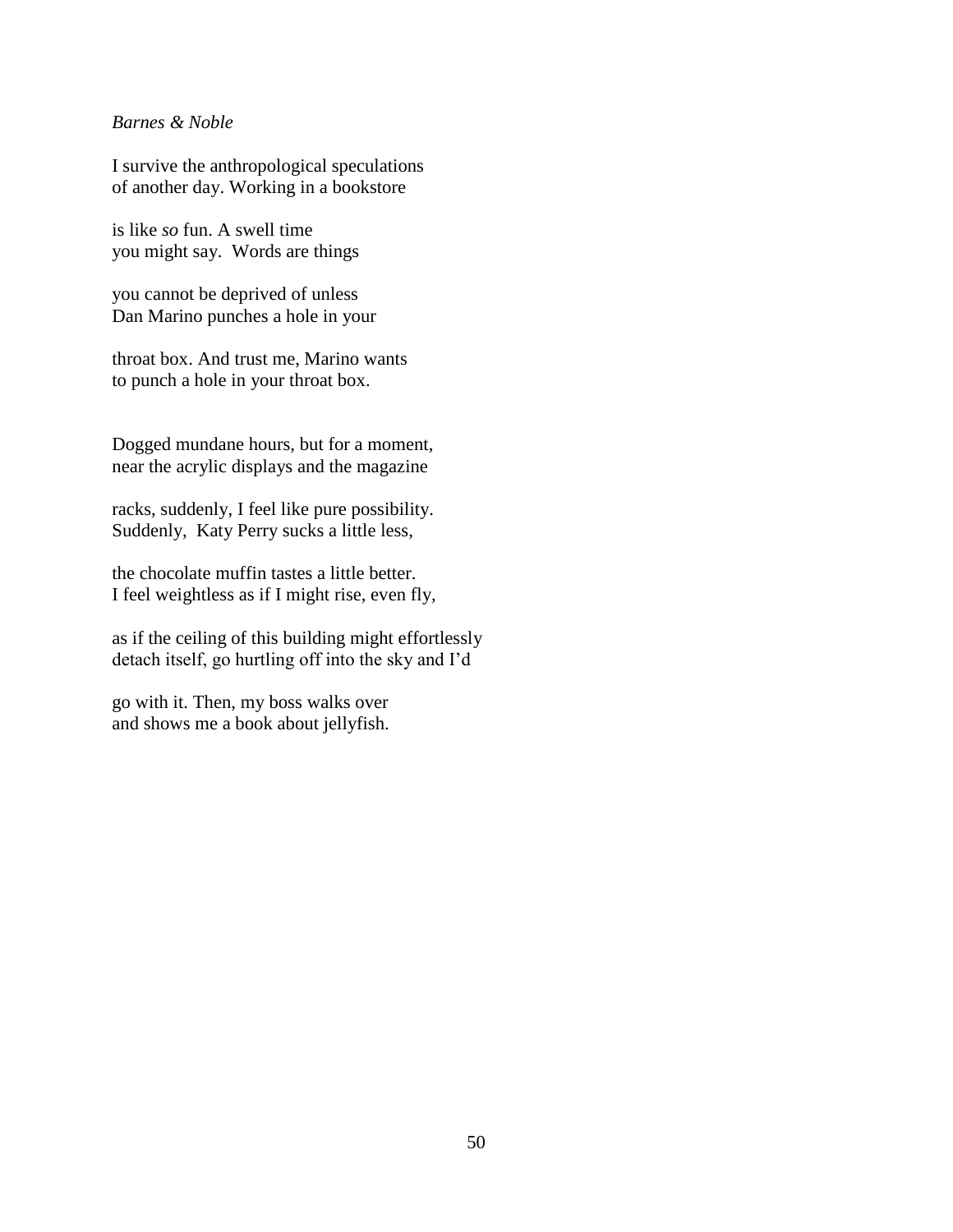# *The Fluted Song of Spring*

I must have looked as lost as trees in snow. I must have croaked the fluted song of spring. When I die inside the mountain's velvet heart, I'll breathe like wheat and whistle as I go, which simply means this crest of time beats slow and burns like little fires on little wings, red as the barns we hope will fill the summer dawn. Who are you to look so bright on this scrape of moon? To be so calm like a palm inside this brass spittoon.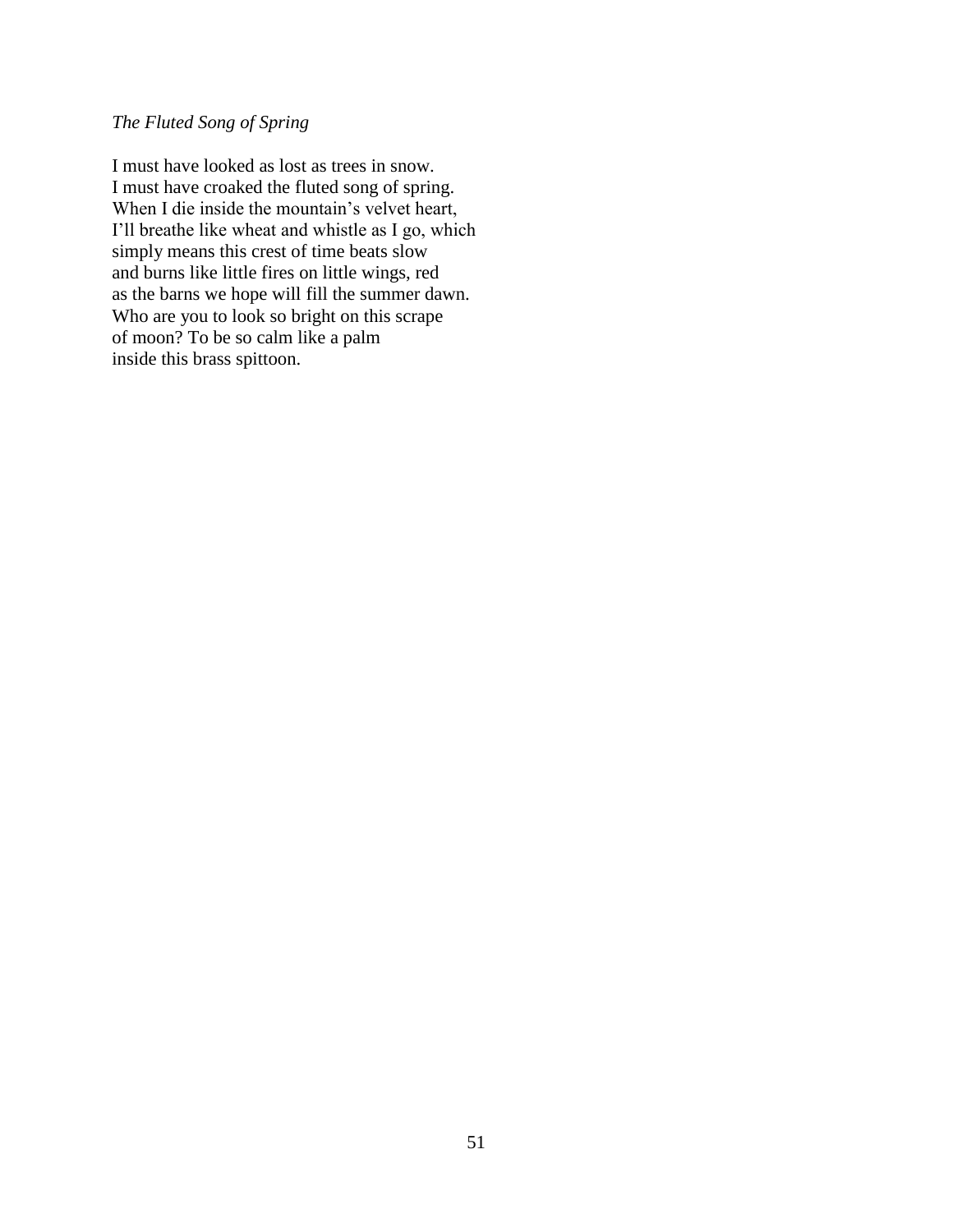# *Muffin Pan*

Figure out why cholera is killings us you can't or we couldn't once. We think or thought

it was in the air. It wasn't. I suppose

I should praise that mixture of shit and water

but it doesn't feel right. I suppose I should stack one thousand stones on my head

and drown like a rat in a pipebeam. Roaches crawl on wet bricks crawl on wet stone. One

thousand years of suffering is still not enough

apparently apparently 10,000 days in the fire

is still not enough. I look over my shoulder and I say nothing new. Because then and then

you say the gift or the point of this is not

throat pain.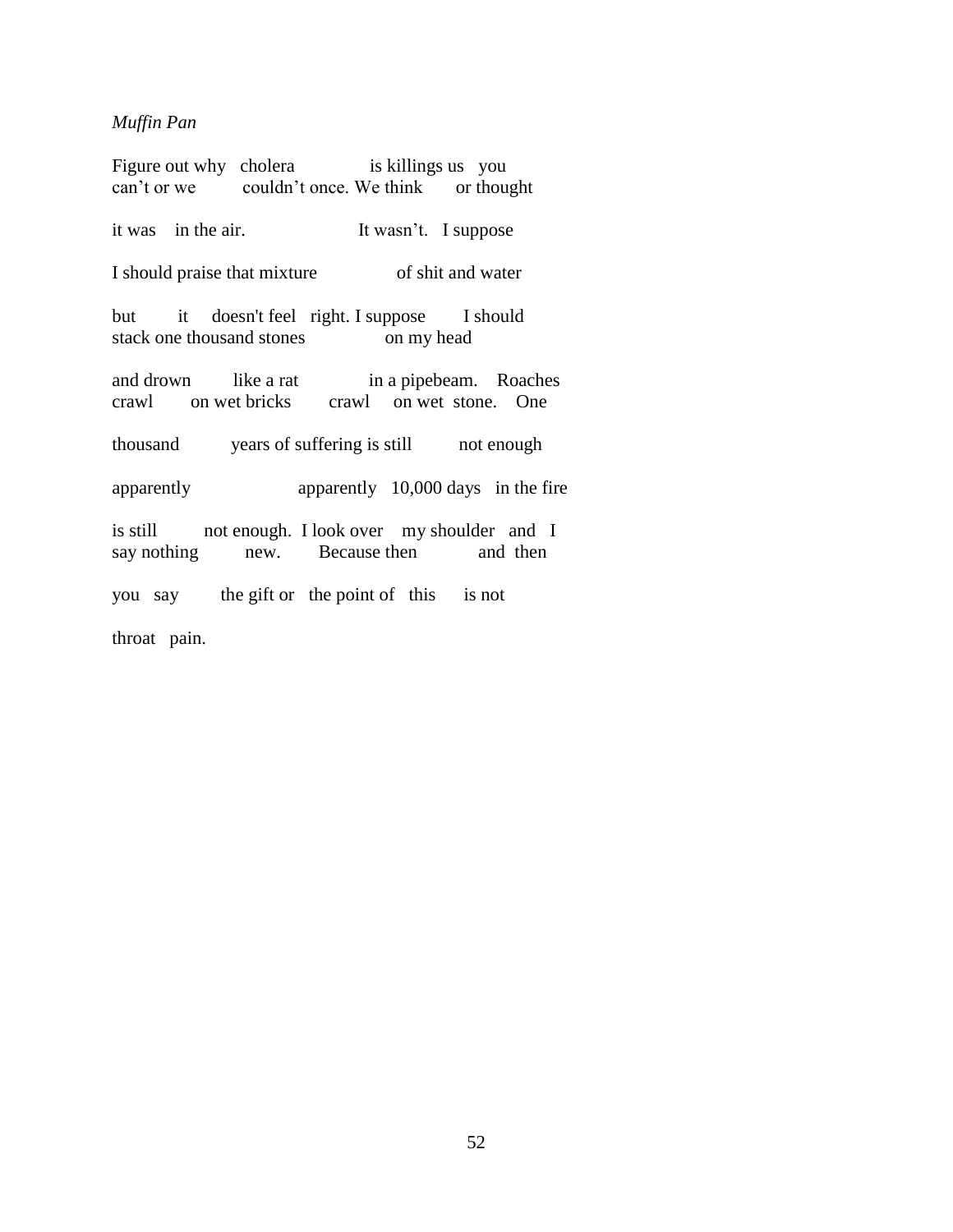# *Monument (Blink Blink)*

love in the loveless riverbed we stitched on a blanket once in a photo cool memory of sunday ham and KFC which is more and less sad than it sounds on a strip of ice cream parlor and sunglass hut like we're ha ha ha in the congo running off into the canebrake somewhere warm sitting on a mountain of rotting peaches. we're not really friends. we're not really anything anymore, sons, daughters, mothers, brothers, fathers, if inevitable then say or breathe if I could breathe I could rest or stop the furnace this infinite regress of splitting the little eaves.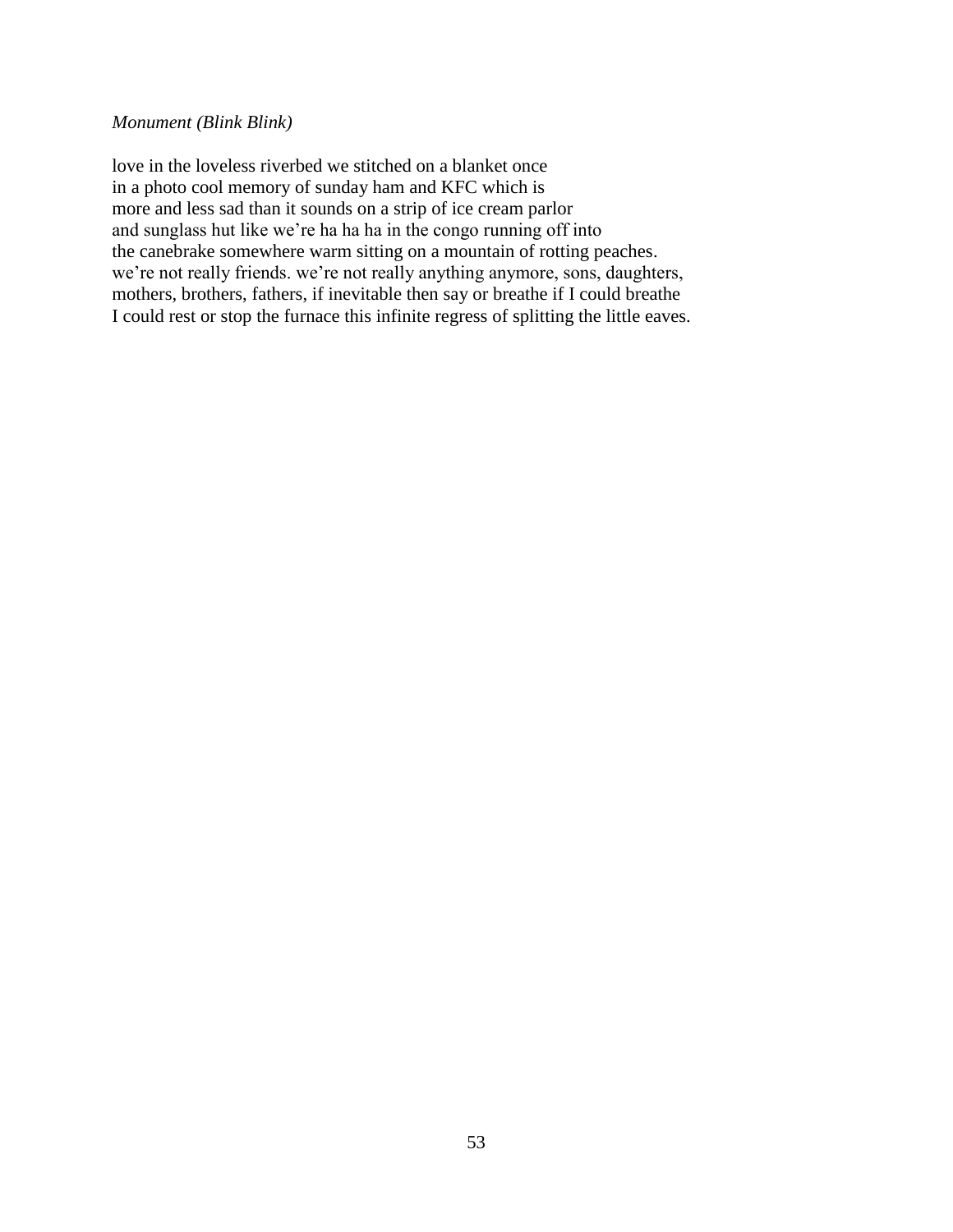# *fusebox*

You can only fake an orgasm so many times in outerspace. Gravity puts on her shoes, she whispers something about the miracle of shaving cream. Signs

and wonders. Republicans dance like waves on the sea. I want to be freer than you. I'm asking, finally, for a fusebox in my chest, above or below my diaphragm, what's the difference? Do you stuff bonecubes in peppered chickenwings? I do and I sleep on a three legged stool by the fire forever.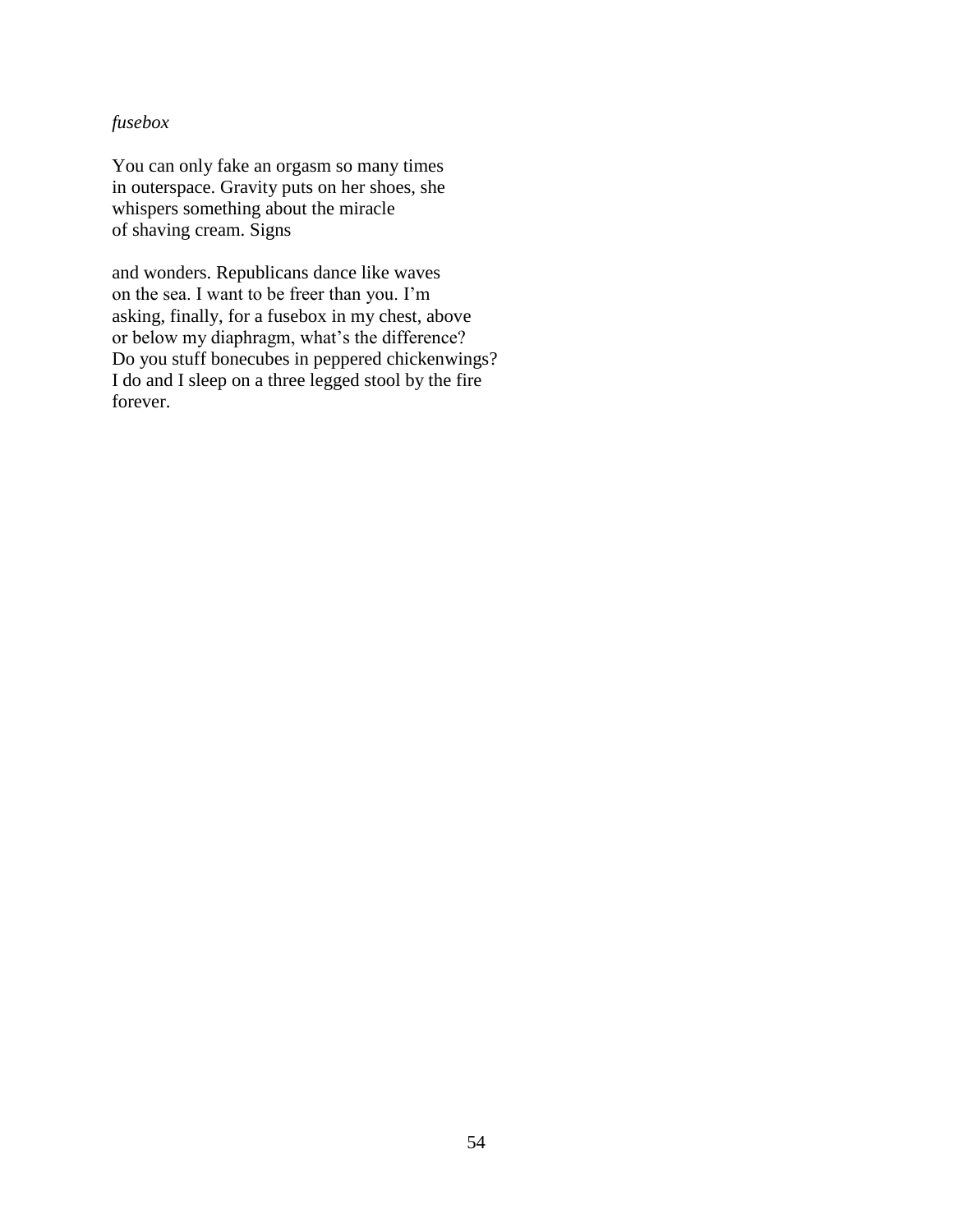*City Hall*

Under the umbrella's shade I sip coconut water. Each time I tilt my body toward the ceremony of lunch. Knives, napkins, and ice cubes lightly chiming. The streets is made entirely of cloth. Ribbons fall in the city square, red and orange, purple and teal, because confetti displeases the mayor. One last ritual, creatures are dying far away from here. Our waitress: yellow tassels, braided hair, blue rubber bands on her wrists. She brings us fried mushrooms. They look like tiny brains baking in a paper basket.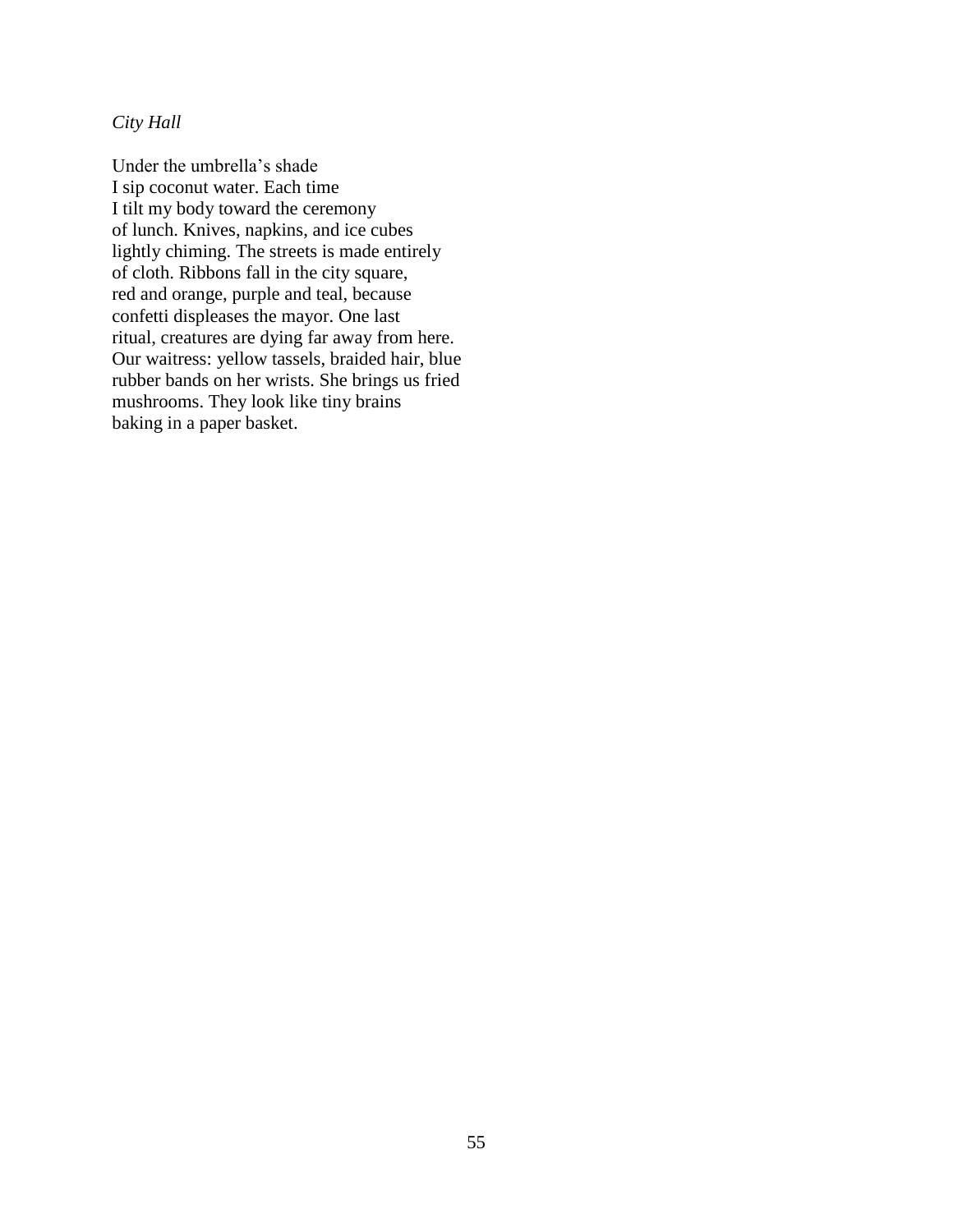# *The Endless Deterrence of Miracles*

Dour grass, graveyard, apple bone. One might call this love.

Or one might say: your spike-studded belt turns my faith to smoke.

Miracles, the tricks of minor hairdressers. Now,

I shall patch together the ignorant threads

of my elbow, this time, with a squirt gun.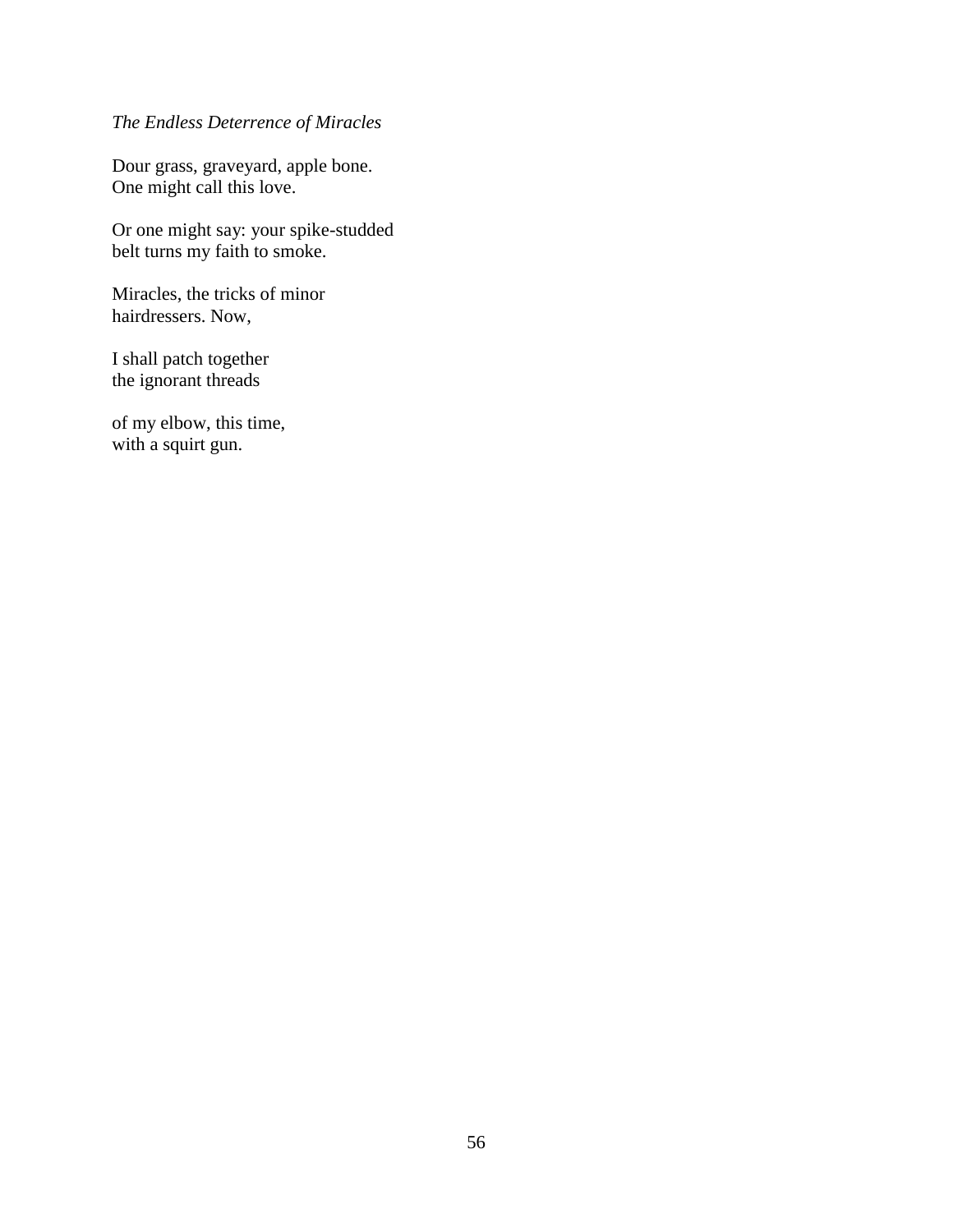## *Wyoming*

I walk my australian shepherd along the edge of saddlehorn ridge, it looks like a purple nose. To the west, a rotting shed is being filled with lime from the quarry. As I trace my hand across the frame of the shed, in a bonesaw wood, in a crow-beaten world, near the poisonous water, near the low-lying ravines piled high with metal junk, near the boiling rivers of gooey ash, near the lonely villages of stinking spit and cattle cud, nothing happens. Nothing happens in a country of sacked wagon trains. Nothing except the rodeo. And the lights of the rodeo are shining even now. An army of sleeping hats under a shimmering electric sign: WHEN YOU'RE HERE, YOU'RE HERE. The bullet riddled train of feathered spears does not stop for years, it burns like wheat like in the desert, it sends sad pillars of smoke to search the face of a moorish sky. Quirky riders dance in poofy gowns. We join, finally, the ambling platoons stepping in long lines like heavy trees to play one last round of balloon darts.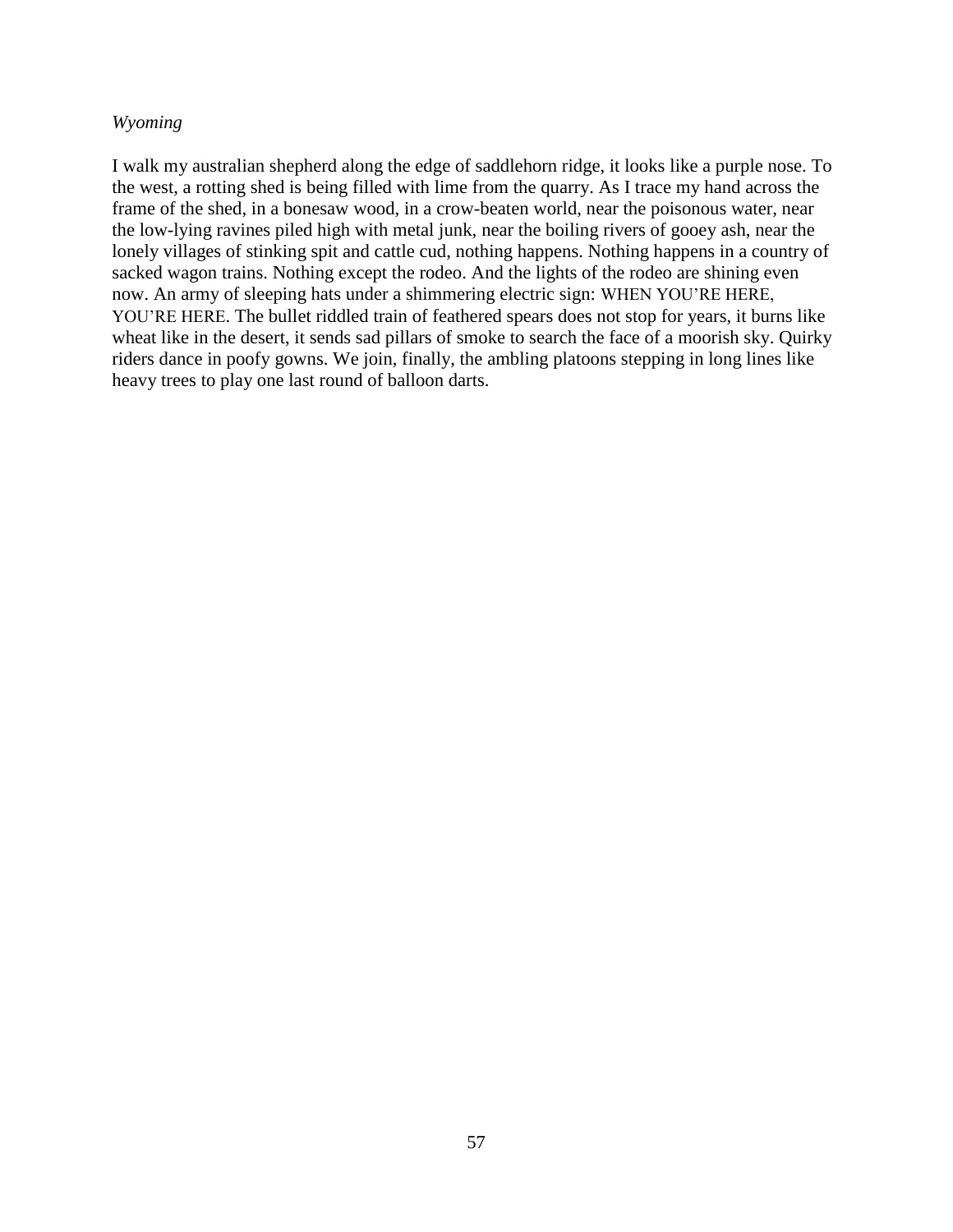# *Mammoth Day*

Behind the fence, the train halves my neighbor. Just this morning, he spray-painted his skateboard maroon and silver, sang a song about Jupiter and bacon salad. This has nothing to do with insanity, joy. Nothing to do with his girlfriend, who in mourning tattoos colorful mutilated flamingoes into her wrists. Things get better. Grocery store scene: live band playing "Hey Jude." Drummer cries out, "Sing along, everyone in the produce section!" In the parking lot I smash my grandfather's only perfect silver watch into the cement as hard as I can. It splits like a head of lettuce.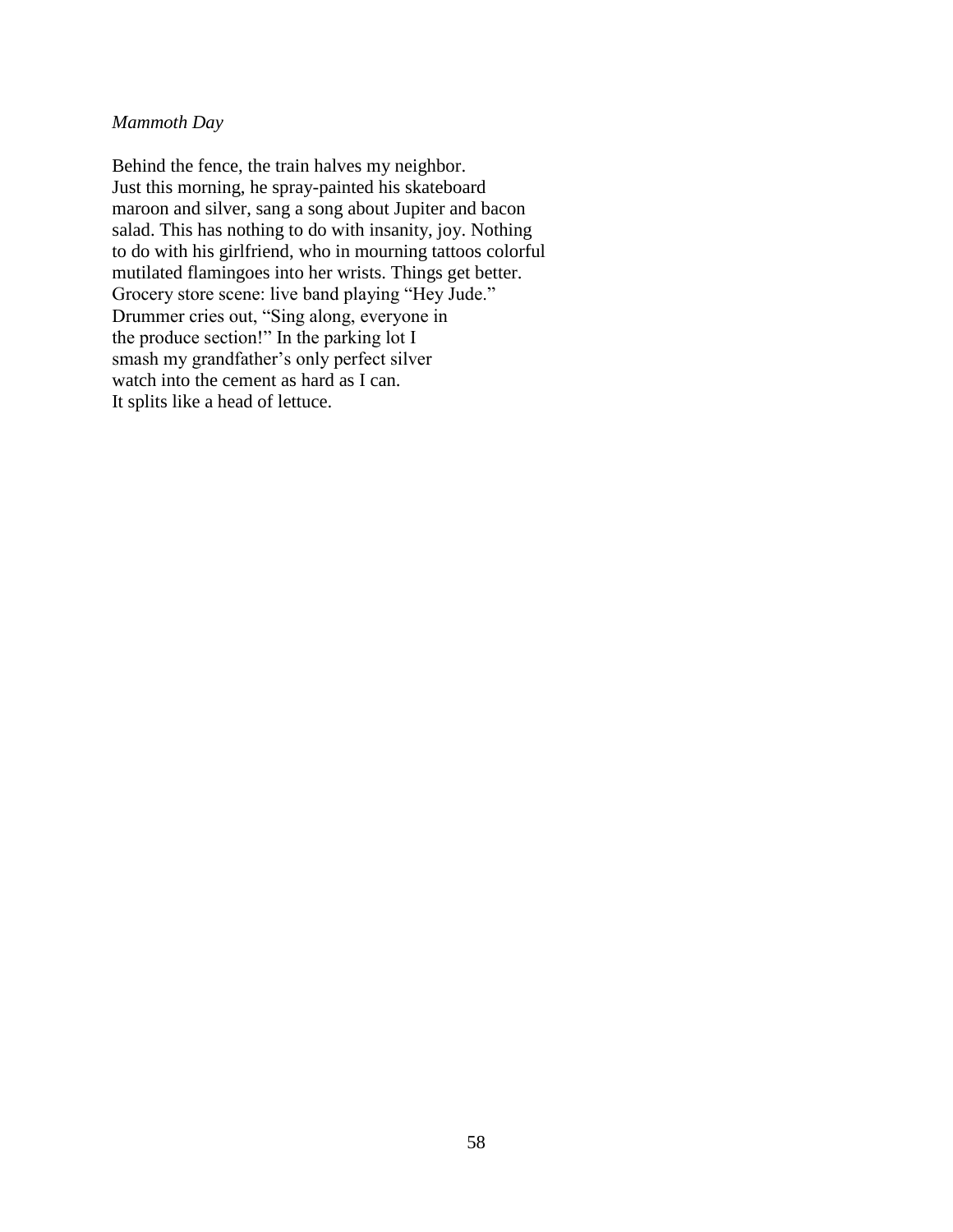## *Costa Mesa, 2009*

This beach is all onion and spinach, the frying omelet of memory, and here you are, in the foam

of the fattest wave. You sag before you tumble, the sea turtles glide below the wreckage

of wooden ships. Dark plots of sage trees sway in the oceanic wind as if all prophesy were terrible,

sad. I'm not afraid of you anymore, I'm not afraid of your iron chains. Someday, I'll relive

that heat as rain: the redemption of those burning palms, muting

the merciless sand, some final death of water, the birth of the air.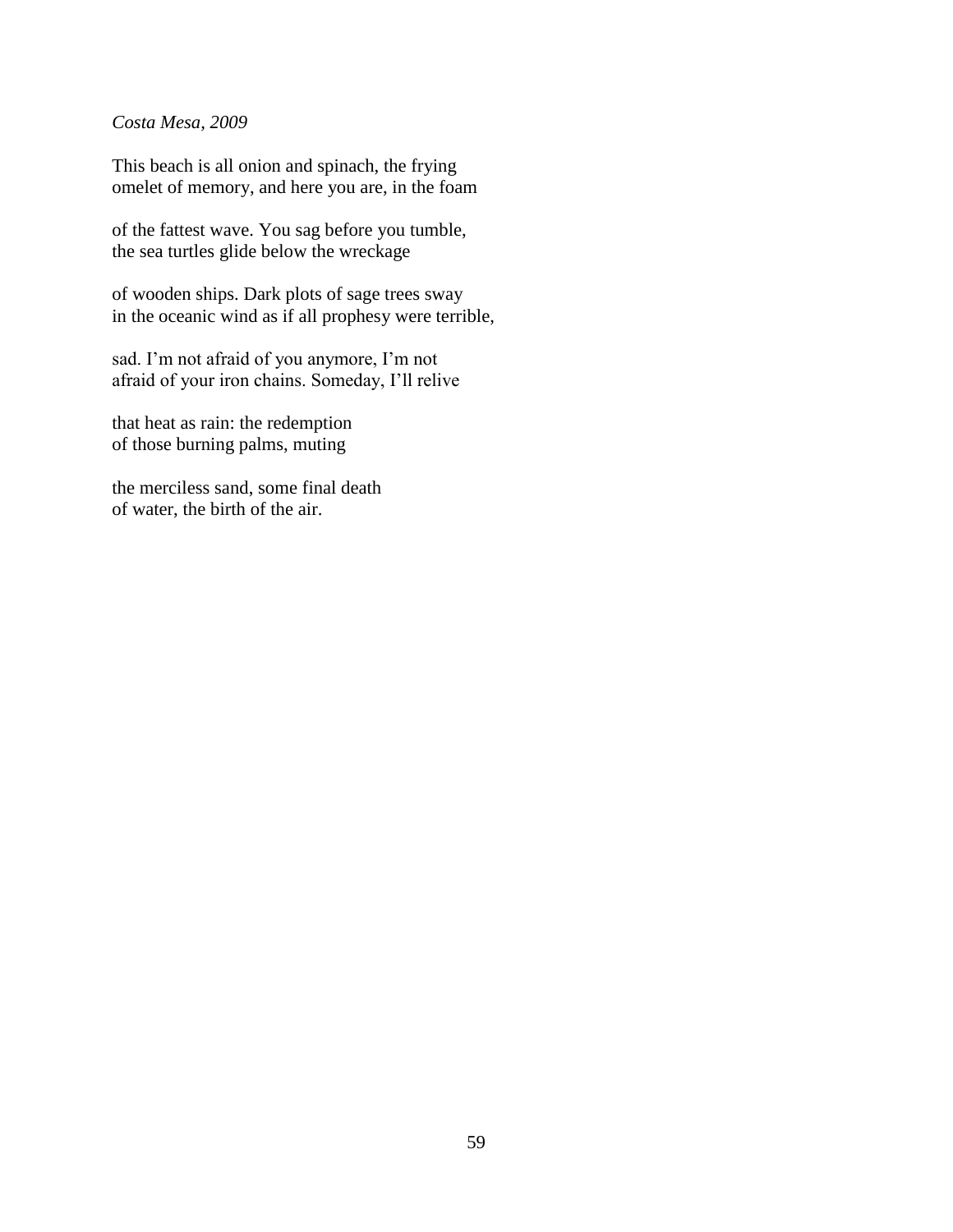#### WORKS CITED

Baudrillard, Jean. *Cool Memories*. London: Verso, 1990. Print.

- Derrida, Jacques. *Writing and Difference*. Chicago: U of Chicago, 1978. Print.
- Dove, Rita. *The Penguin Anthology of Twentieth-century American Poetry*. N.p.: n.p., n.d. Print.
- Eliot, T.S. "Tradition and the Individual Talent (1920)." *Poetry Foundation*. Poetry Foundation, 13th Oct. 2009. Web. 01 July 2016.
- Hopkins, Gerard Manley. "'No Worst, There Is None. Pitched past Pitch of Grief.' Poetry Foundation." *Poetry Foundation*. Poetry Foundation, n.d. Web. 01 July 2016.
- Hugo, Richard. *The Triggering Town: Lectures and Essays on Poetry and Writing*. New York: Norton, 1979. Print.
- Levis, Larry, James Marshall, Andrew Miller, and John Venable. *The Gazer within*. Ann Arbor: U of Michigan, 2001. Print.

O'Hara, Frank. "O'Hara." *Poetspath*. N.p., n.d. Web. 01 July 2016.

- Plath, Sylvia, and Ted Hughes. *The Collected Poems*. New York: Harper & Row, 1981. Print.
- Roethke, Theodore. *On Poetry and Craft: Selected Prose of Theodore Roethke*. Port Townsend, WA: Copper Canyon, 2001. Print.
- Sen, Amartya. *Identity and Violence: The Illusion of Destiny*. New York: W.W. Norton, 2006. Print.

Shelley, Percy Bysshe, and Albert S. Cook. *A Defense of Poetry*. Boston: Ginn, 1891. Print.

Wordsworth, William. "Preface to Lyrical Ballads. William Wordsworth (1800). 1909-14. Famous Prefaces. The Harvard Classics." *Preface to Lyrical Ballads. William*